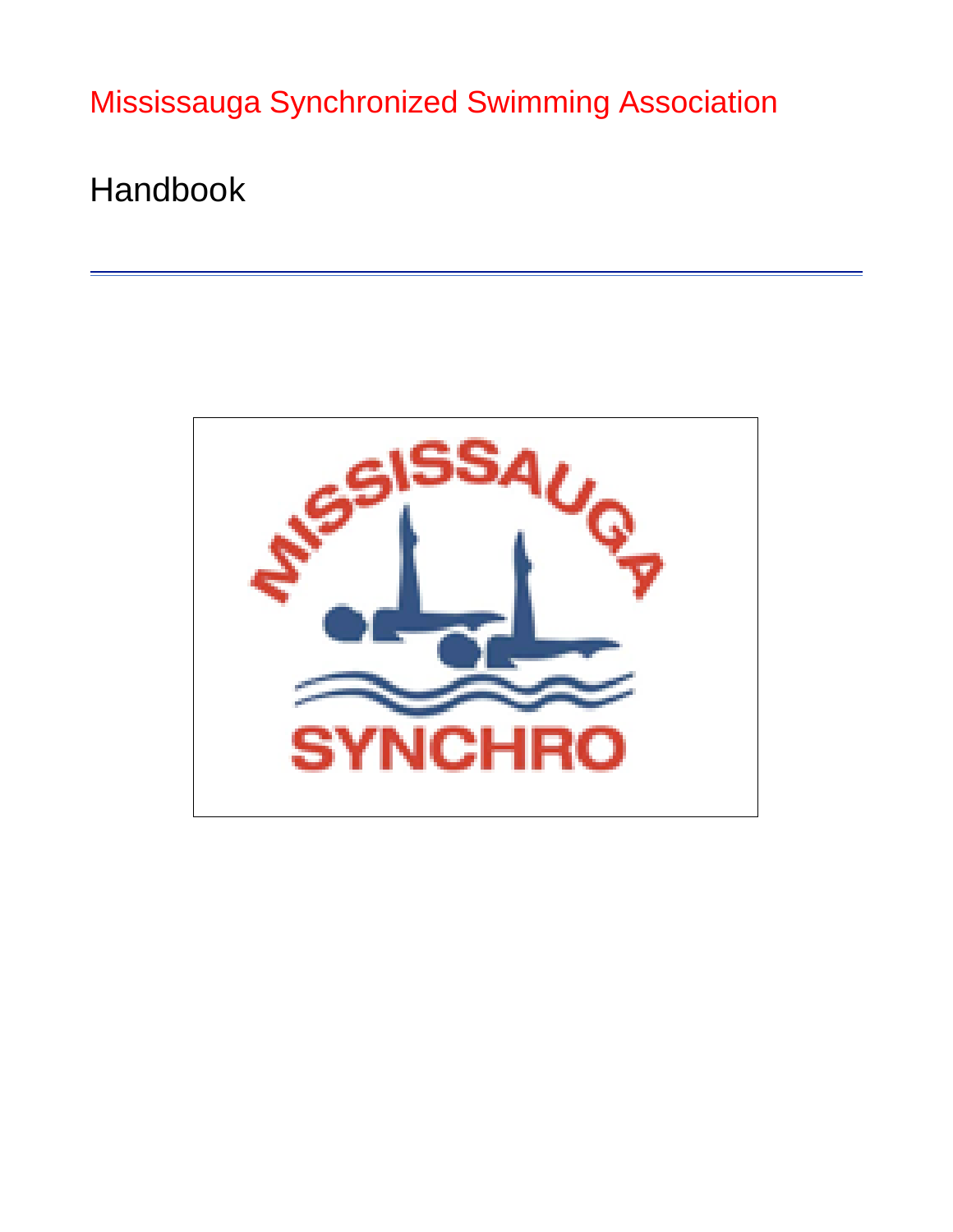# **Welcome to MSSA!**

This handbook was created to support and inform all levels of swimmers and parents by providing information on MSSA programs, policies and procedures, the executive, and volunteer expectations which apply to the sport of synchronized swimming and to our club. Please read the handbook and use it as a reference guide to better understand the happenings for the season ahead.

Please note that information in this handbook is subject to change. If there are discrepancies between the policies and procedures outlined in the handbook and Executive motions, the most recent Executive motion will take precedence.

Visit our media sites often for news and updates: [www.mssa.ca](http://www.mssa.ca/)

Or follow us on: Facebook (Mississauga Synchronized Swimming Association) Instagram (mississaugasynchro) Twitter (@MississaugaSync) YouTube (MississaugaSynchro)

CLUB PHONE NUMBER: 416-410-1433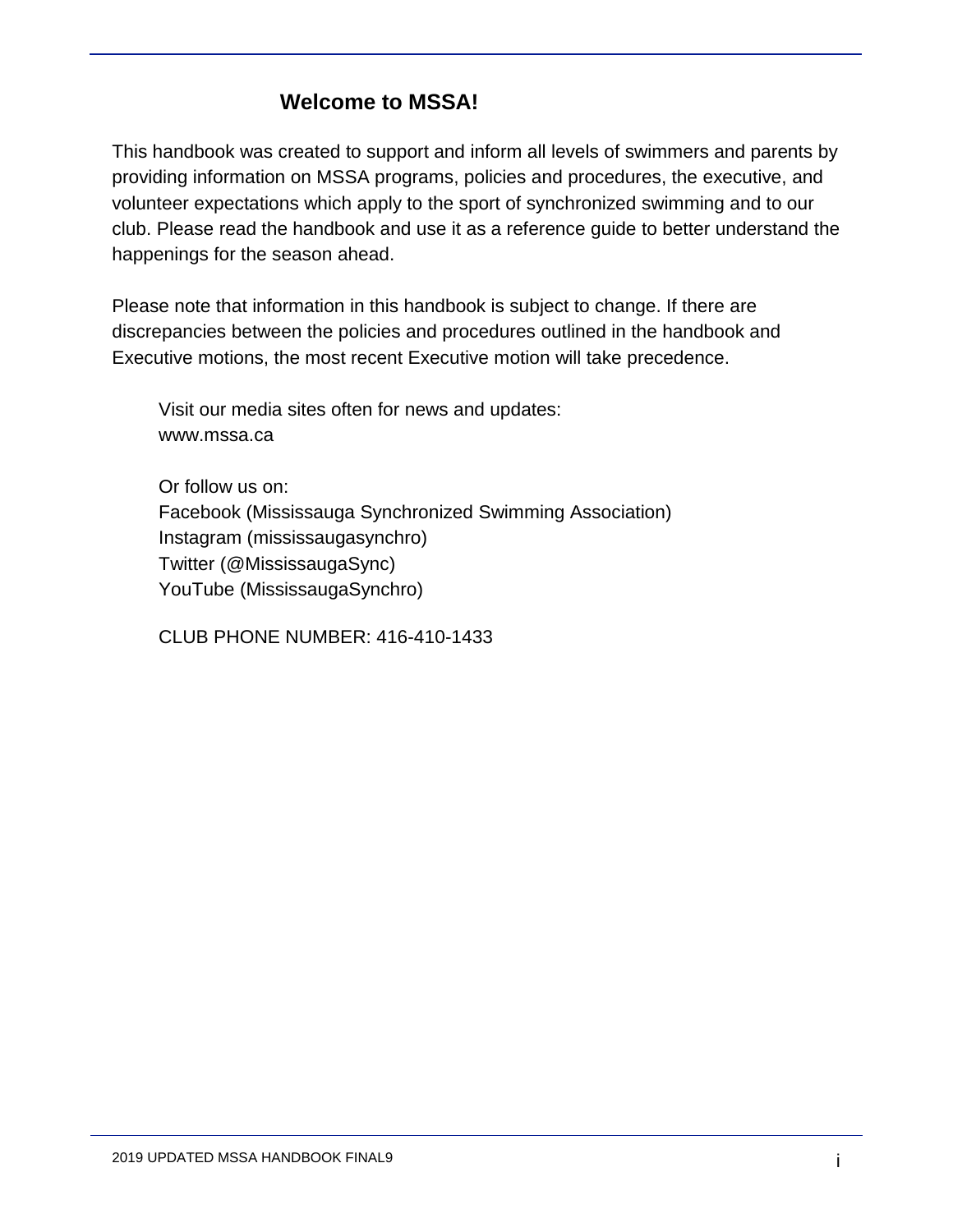# TABLE OF CONTENTS

| <b>CLUB AWARDS </b><br>.10 |  |
|----------------------------|--|
|                            |  |
|                            |  |
|                            |  |
|                            |  |
|                            |  |
|                            |  |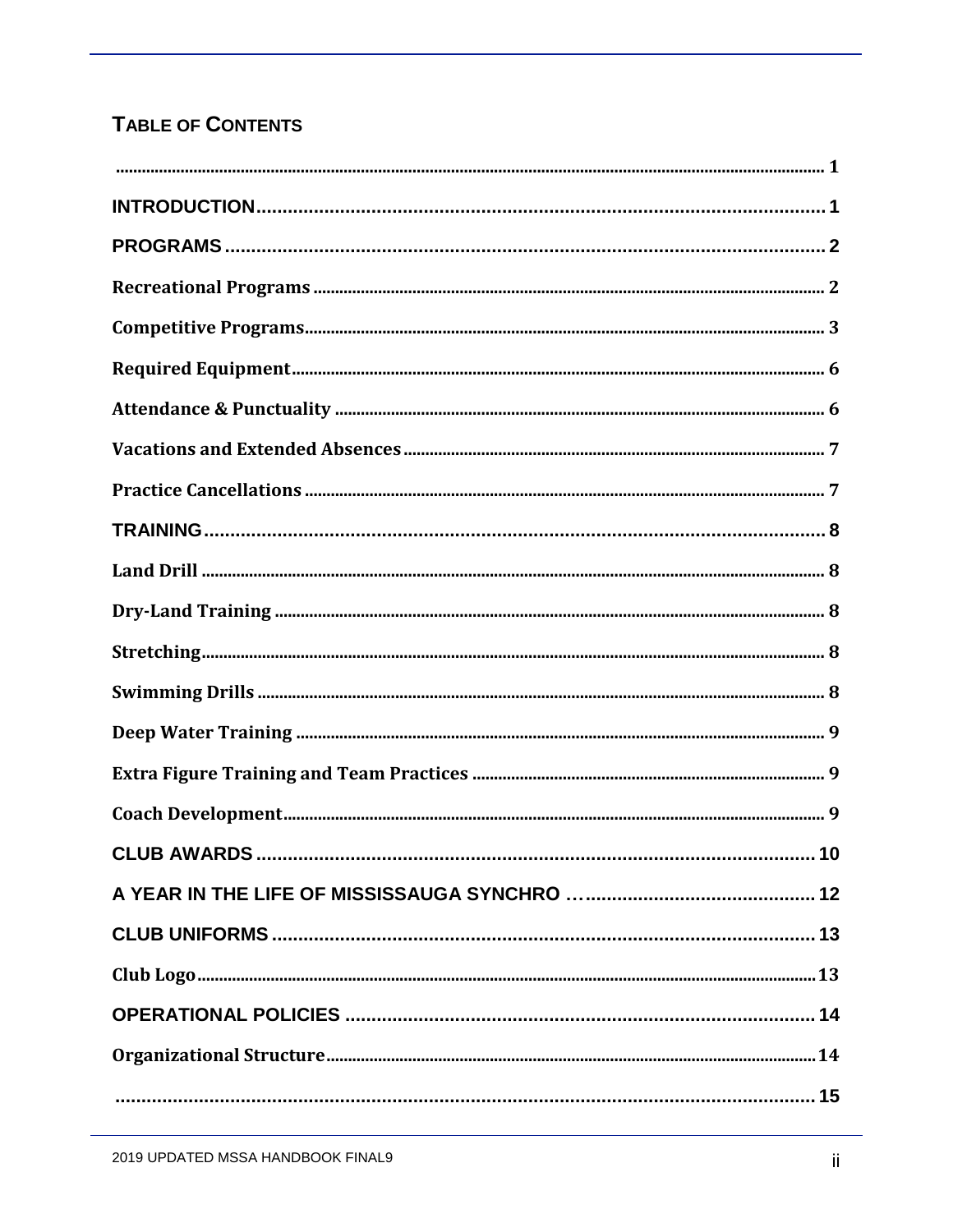| APPENDIX B: VOLUNTEER ROLES AND POINT ALLOCATION 49 |  |
|-----------------------------------------------------|--|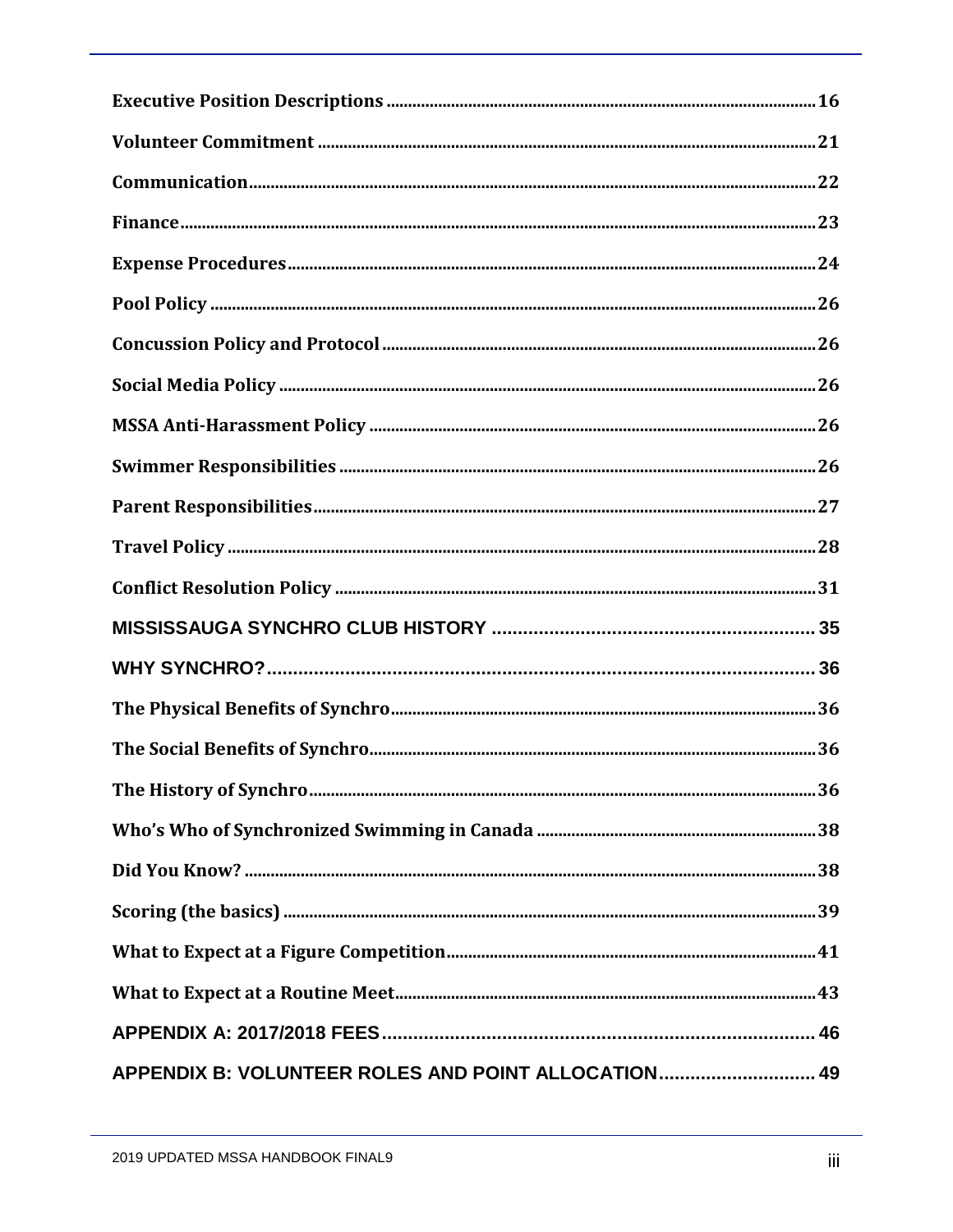|--|--|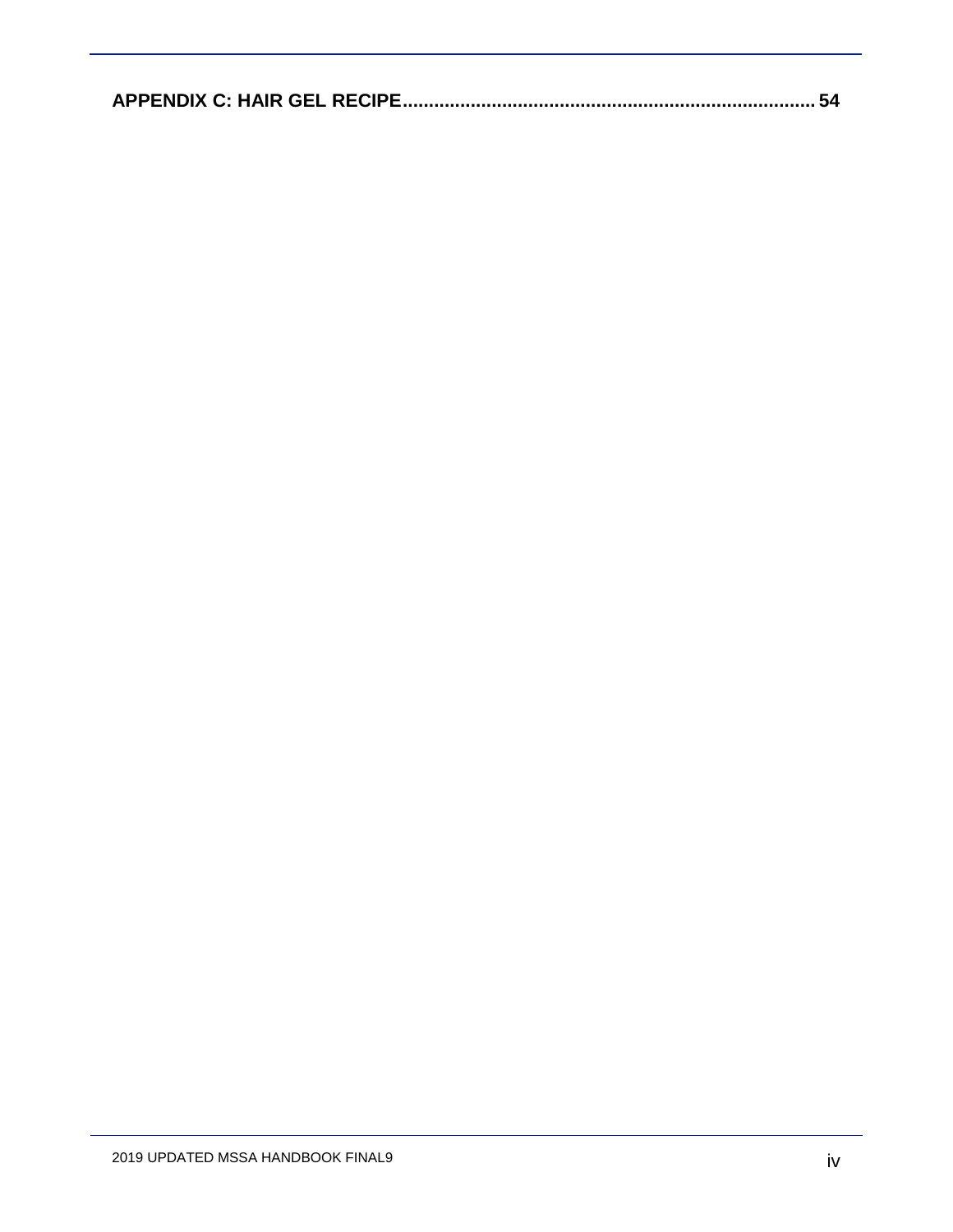#### INTRODUCTION

## *Welcome to the Mississauga Synchronized Swimming Association (MSSA)*

The **purpose** of MSSA is to provide a positive environment for the development of synchronized swimming that is enjoyable for both swimmers and coaches who are striving for excellence.

The **objectives** of MSSA are to provide opportunities for education and training in the sport of synchronized swimming and to foster a positive atmosphere for swimmers to reach their potential in competitive and recreational programs. This purpose and these objectives will be accomplished with the active participation of every swimmer, coach, and parent. The success of MSSA depends not only on the dedication and enthusiasm of our swimmers and coaches, but also on the support of parents, whose volunteer efforts and cooperation combine to make us a team, and ensure that our high standards continue.

Our coaching staff is among the best in Canada and this fact ensures the highest quality programs for your child. Debbie Stanton, our Head Coach, is a well respected, nationally ranked coach with many years of coaching and swimming experience.

This handbook is provided to you in an effort to answer any questions you might have about our program. It also contains MSSA policies and procedures. Additional information about the club will be provided during the year, through, emails, our Club website, notes from the coaches, and any club or team meetings.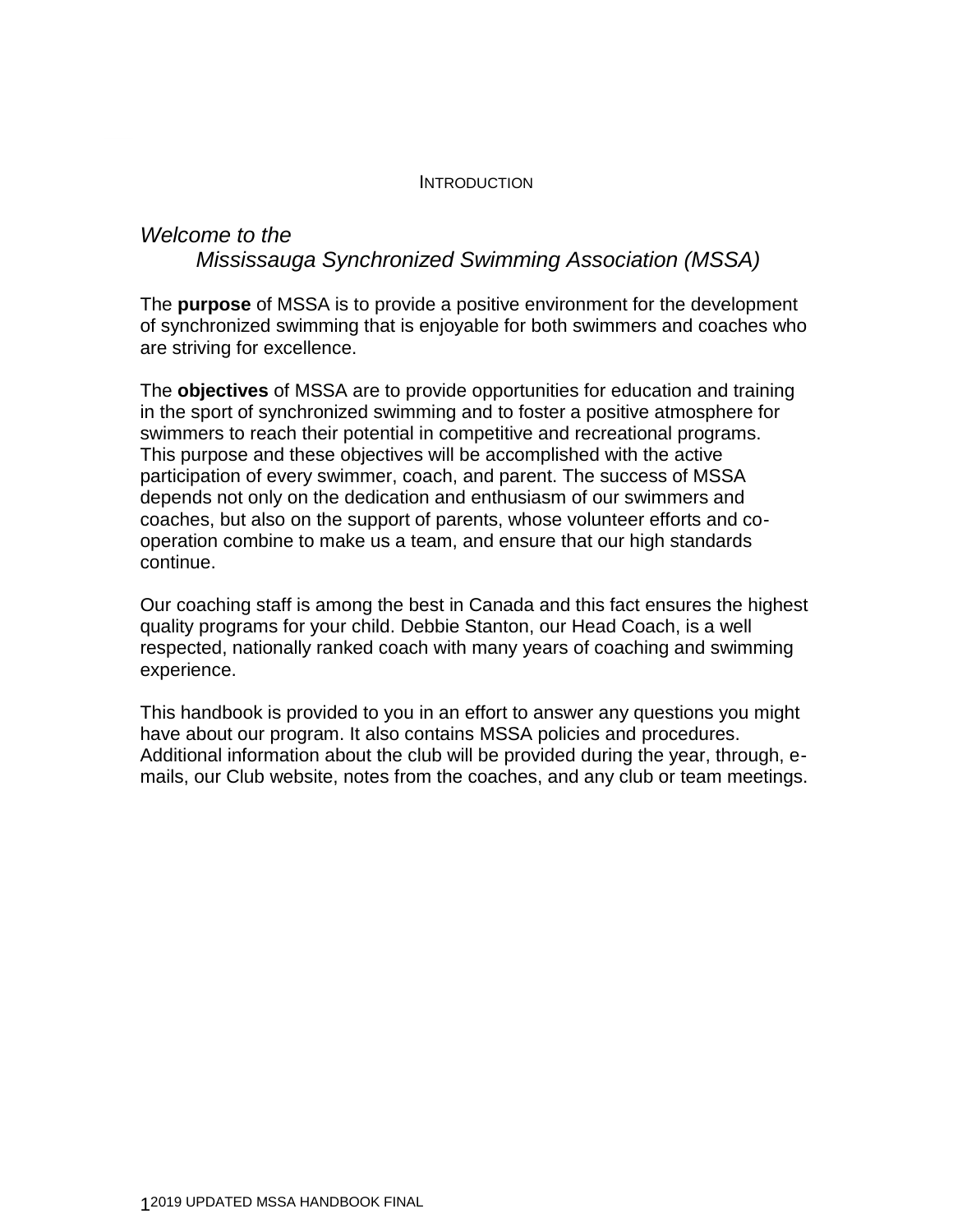#### PROGRAMS

At MSSA, our programs start at the Recreational level. We also offer programs for Provincial Stream Competitive athletes. Our Recreational program is focused on skill acquisition. Swimmers may remain in this stream for their whole synchro career.

The goal of the Recreational Program is to advance participants' synchronized swimming skill. Swimmers are continuously evaluated throughout each session and will receive a formal evaluation at the end of each session. It is an excellent introduction to the sport and provides an opportunity for physical activity to girls of various ages.

In order to swim Competitive Stream, swimmers should receive a recommendation from a Free Synchro event or Recreational program. Swimmers will then be placed on a team with athletes of similar skill level. All efforts will be made to keep age range close; however, blended age groups are a possibility. Swimmer age is determined based on age as of December 31 of competitive season. The competitive year runs from September through June.

#### **Recreational Programs**

### *Recreational Synchro Team*

Participants learn the sport of synchronized swimming progressing through 4 levels. The program lasts for 15 weeks, with 1 practice a week that is 1.5 hours long. Each level has categories which encourage Speed, Stamina, Strength, Suppleness and Synchro Skills. Pool space is shared with competitive synchro teams. Participants will learn a routine for a demonstration at the end of the Session 1 and perform in the MSSA Swim Show at the end of Session 2.

#### *Masters Recreational Program*

The Masters Recreational Program is for adult swimmers. Participants swim 1.5 hours weekly and are taught synchronized swimming skills based on the Synchro Canada Technical Routine Elements. The program develops technical synchronized swimming skills, and enhanced fitness through a half hour of length swimming per class. The goal of this program is to create a routine that will be demonstrated at a provincial level meet, and at the annual year-end club show.

### *Unique Athletes*

MSSA has the opportunity to offer the Unique Athletes program. The program is a recreational synchro program which has been carefully adapted for swimmers with special needs. The decision for the athlete(s) to go to competitions will be made on a yearly basis.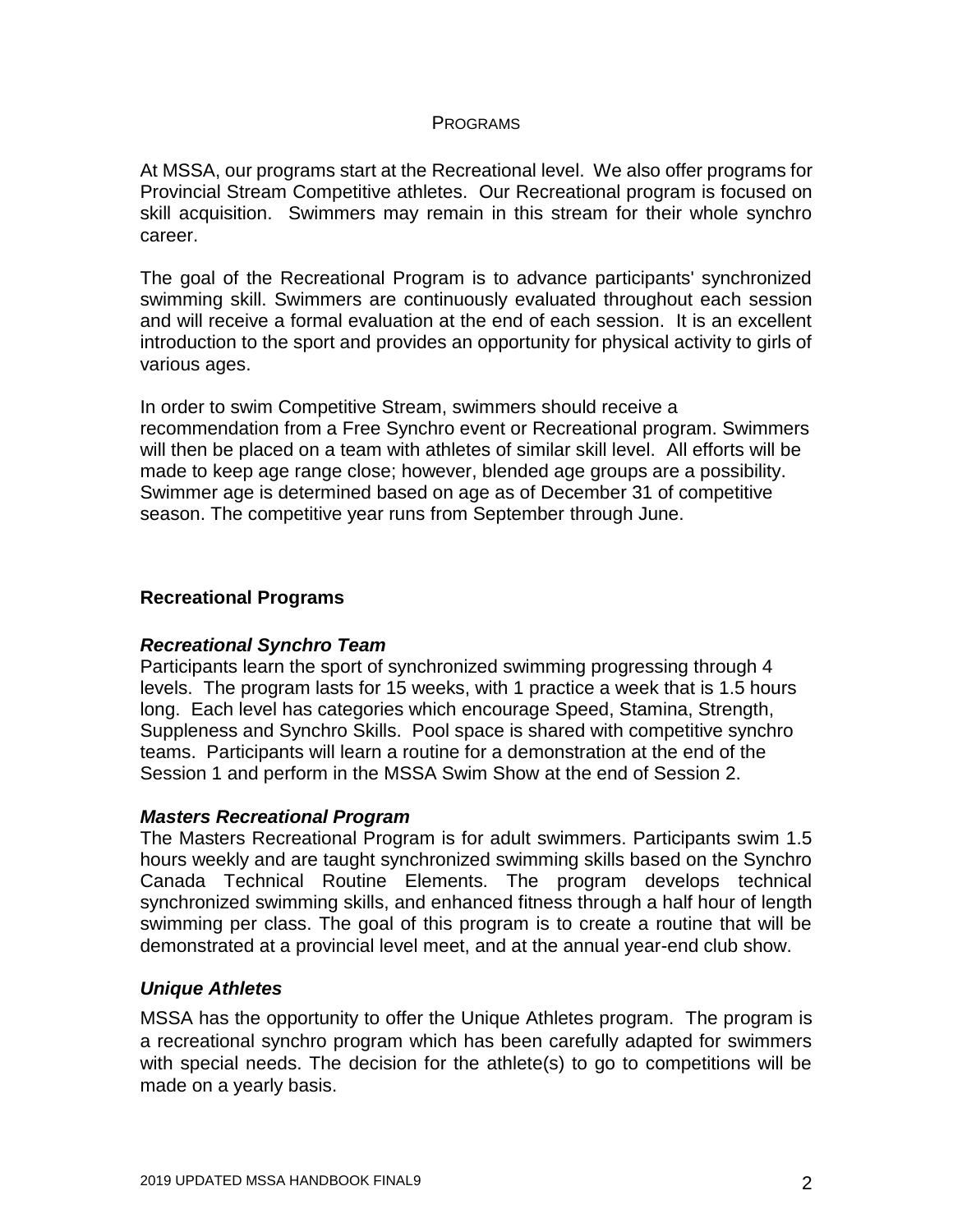The goals of this program are to provide technical skill development and athletic conditioning in a positive way. The senior level swimmer is further honing her skills and advancing within the sport to often very competitive levels at regional, provincial competitions, and nationals. The athlete will work with her coach as an individual or as part of a team in a positive and encouraging environment.

## **Competitive Programs**

### *Novice Program*

The goal of the Novice program is to advance participants' synchronized swimming skills. Swimmers are continuously evaluated throughout each session and will receive a formal evaluation at the end of each session. It is an excellent introduction to the sport and provides an opportunity for physical activity to girls of various ages.

Participants learn the sport of synchronized swimming progressing through 4 levels. Each level has categories which encourage Speed, Stamina, Strength, Suppleness and Synchro Skills. Pool space is shared with competitive synchro teams. Participants will learn individual technical figures and a full team routine. These athletes compete at a Figures Competition in December and at an Invitational Novice level competition in the winter and spring.

## *Competitive – Provincial Stream*

The team structures vary by year according to the age and skills of the swimmers in the club that year. Below is a sample of teams. Teams may have swimmers who are older or younger as long as the average age of the team is maintained. All swimmers will compete compulsory figures for their appropriate age, even if they are on a team of blended ages. Swimmer age is determined based on age as of December 31 of competitive season. The competitive year runs from September through June.

Example: Swimmer 2: 10 years  $=$  Average Age = 11 Swimmer 3: 14 years  $= 12$  & Under Team Swimmer 4: 9 years

Swimmer 1: 11 years  $=$  Total Age ( 44 years) / Number of Swimmers (4)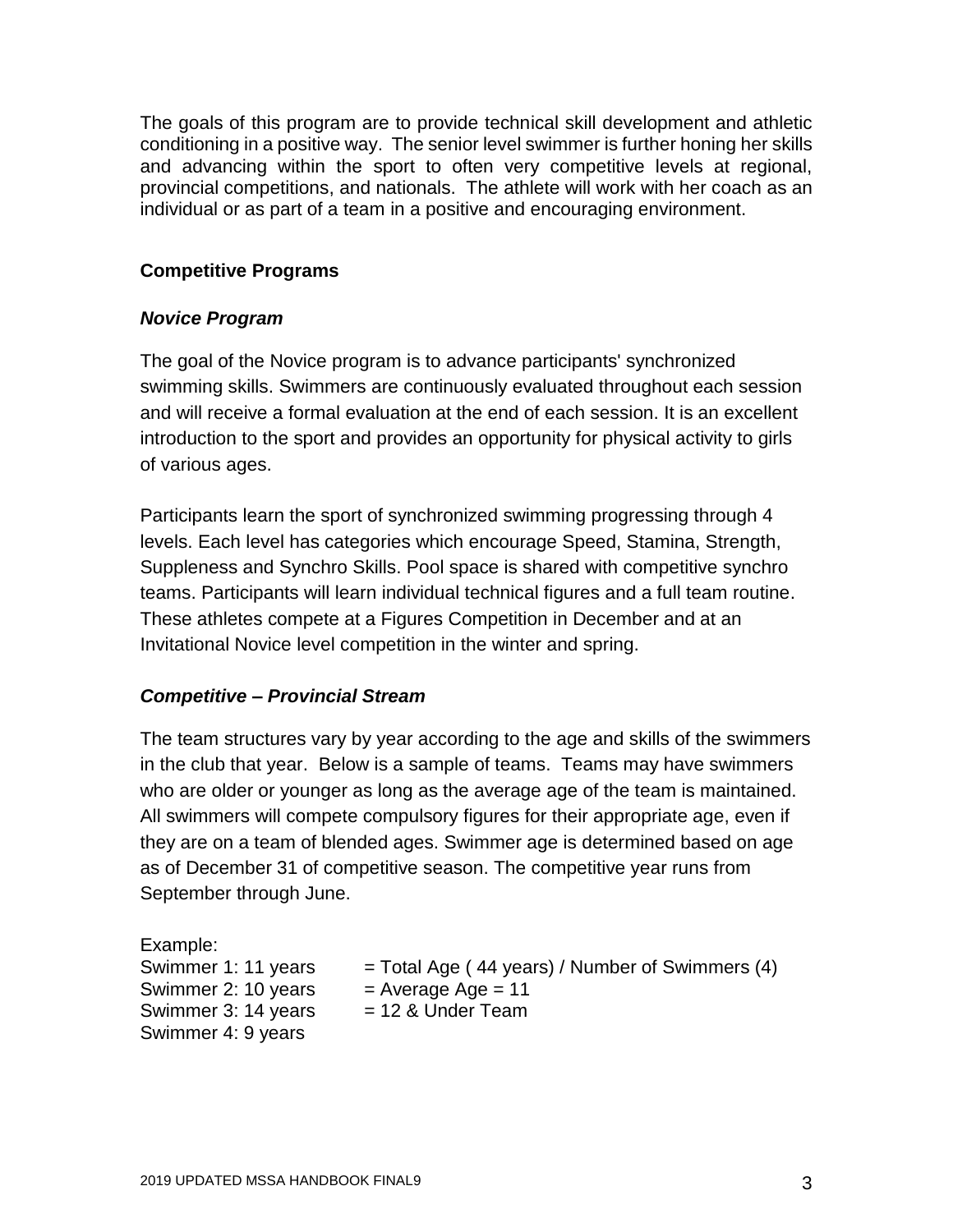*10 & Under (a blended team whose average age is 10.4 or lower)* Swimmers practice two times a week for approximately 5 hours in total. Their training focuses on endurance, flexibility, core strength and stroke improvement in addition to technical synchronized swimming skills. Swimmers participate in both individual compulsory technical figures and a choreographed routine at Regional and Provincial competitions.

*12 & Under (a blended team whose average age is 10.5-12.4)* Swimmers practice three times a week for approximately 9 hours in total. Their training builds on previous experience to further develop skills, although some swimmers may be new to the sport. Improvement is evident as the swimmers spend more time in the water. Swimmers participate in both individual compulsory technical figures and a choreographed routine at Regional and Provincial competitions.

#### *13 - 15 (a blended team whose average age is 12.5-15.4)*

This level is generally a program for swimmers with previous synchro experience. Swimmers practice three or four times weekly for approximately 10.5 hours in total. Choreographed routines become more complex, with tighter patterns, lifts and throws that the sport is famous for. The routines become faster, more sophisticated, the training hours are longer, there is a higher level of commitment to the more advanced skills of synchronized swimming, fitness training, mental training, being competition ready. Teams participate in 4-6 competitions per season including 2 Club Watershows.

### *16 - 20 (a blended team whose average age is 15.5-20.0)*

Is generally a program for girls who have progressed from the 13-15 provincial competitive stream. Swimmers practice 4 times weekly for approximately 11.5 hours in total. Their training includes a focus on endurance, flexibility, core strength and stroke improvement at each practice in addition to technical synchronized swimming skills. Athletes participate in both individual compulsory technical figures and a choreographed routine at competitions.

### *Team Selections*

MSSA provides various levels of instruction and competition to its members. At the competitive level, the club aims to field the most competitive team(s) at each level possible. Team selections will be made based on age, skill, ability and commitment.

For the season, all competitive swimmers registering will pay a *non-refundable fee* after which the balance of the fees required for the particular level will be due, as per the payment schedule.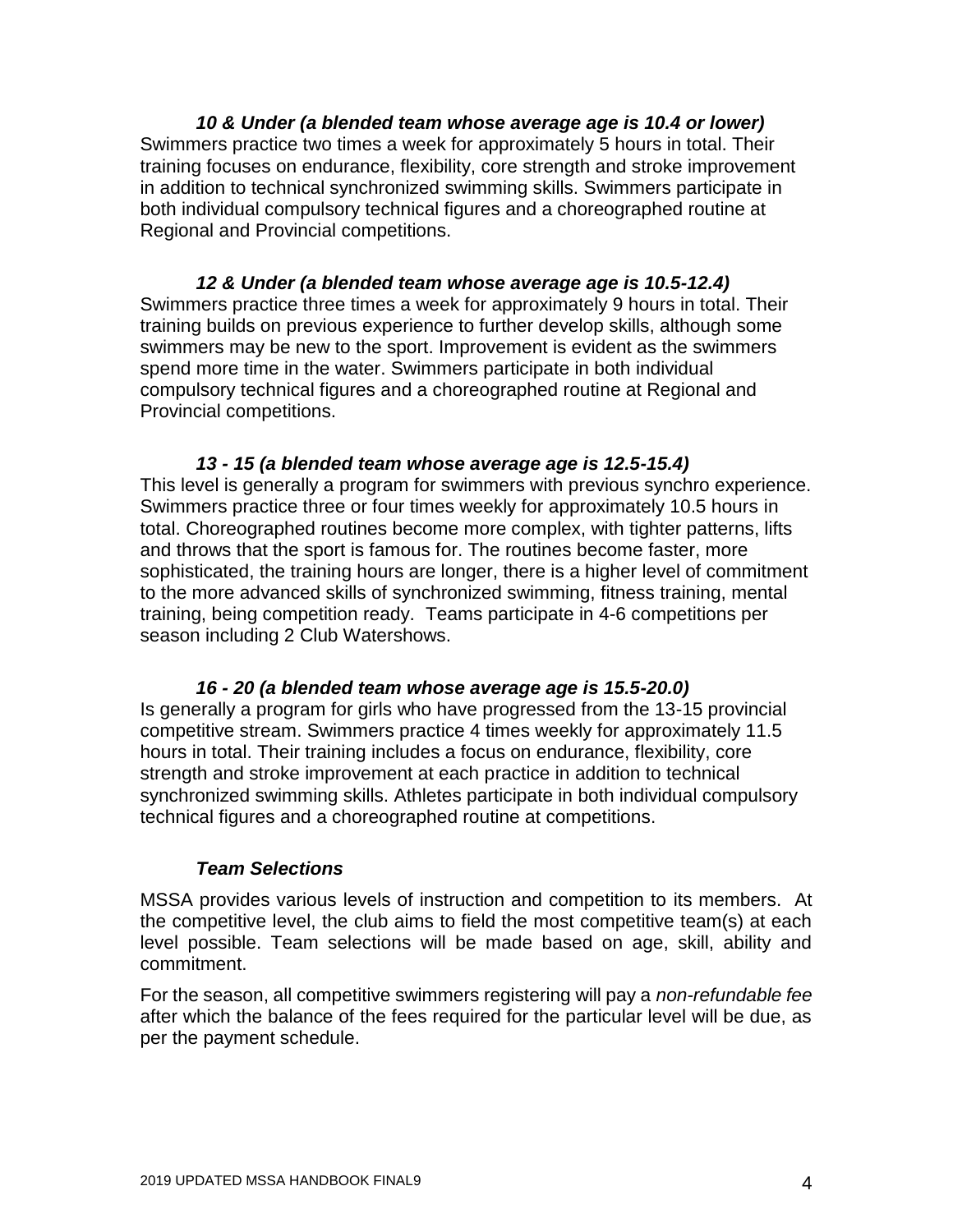#### *More than one team in an Age Group*

MSSA is dedicated to giving each individual the opportunity to reach maximum potential within a competitive environment. When a level requires it, 2 or more teams of different skill levels will be chosen based on specific selection criteria. Swimmers of like skills will be grouped as a team.

#### *Alternates*

In the event of alternates, the Head Coach and team coach will establish the criteria to select those that will be swimming the team event in each competition. The criteria will be announced to the team at the time of team selection.

### *Extra routines*

An extra routine is a solo, duet, or combo event in which a swimmer participates over and above the team's normal training time. The Head Coach may offer extra routines depending on athlete skill level and commitment, and available coaching. Parents must pay an additional swim fee to cover pool rental, coaching expenses and additional meet fees as well as agree to purchase an added competition suit, if required.

Selected swimmers will be asked by the end of September whether they would like to participate in an extra routine. Duet selection is based on swimmers with similar levels of skill and commitment, and the ability to work well together. An extra routine is a privilege and left to the Head Coach's discretion, based in part, on the swimmer's attitude, attendance and overall commitment. Coaches will contact a swimmer's parents for permission to participate prior to announcing extra routines.

Separate training for extra routines will begin in early October (with payment commencing October 1) at a schedule to be determined and announced at that time. All extra routines will be evaluated by the Head Coach in December. If the Head Coach feels that there is a lack of commitment on the part of the swimmer(s), or if other problems have arisen, the Head Coach may decide not to pursue the extra routine. If this is the case, payment for extra routines would be discontinued after December 31.

## *Extra Figures*

Any swimmer wishing to further strengthen their skills or to catch up for missed practices may choose to take extra figure lessons. Extra figure lessons may also be a good option for extra preparation leading up to a swim meet. Should you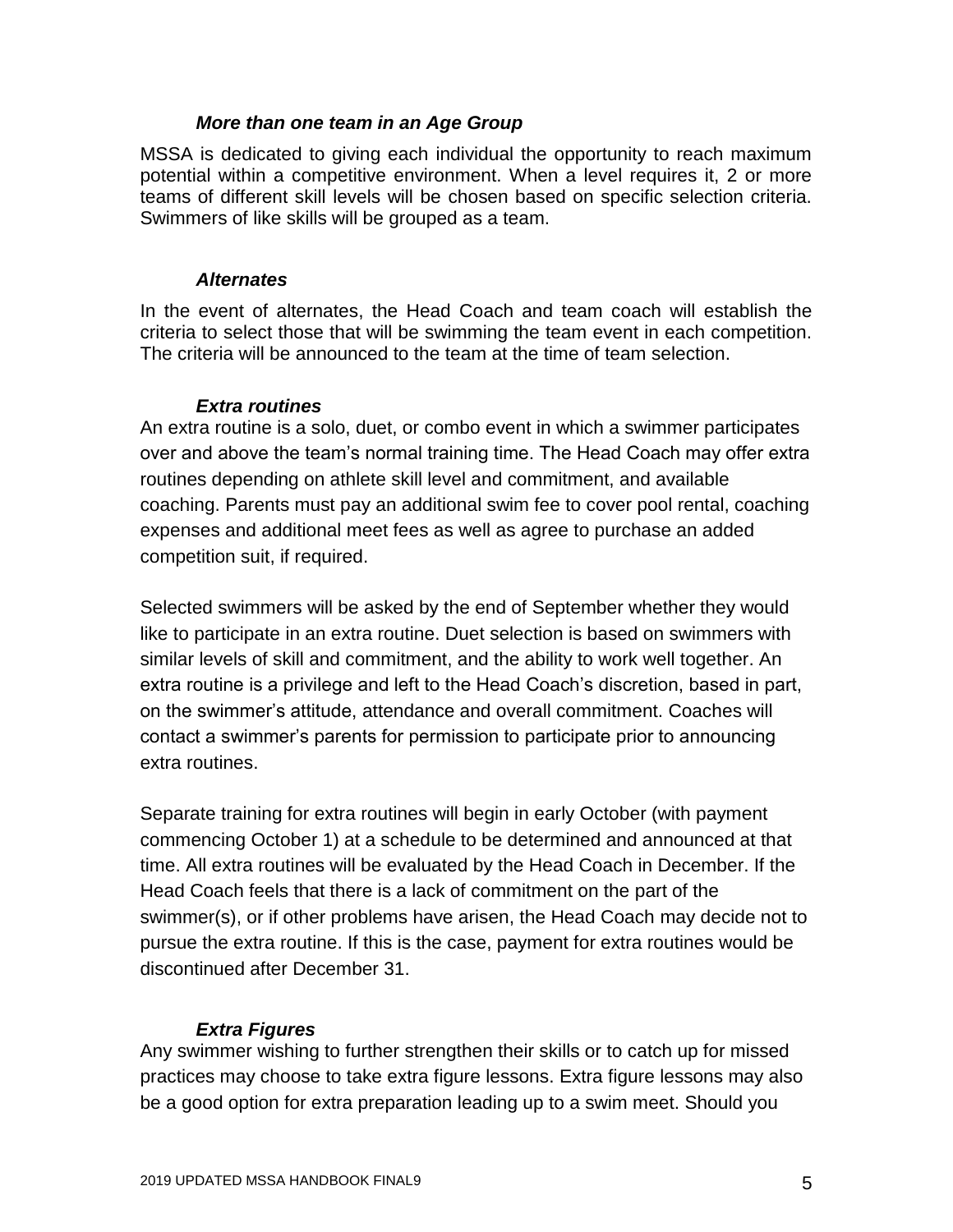wish to schedule extra figures for your swimmer, let the Head Coach know and she will schedule lessons for you.

Scheduling and payment must be made directly with the coach providing the extra figure training.

## **Required Equipment**

❖ Any style one-piece bathing suit will suffice for practices

❖ Plain black suit with no visible logos and white swim cap for figures competitions

- ❖ Goggles (2 pairs ideally so there is a spare in case of loss or breakage)
- ❖ Club swim cap to keep hair out of swimmer's eyes
- ❖ Nose clips should have 3-4 in the swimmer's bag at all times
- ❖ Water bottle
- ❖ Club uniform and backpack; (optional for Recreational swimmers)
- ❖ Flip-flops or crocs for deck and change room
- ❖ Towel

The best place to purchase quality supplies (nose plugs, goggles etc) is at:

Team Aquatics Supplies, 111 - 1065 Canadian Place Mississauga, ON L4W 0B8 TEL 905-602-9159 **[mississauga@team-aquatic.com](mailto:mississauga@team-aquatic.com)**

Purchase of the Club Uniform costs approximately \$300 and includes an MSSA cap, backpack, shirt, leggings, jacket and swim suit.

## **Attendance & Punctuality**

Attendance and punctuality are extremely important in a team sport like synchronized swimming. The swimmer should clearly understand the commitment to team, coach, and club before the season starts. It is important to note that during the competition season (January to June), the highest degree of attendance and focus is necessary. The progress of the team depends on the regular attendance of every swimmer.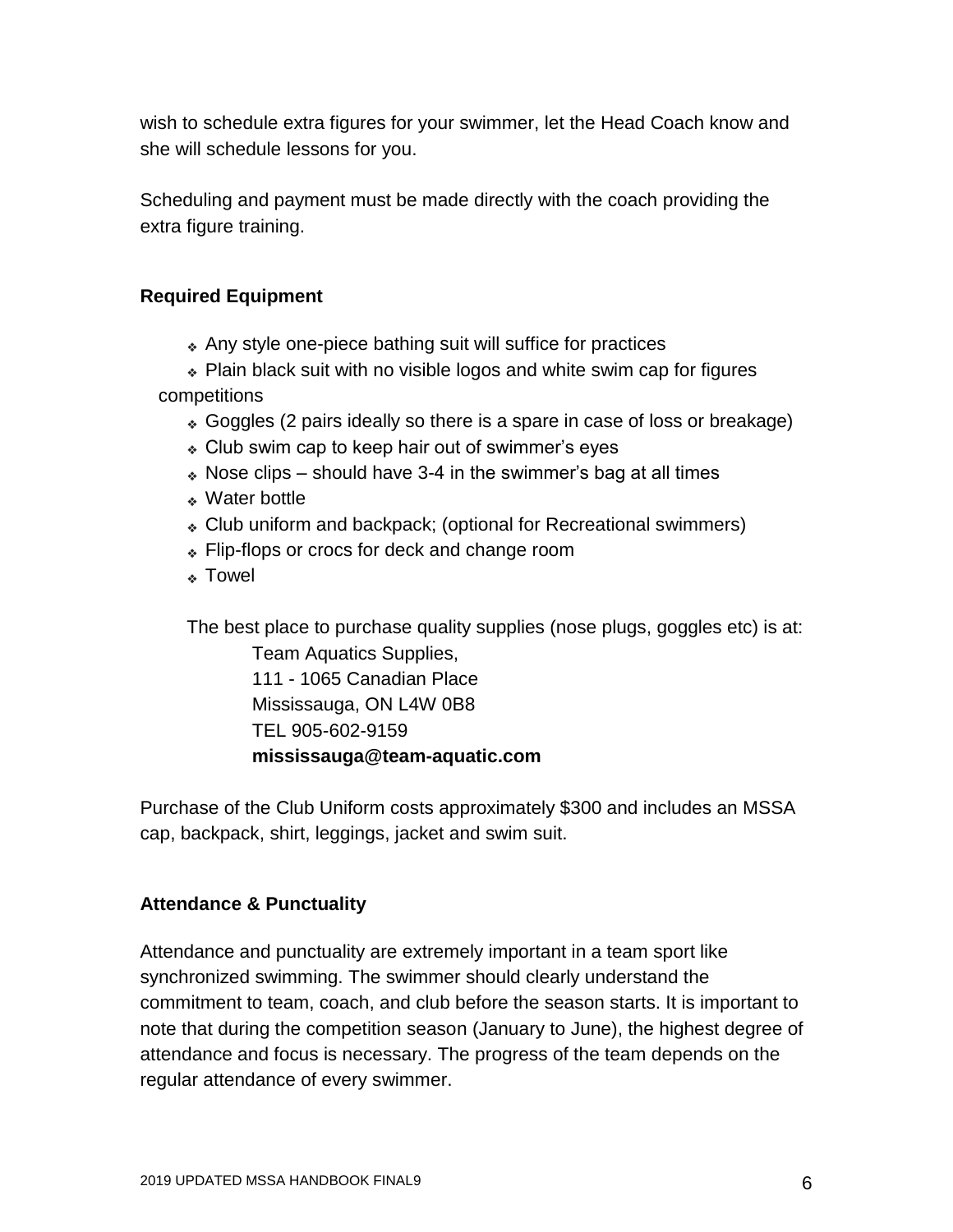Absences and arriving late affect the entire team. If a swimmer must miss or arrive late for a scheduled practice, the Coach must be notified by phone, text or e-mail as soon as possible. This allows preparation time for the Coach to organize the practice for the least amount of disruption for the other members of the team.

### **Vacations and Extended Absences**

Parents are encouraged to schedule vacations at times when swimmers do not have scheduled practices. If vacation is to be taken during scheduled practice time, written notice to the Team Coach and Head Coach must be given at least 1 month beforehand, to enable them to plan around a swimmer's absence. Vacations should not be planned two weeks prior to any competitions for both Provincial Competitive and Novice swimmers.

### **Practice Cancellations**

Practices may be cancelled unexpectedly due to extreme weather or pool closures. If this occurs parents will be notified via TeamSnap, email, website and phone. Refunds will not be issued for cancelled practices .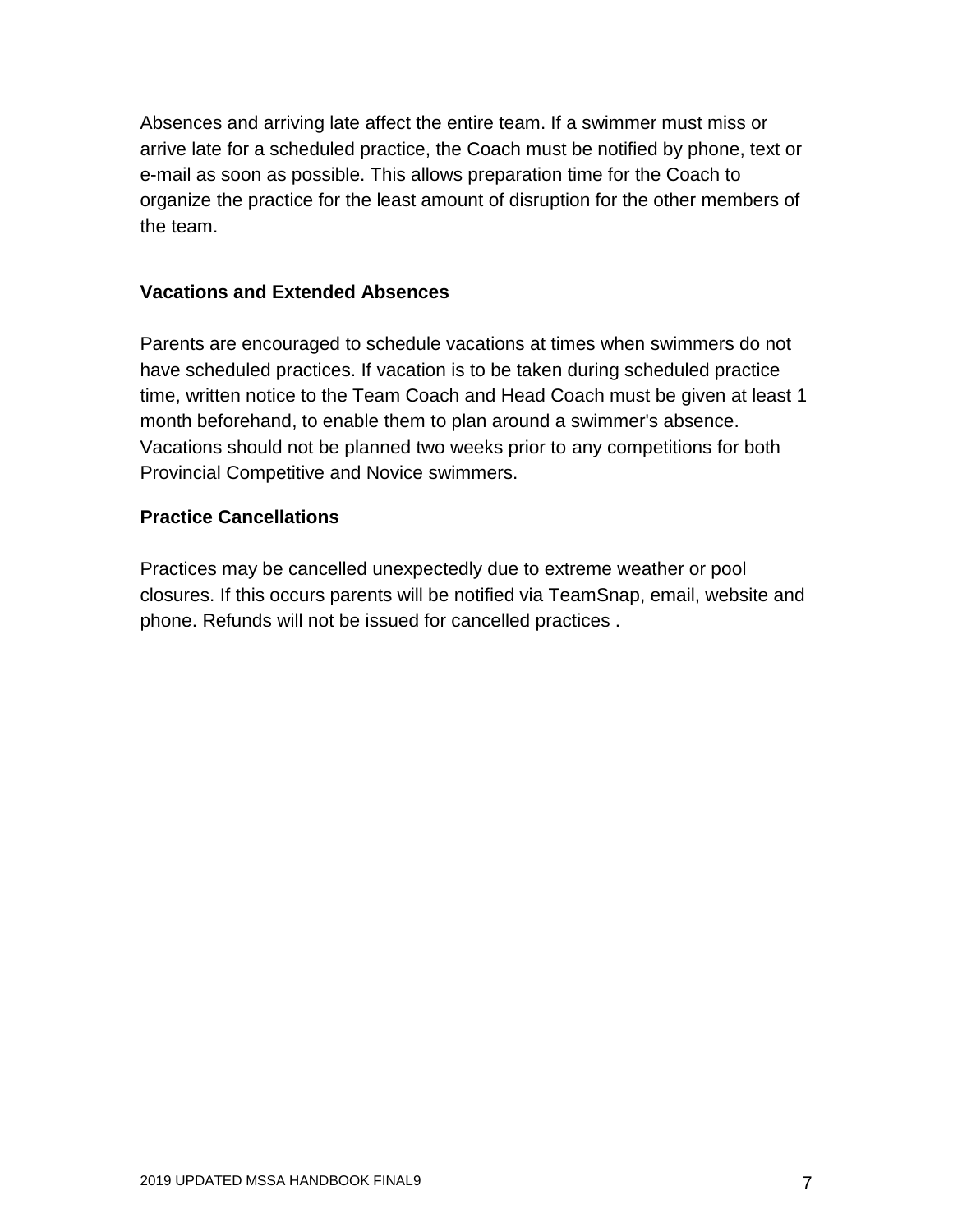### **TRAINING**

## **Land Drill**

Land drill is essential in synchronized swimming. Land drill includes determining counts, setting patterns, clarifying positions and practicing movements out of the pool. Swimmers will participate in land drill while in practice, however they are required to do land drill independently, outside of normal practice time as well. Team land drill will be done in practice with the coaches. Anyone with an extra routine will be required to land-drill for their solo or duet as well. Parents are asked to encourage their swimmer's compliance with these expectations. Your swimmer's coach will provide instructions and music in order to practice land drill at home.

## **Dry-Land Training**

As pool time is always limited, it is reserved for training that can only be done in the water. Dry-land flexibility, stretching and strength conditioning exercises bring about optimal fitness and flexibility and helps prevent injury

## **Stretching**

Proper stretching prevents injury and increases flexibility. Many positions are not possible without good hip, back and shoulder flexibility. Swimmers will be encouraged to practice as much as possible at home. As little as 10-15 minutes per day can bring marked improvement in all areas of flexibility in a short period of time.

## **Swimming Drills**

Much of the conditioning for synchronized swimming involves speed-swimming drills, including laps of freestyle, butterfly, backstroke and breaststroke. These drills are designed not only to increase strength and endurance, but also to increase the speed with which one can move through the water.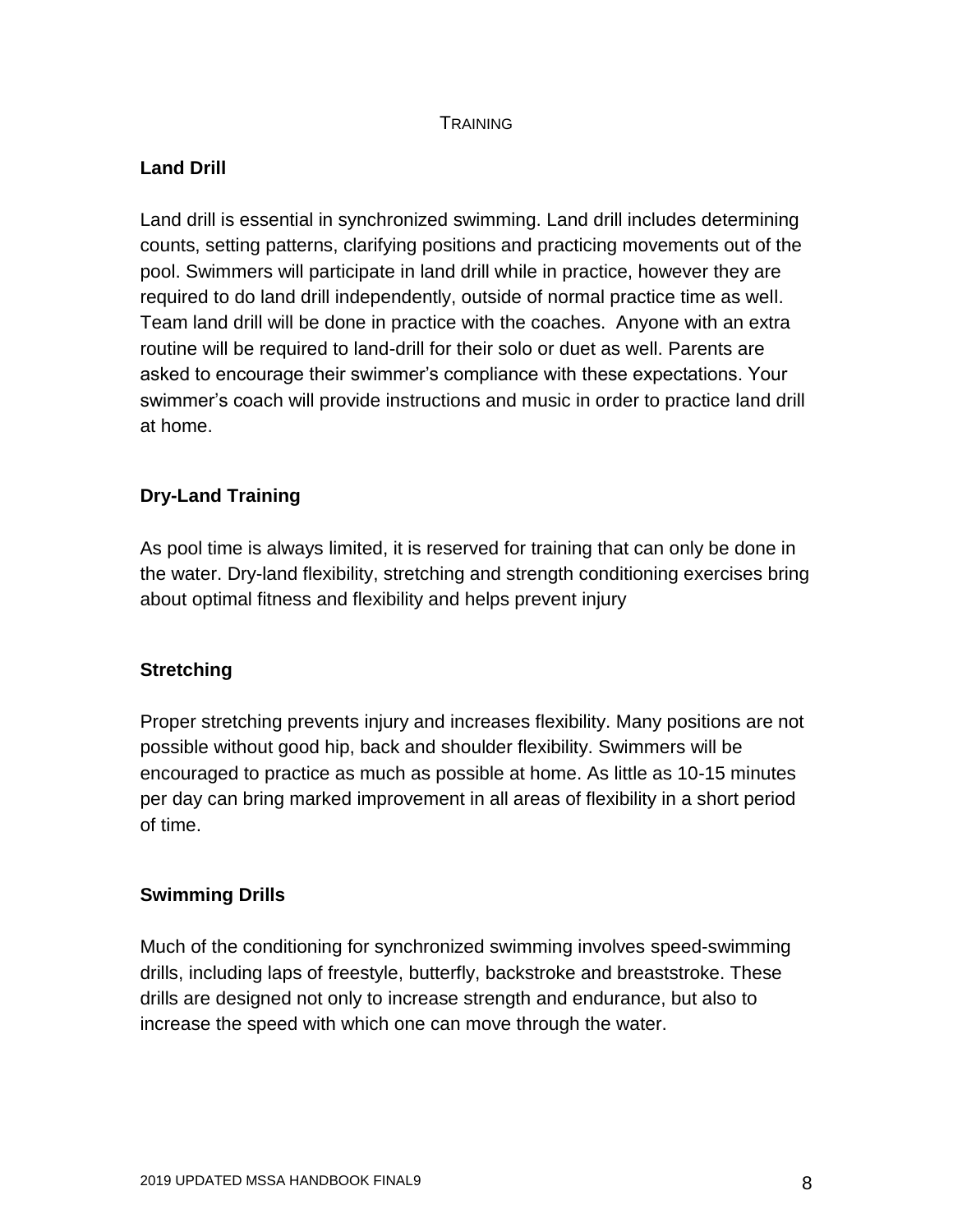#### **Deep Water Training**

Deep pool training for MSSA athletes is included in the fees for competitive swimmers. It is important for team training and club participation that ALL swimmers and teams attend. Swimmers are expected to arrive in uniform, with either a black suit or their club suit – the coach will advise accordingly.

#### **Extra Figure Training and Team Practices**

Outside of club time, a swimmer or team may ask their coach for extra figure or routine practice in addition to the regular club schedule at an additional cost. The coaching staff will determine pool time, capacity, and coach availability. The fee is paid to the coach, at an hourly rate and is in addition to club fees. If any pool time is outside Club hours or in rental facilities not contracted by MSSA, approval from the Head Coach and Executive must be obtained. The Head Coach will arrange and book the required pool time.

#### **Coach Development**

MSSA's coaches are frequently updating their training and qualifications to meet the excellent standards of Synchro Ontario, Synchro Canada, and the City of Mississauga. MSSA continues its coaching development program for our senior swimmers, and actively promotes and supports swimmers within the Club in achieving their coaching qualifications. MSSA coaches are held to a high standard of conduct as per our Club and Synchro Ontario's Code of Conduct.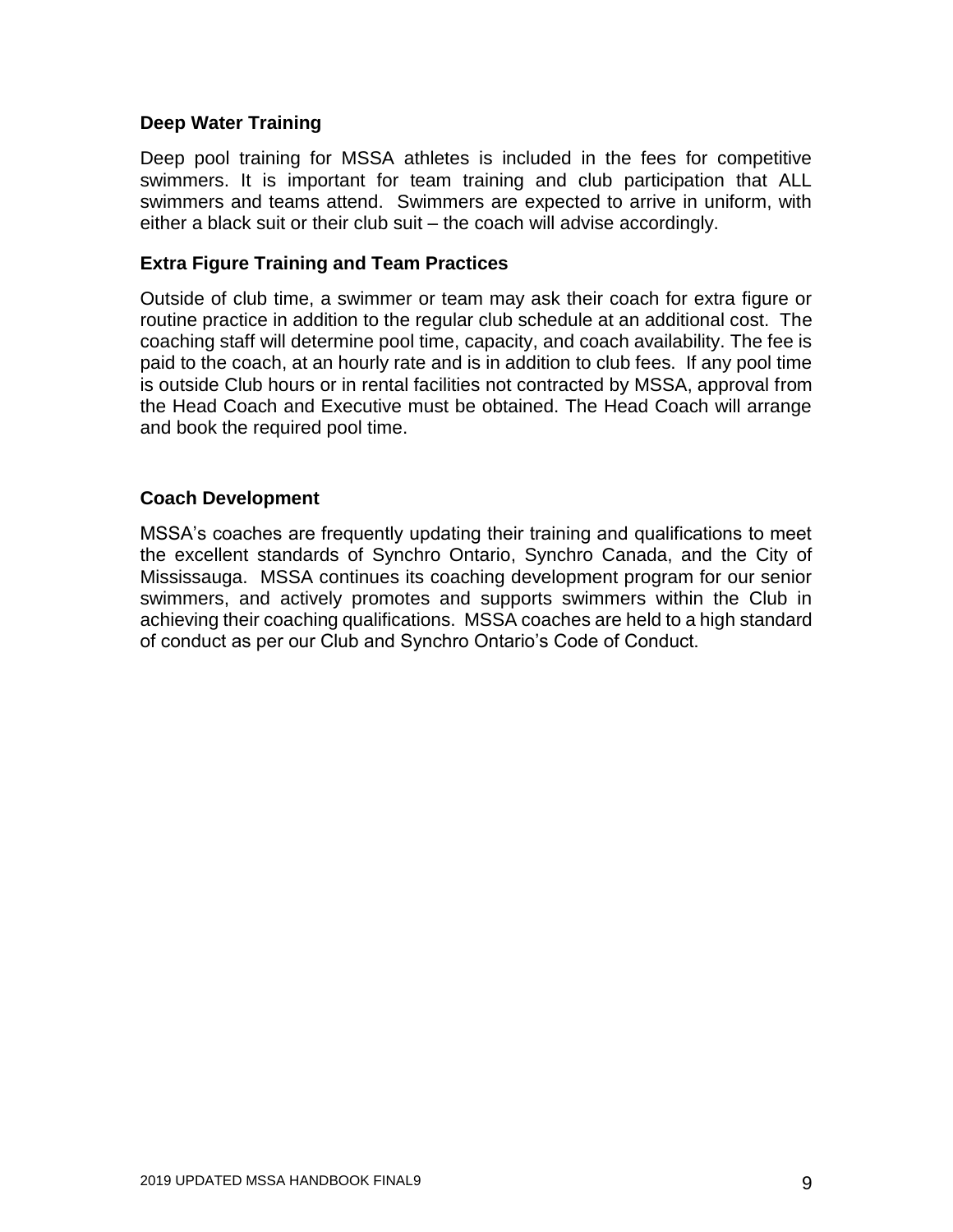#### CLUB AWARDS

Club trophies have been donated to MSSA to acknowledge the achievements of swimmers, volunteers, and coaches. These club awards are presented at the annual Banquet and Awards Night in June.

#### *Penny Jones Award – Senior Award*

For most improved Senior Swimmer • with MSSA for at least 3 years • Positive team member who demonstrates improvement in figures and Routine & excellent attendance • Positive role model within the Club towards other members, especially junior swimmers • Candidate selected and determined by coaches.

#### *Sabrina Gollnow Award – Intermediate Award*

For most improved Intermediate Swimmer • Intermediate swimmer that has greatly improved in figures and routine over the season • Excellent attendance and hard work at practices • Positive team member and demonstrates consistent team effort • Candidate selected and determined by coaches.

#### *Best Overall Novice Competitive – Junior Award*

New competitive swimmer • Positive team member who demonstrates improvement in figures and Routine & excellent attendance • Positive role model within the Club towards other members, especially junior swimmers • Candidate selected and determined by coaches.

#### *Most Dedicated Recreational Swimmer*

Excellent attendance and hard work at practices • Shows leadership within team • Displays improvement in synchro skills • Candidate selected and determined by coaches.

#### *Anchor Award*

The Anchor Award in honor of a family who commits a significant amount of time and dedication to MSSA. An anchor represents a symbol of stability and strength. Just as a ship that is not firmly anchored is at the mercy of all of the elements of the sea, so too is a person who is not firmly anchored by a strong and loving family who supports her. When we are properly Anchored we are able to trust confidently in the skills and knowledge which are deep within us.

#### *5 and 10 Year Pins*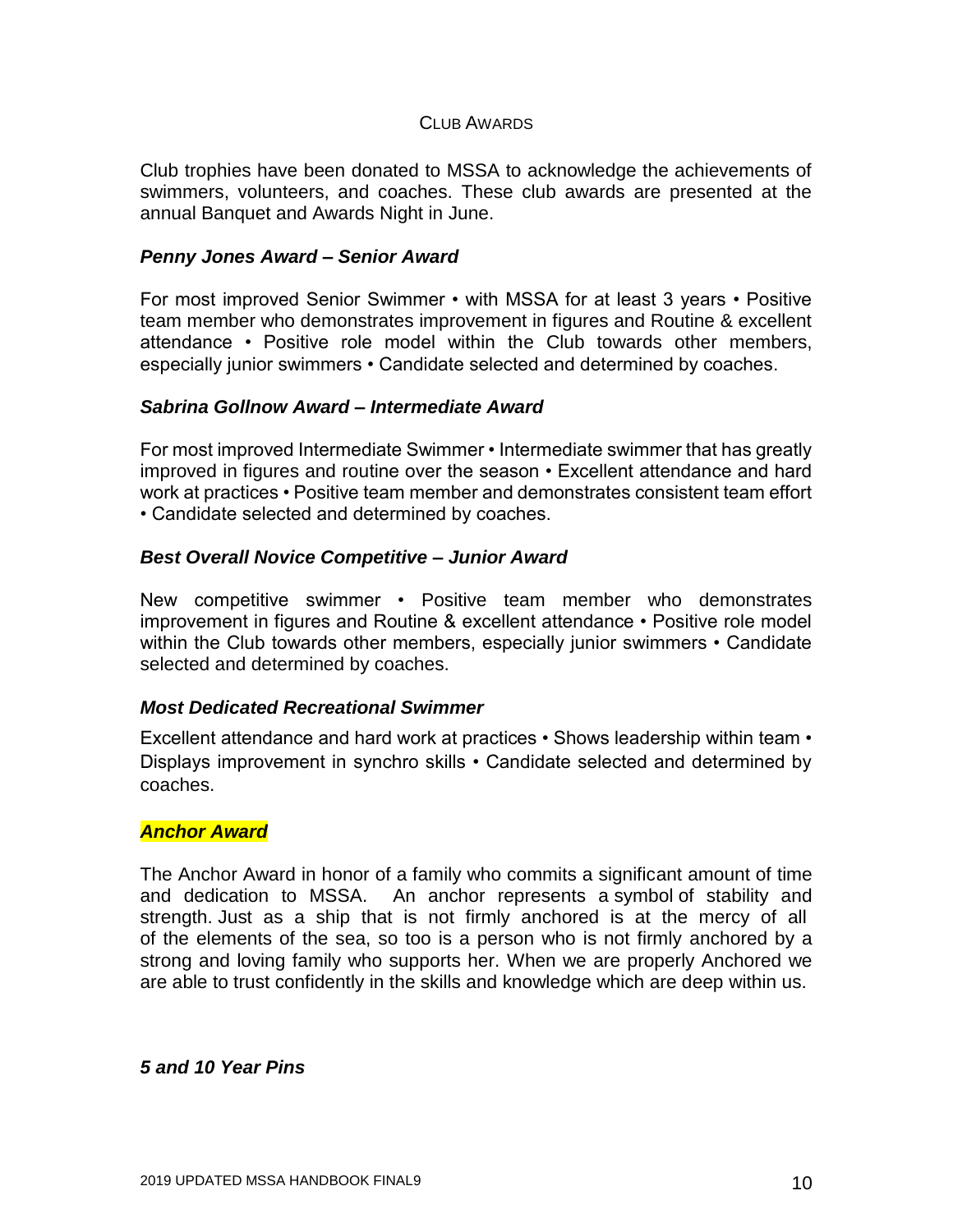Given to swimmers that have participated in the club for 5 or 10 years.

## *Volunteer of the Year Award*

Given to the Volunteer that has contributed and done an outstanding effort in donating their time and effort to the club. Voted upon by the club executive.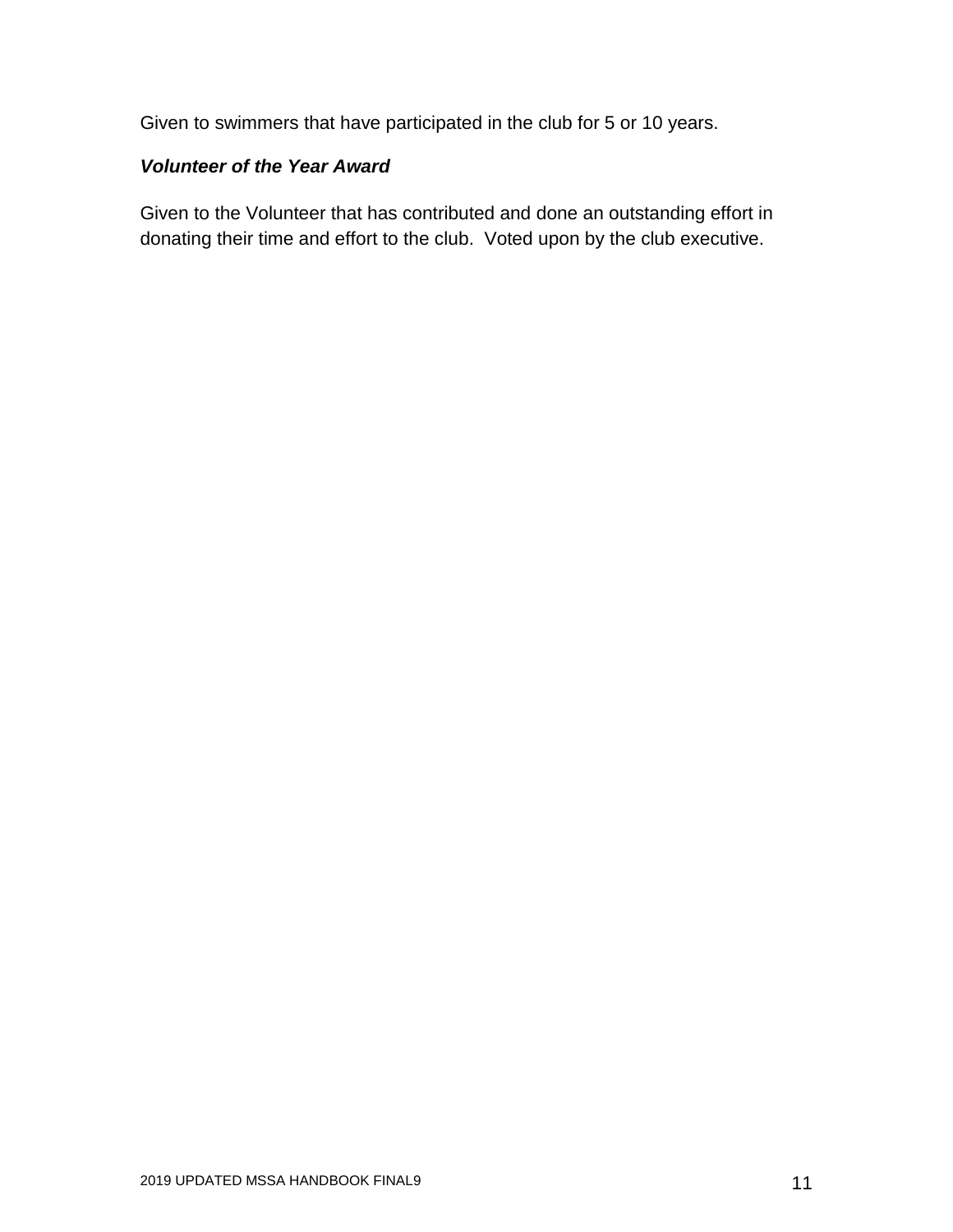## A YEAR IN THE LIFE OF MISSISSAUGA SYNCHRO …

| August                                                                                                                                                                  | September                                                                                                                                                                                                                                                  | October                                                                                                                                      |
|-------------------------------------------------------------------------------------------------------------------------------------------------------------------------|------------------------------------------------------------------------------------------------------------------------------------------------------------------------------------------------------------------------------------------------------------|----------------------------------------------------------------------------------------------------------------------------------------------|
| Registration<br>$\Box$<br>packages e-<br>mailed<br><b>New Swimmer</b><br>П<br>Evaluations<br>Synchro summer<br>$\Box$<br>camps                                          | Swimmers<br>П<br>registration<br>Free Synchro<br>$\Box$<br>Comp/ Recreational<br>$\Box$<br>programs begin                                                                                                                                                  | Thanksgiving Sunday &<br>$\Box$<br>Monday off<br><b>Burning Bright for Breast</b><br>$\Box$<br>Cancer<br>Team routine suit<br>П<br>selection |
| <b>November</b>                                                                                                                                                         | <b>December</b>                                                                                                                                                                                                                                            | January                                                                                                                                      |
|                                                                                                                                                                         | Novice Figures<br>$\Box$<br>Competition<br><b>Town Hall Meeting</b><br>$\Box$<br>WOW night<br>$\Box$<br>Christmas break<br>П                                                                                                                               | Lisa Alexander Meet<br>П.<br>Waterloo Invitational<br>П<br><b>Recreational Session 1</b><br>П<br>completion<br><b>Recreational Demo</b><br>П |
| <b>February</b>                                                                                                                                                         | <b>March</b>                                                                                                                                                                                                                                               | <b>April</b>                                                                                                                                 |
| <b>Recreational Session 2</b><br>□<br>begins                                                                                                                            | <b>Central North</b><br>п<br>Regionals<br><b>March Break</b><br>п                                                                                                                                                                                          | Easter Sunday and<br>$\Box$<br>Monday - no practices<br><b>Hilton Worldwide</b><br>П<br>Invitational<br>Novice Team Competition<br>$\Box$    |
| <b>May</b>                                                                                                                                                              | June                                                                                                                                                                                                                                                       | July                                                                                                                                         |
| Victoria Day Weekend no<br>$\Box$<br>practices for Novice only<br>Ontario Age Group<br>$\Box$<br>Championships<br><b>Recreational Year-End</b><br>$\Box$<br>Celebration | Trillium Meet (12 &<br>П<br>under)<br><b>MSSA Annual</b><br>п<br><b>General Meeting</b><br>MSSA Rehearsal and<br>$\Box$<br>Swim Show<br><b>MSSA Banquet</b><br>□<br><b>Recreational Demo</b><br>П<br>Try-outs for next<br>п<br>year's competitive<br>teams | Summer Holiday!!!<br>□<br><b>Executive Planning for next</b><br>□<br>season                                                                  |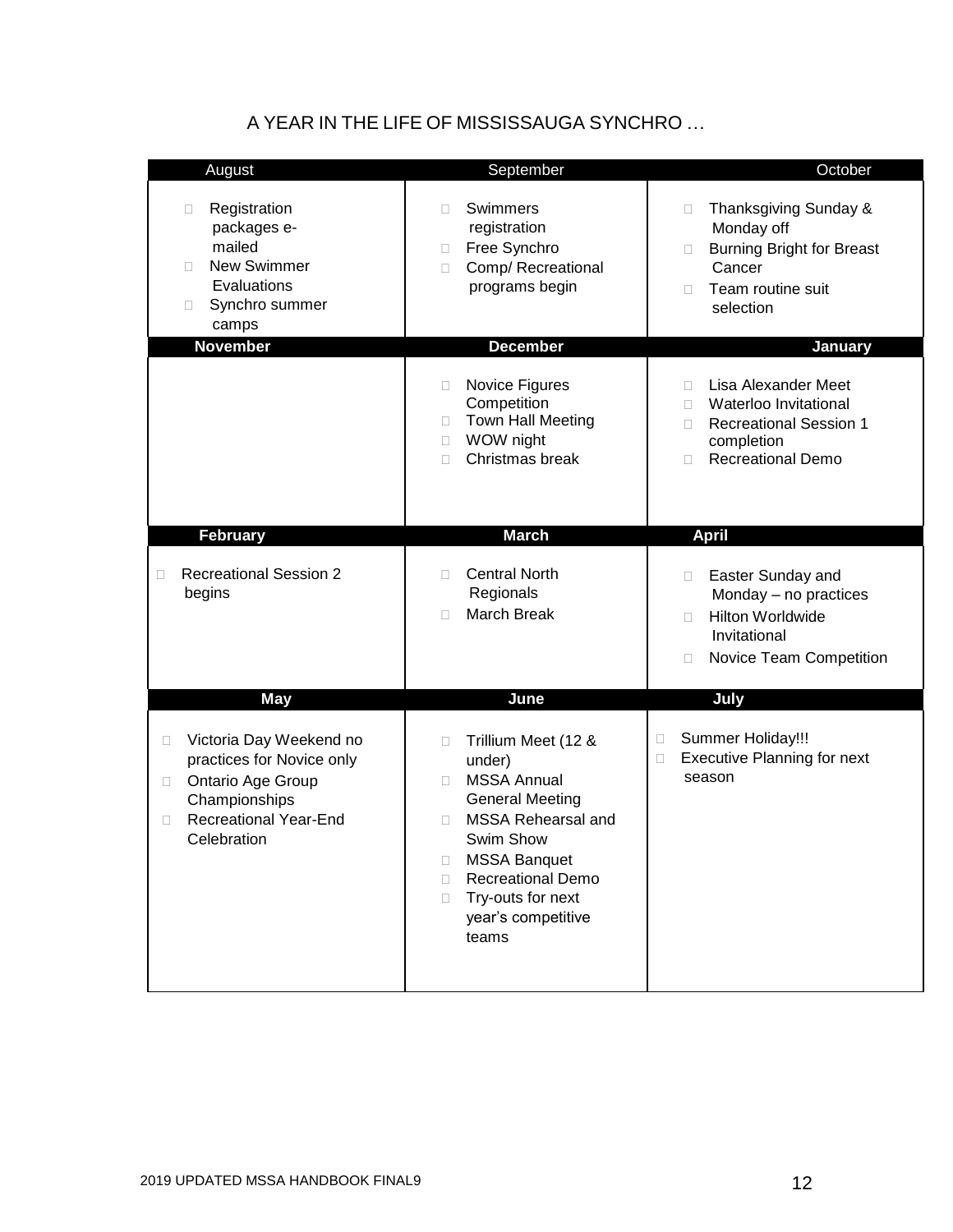#### CLUB UNIFORMS

The MSSA club colors are navy blue, red and white.

Competitive swimmers are required to have the current design for:

- MSSA bathing suit
- MSSA bathing cap
- MSSA track suit
- MSSA equipment bag
- MSSA T-shirt
- Routine team suit, as selected by the coach
- Plus figure requirements, see below

For figures, **ALL** competitive swimmers are required to have:

- a black bathing suit (no logo)
- new white bathing cap (no logo)
- nose clips
- goggles

Club novice (recreational) swimmers are required to have:

- bathing cap, nose clips and goggles for practices
	- \* routine team suit, as selected by the coach, for the Swim Show

Failure to have the proper uniform can result in the swimmer being removed from the function with disciplinary measures. The discipline may well include having the swimmer sent home.

### **Club Logo**

Any reproduction of the club logo must be approved by the Executive.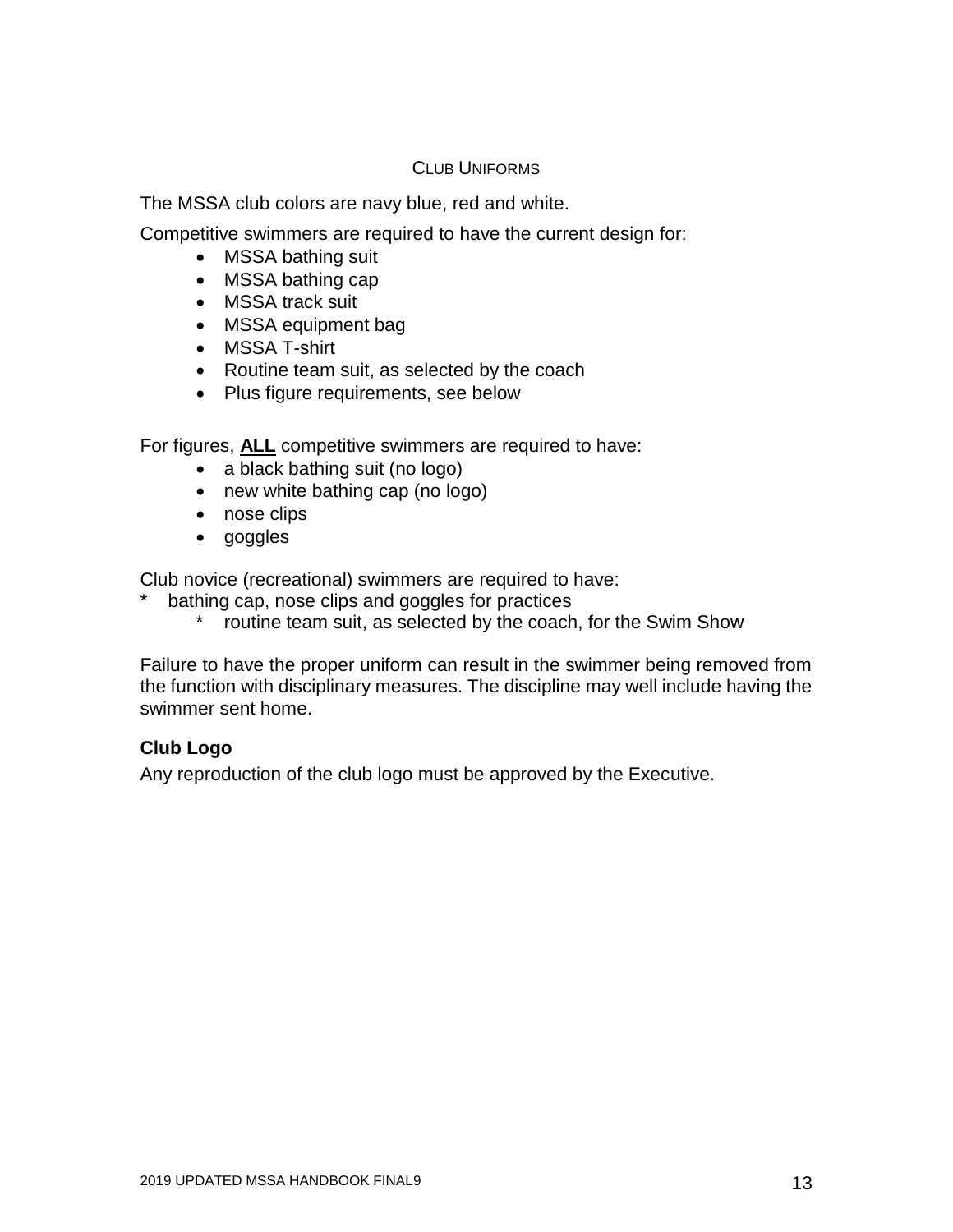#### **OPERATIONAL POLICIES**

### **Organizational Structure**

MSSA is run by a team of volunteers ready and willing to ensure a fun and successful season of synchronized swimming. This board of directors consists of up to 7 positions; Director of Club Management, Director of Finance, Director of Administration, Director of Marketing, Director of Human Resources and Member at Large (up to 2 positions).

The board includes:

Director of Club Management - [mssadirclub@gmail.com](mailto:mssadirclub@gmail.com) Director of Finance - [mssa.vp.fin@gmail.com](mailto:mssa.vp.fin@gmail.com) Director of Administration & Communication - [mssa.vp.adm@gmail.com](mailto:mssa.vp.adm@gmail.com) Director of Marketing - [mssa.vp.mkt@gmail.com](mailto:mssa.vp.mkt@gmail.com) Director of Human Resources - [mssa.vp.hr@gmail.com](mailto:mssa.vp.hr@gmail.com)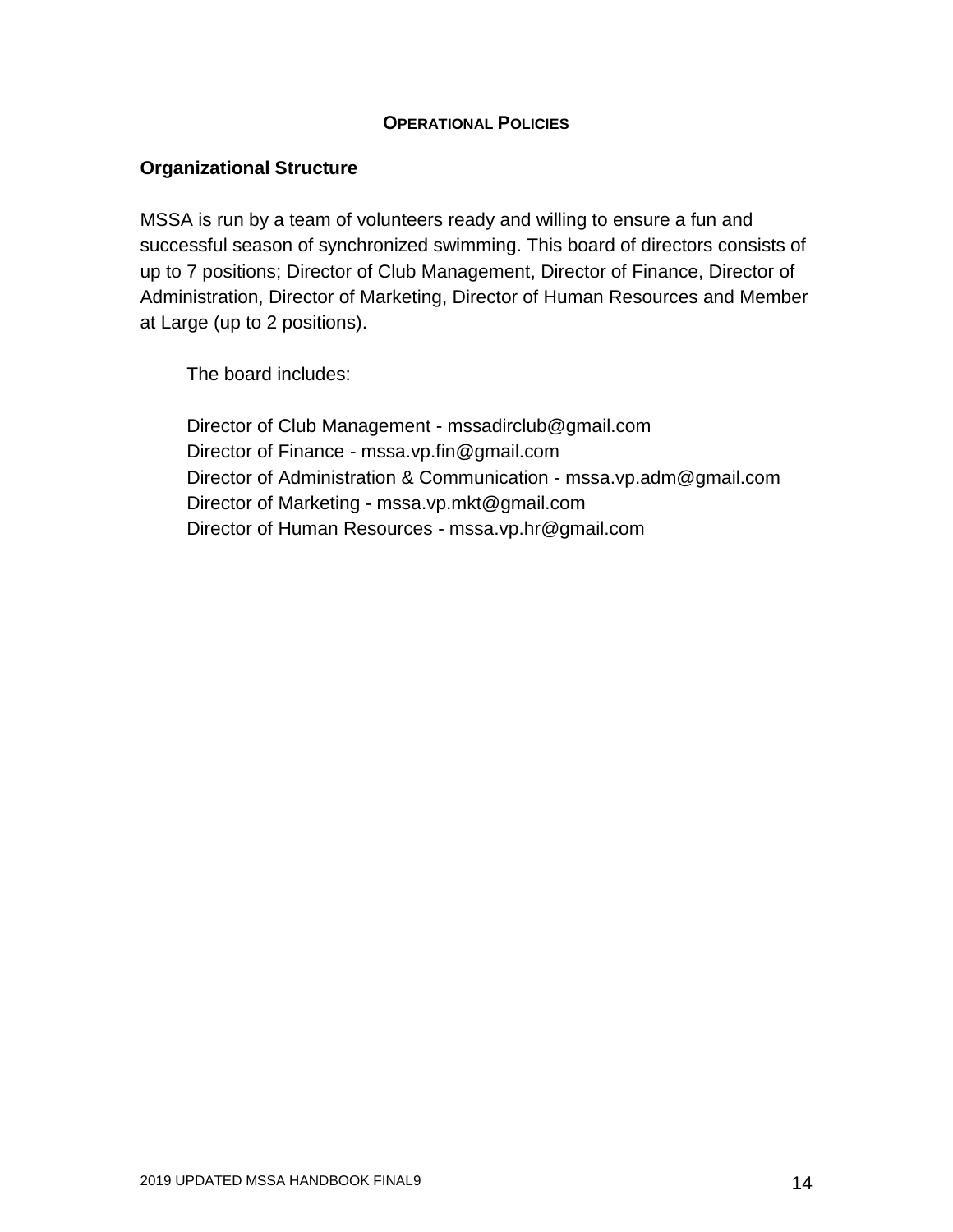Director of Club Management *(Leadership of Board, Point of Contact for SSO, Bylaws, Handbook)* Volunteer Portfolio: • Banquet & Awards **Head Coach** • Competitive Coaches **Novice Coaches** Recreation Coaches **Director of Administration & Communication** *(Liaisons communications,Team Snap, Minutes, Camps, Registrations)* Volunteer Portfolio: • Team Liaisons • Recreational Manager • Recreational Awards Night Coordinator • Recreational Demo Coordinator **Director of Finance** *(Budgets, Financial Reports, Bingo Fundraising, Meet Registrations)* Volunteer Portfolio: • Pool Coordinator • Bingo • Fundraising • Equipment **Director of Marketing** *(PR, Advertising,pool display, club signage external events, unique athletes, banquet, events booth, try synchro, wow night, end of year show, website maintenance, advertising, club reporter)* Volunteer Portfolio: • Events Booth • Free Synchro • Website Maintenance • Advertising & Flyers **Director of Human Resources** *(Contracts, Privacy officer, nominations, volunteers, meet registrars, uniforms, swimsuits, police checks)* Volunteer Portfolio: • Swim Show • Burning Bright

**MSSA Executive And Committee Structure**

Executive Members are elected from the membership and the positions are voluntary. The executives are responsible to the membership of the association for the everyday operations and finances of the club. Parents may submit their names or nominations in May to the Director of Administration & Communications for any executive position. The election of the Executive takes place at the Annual General Meeting held in May/June.

Based on the significant number of hours required to perform the duties of an Executive Member, Executive Members receive a \$750 reduction in their fees that is applied at the end of the swim year, as well as not requiring to pay any fundraising fees (if required that year). The reduction in fees is applied at the end of the swim year to ensure the executive fulfills their role the entire swim year.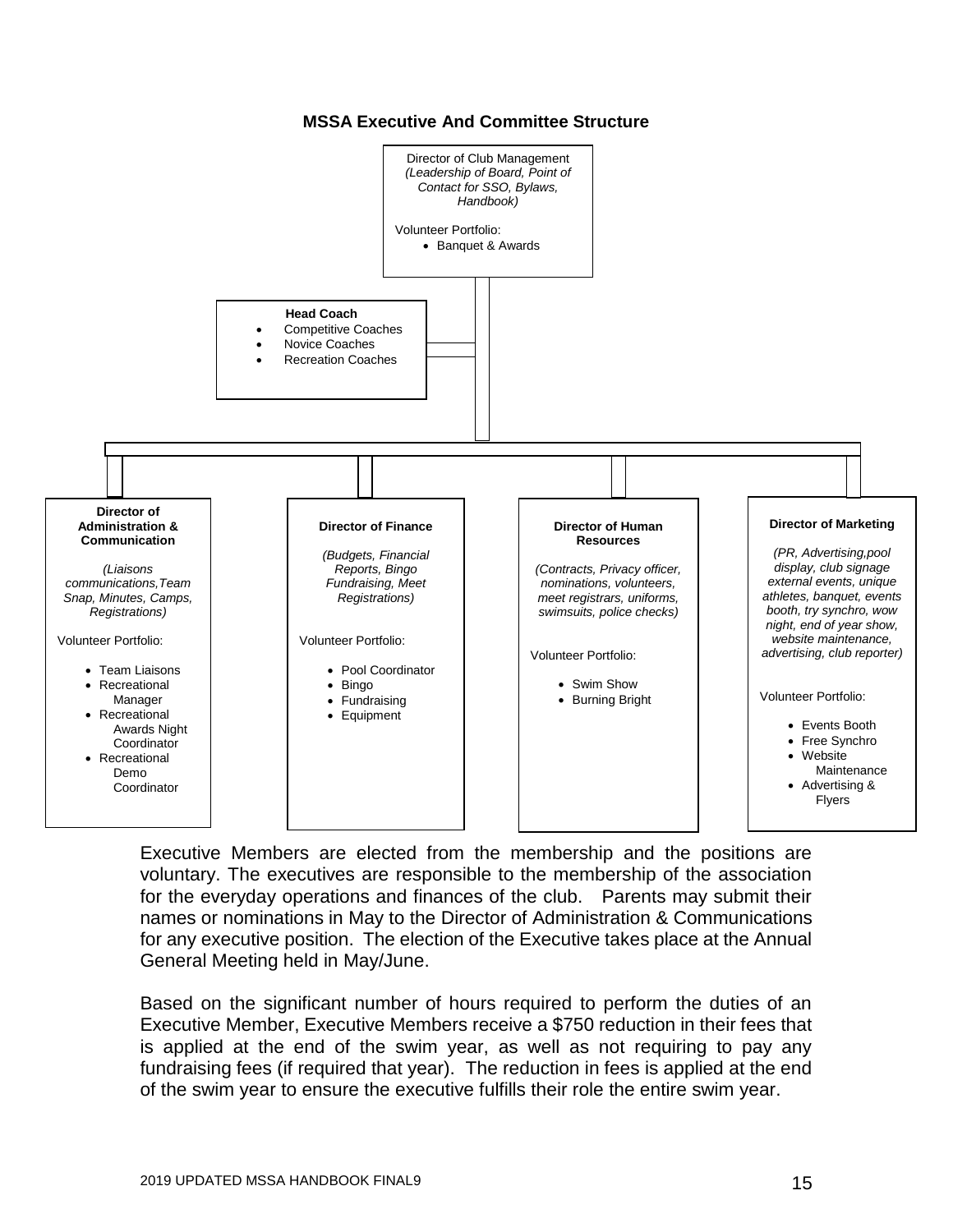Executive Members are asked to commit to a minimum of a 2-year term in order to allow for continuity within the Executive Board. New Executives are elected at the AGM, and can be nominated in May for the position(s).

#### **Executive Position Descriptions**

Below are the Role Descriptions for each member of the Executive as taken from the Bylaws. The Executive is welcome to change the Volunteer Portfolio for each role according to the member's strength and experience.

#### *Director of Club Management*

- **(1)** The Director of Club Management provides leadership to the Board, ensures the integrity of the Board's process and represents the Board to outside parties. The Director of Club Management coordinates Board activities in fulfilling its governance responsibilities and facilitates co-operative relationships among Directors. The Director of Club Management ensures the Board discusses all matters relating to the Board's mandate.
- **(2)** Establish agendas aligned with annual Board goals and preside at the Annual and General Meetings of the Association and at meetings of the Board. Ensure Meetings are effective and efficient for the performance of governance work. Ensure that a schedule of Board meetings is prepared annually.
- **(3)** Serves as the Board's central point of communication with Synchro Swim Ontario, and any Municipal or Provincial agencies; will provide general supervision of the affairs and operations of the Association; will be the official spokesperson of the Association; oversee and supervise office staff (if any) and will perform such other duties as may from time to time be established by the Board.
- **(4)** Leads the Board in monitoring and evaluating the performance of coaching staff and Directors through an annual process.
- **(5)** Ensures that a Board work plan is developed and implemented that includes annual goals for the Board and embraces continuous improvement.
- **(6)** Serves as the Board's primary contact with the public.
- **(7)** Reports regularly to the Board on issues relevant to its governance responsibilities.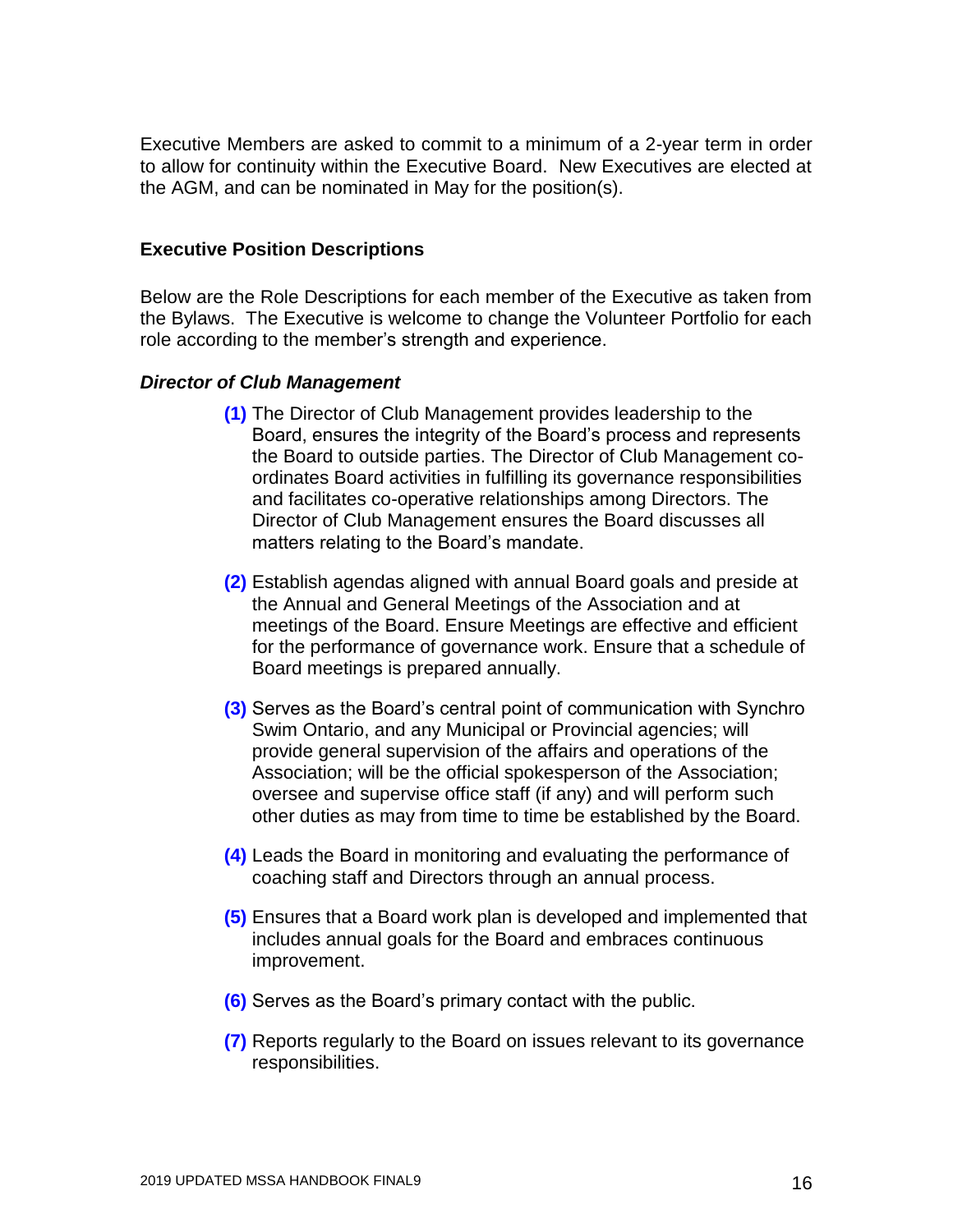- **(8)** Sets a high standard for Board conduct and enforce policies and By-laws concerning Director conduct.
- **(9)** Serves as a mentor to other Directors. Ensure that all Directors contribute fully. Address issues associated with underperformance of individual Directors.
- **(10)** Ensures succession planning occurs for Board members and critical volunteer roles.

#### *Director of Finance*

- **(1)** The Director of Finance will work collaboratively with the Director of Club Management and Directors to support the Board in achieving its fiduciary responsibilities.
- **(2)** The Director of Finance shall have the custody of the funds and securities of the Association and shall keep full and accurate accounts of all assets, liabilities, receipts and disbursements of the Association in the books belonging to the Association and shall deposit all monies, securities and other valuable effects in the name and to the credit of the Association in such chartered bank or trust company, or, in the case of securities, in such registered dealer in securities as may be designated by the Board form time to time. The Director of Finance shall disburse the funds of the Association as may be directed by proper authority taking proper vouchers for such disbursements, and shall render to the Director of Club Management and Directors at the regular meeting of the Board, or whenever they may require it, an accounting of all the transactions and a statement of the finance position, of the Association. The Director of Finance shall also perform such other duties as may from time to time be directed by the Board.
- **(3)** Maintains a high standard for Board conduct and uphold policies and By-laws regarding Director's conduct, with particular emphasis on fiduciary responsibilities.
- **(4)** Presents to the Members at the annual meeting as part of the annual report, the financial statement of the Association approved by the Board together with the report of the auditor or of the person who has conducted the review engagement, as the case may be.
- **(5)** The Director of Finance will prepare annual budgets.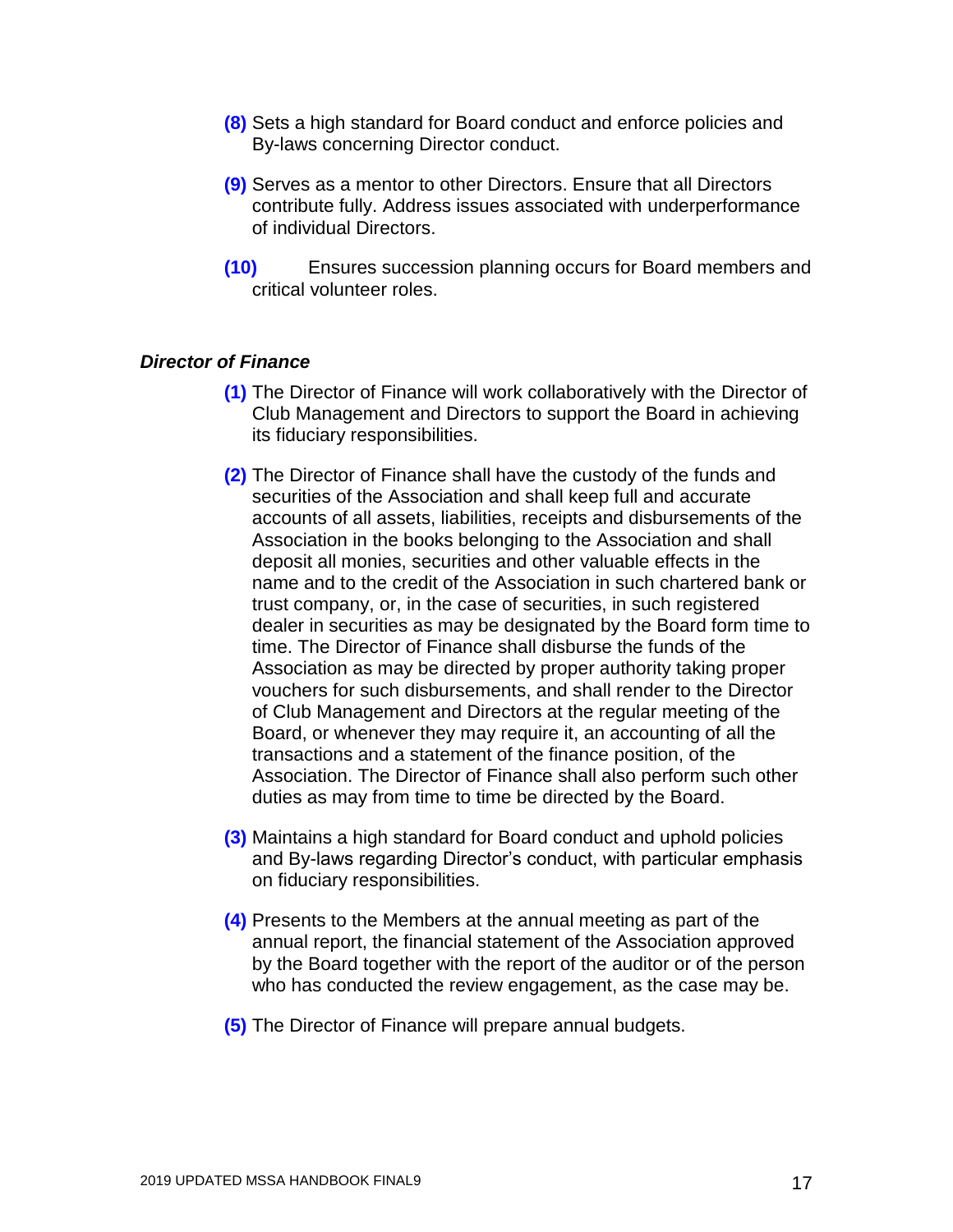#### *Director of Communication and Administration*

- **(1)** The Director of Communication and Administration works collaboratively with the Director of Club Management to support the Board in fulfilling its administration responsibilities.
- **(2)** Maintains a high standard for Board conduct and uphold policies and By-laws regarding Director's conduct, with particular emphasis on administration responsibilities.
- **(3)** The Director of Communication and Administration will keep a role of the names and addresses of the Members. Ensure the proper recording and maintenance of minutes of all meetings of the Association, Board and committees. Attend to correspondence on behalf of the Board. Have custody of all minute books, documents, registers and ensure that they are maintained as required by law. Ensure the proper recording and maintenance of all amendments to the Association's By-Laws, ensure that all official documents and records of the Association are properly kept, keep attendance records of all Board meetings, cause to be recorded and drafted the minutes of all Board Meetings and Members' Meetings, send out any notice requirements as described herein, and perform such other duties as may from time to time be established by the Board. Ensure that all reports are prepared and filed as required by law or requested by the Board.
- **(4)** Gives notice as required by the By-laws of all meetings of the Board and the Association. Attend all meetings of the Association and the Board.

#### *Director of Marketing*

- **(1)** The Director of Marketing works collaboratively with the Director of Club Management to support the Board all aspects of fundraising, social media, advertising and internet presence for the Association, and will perform such duties as may from time to time be established by the Board.
- **(2)** Collaborate with the Board to create a fund development plan which increases revenues to support the strategic direction of the organization. Implement the fund development plans in accordance with ethical fundraising principles. Monitor and evaluate all fundraising activities to ensure that the fundraising goals are being achieved. Monitor trends in the community or region and adapt fundraising strategies as necessary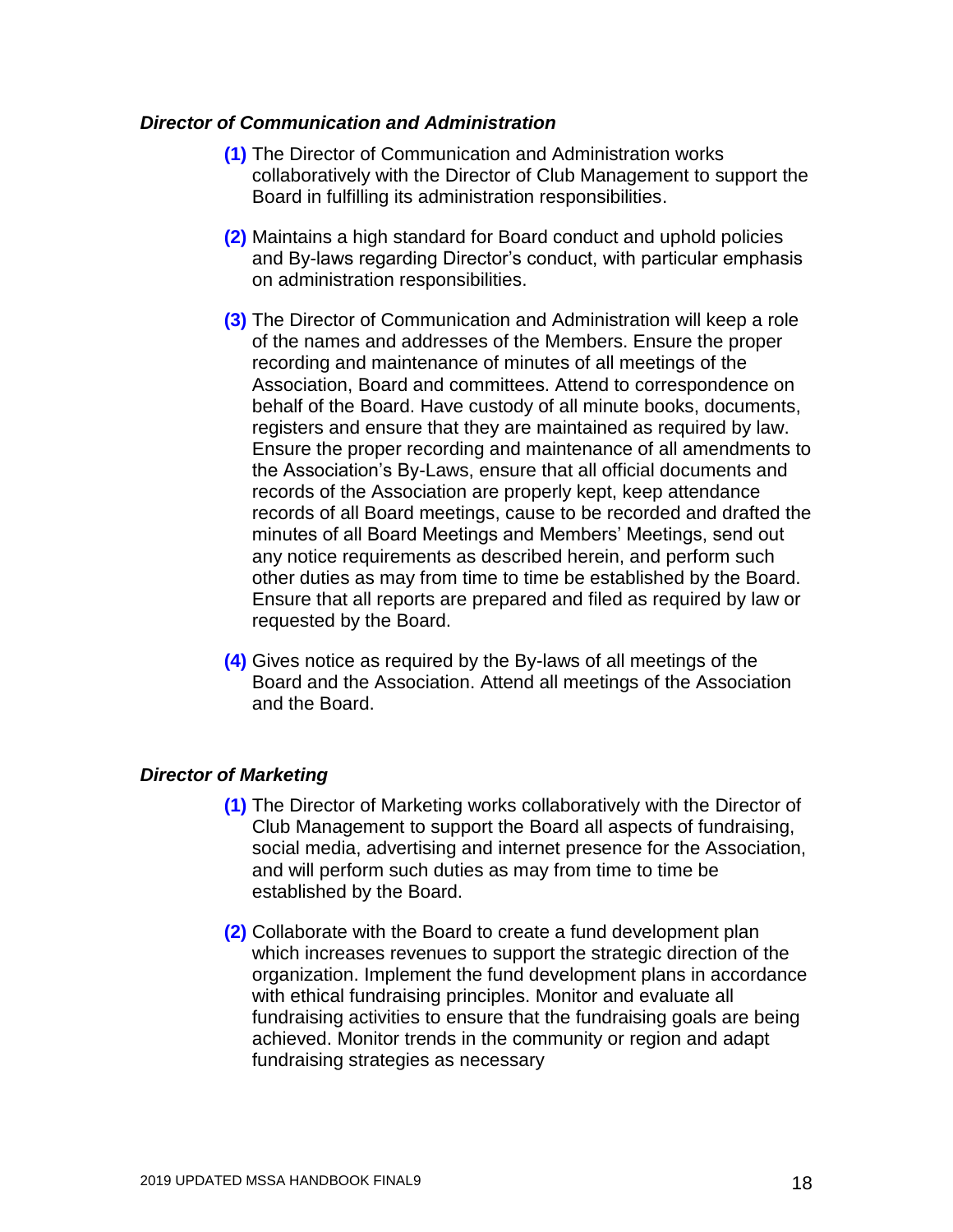- **(3)** Develop and manage timelines for various fundraising activities to ensure strategic plans and critical fund raising processes are carried out in a timely manner. Develop policies and procedures for the fundraising team which reflect ethical fundraising practices
- **(4)** Prepare and submit grant applications as outlined in the fund development plan to generate funds for the organization
- **(5)** Oversee the planning and execution of special fundraising events as specified in the fund development plan to generate funds for the organization
- **(6)** Identify and develop corporate, community and individual prospects for the organization's fundraising priorities.
- **(7)** Oversee the administration of a donor mailing list and database, which respects the privacy, and confidentiality of donor information.
- **(8)** Coordinate donations and make decisions regarding the issuing of receipts.
- **(9)** Maintains a high standard for Board conduct and uphold policies and By-laws regarding Director's conduct, with particular emphasis on promotion and marketing responsibilities.

#### *Director of Human Resources*

- **(1)** The Director of Human Resources works collaboratively with the Director of Club Management and Board to maintain and enhance the Association's Human Resources by planning, implementing, and evaluating employee and Member relations. The Director of of Human Resources will also manage volunteer resources to assist in the delivery of the organization's programs and services. This includes directly managing volunteers, and/or providing guidance, support, resources and tools to members who supervise volunteers.
- **(2)** Develop and implement goals and objectives for the volunteer program, which reflect the mission of the organization. Assess the need for volunteers to enhance program/service delivery. Develop a budget for the volunteer program activities. Conduct ongoing evaluation of the programs and services delivered by volunteers and implement improvements as necessary
- **(3)** Develop, administer, and review policies and procedures, which guide the volunteer programs and services, and reflect the overall values of the organization. Develop and administer forms and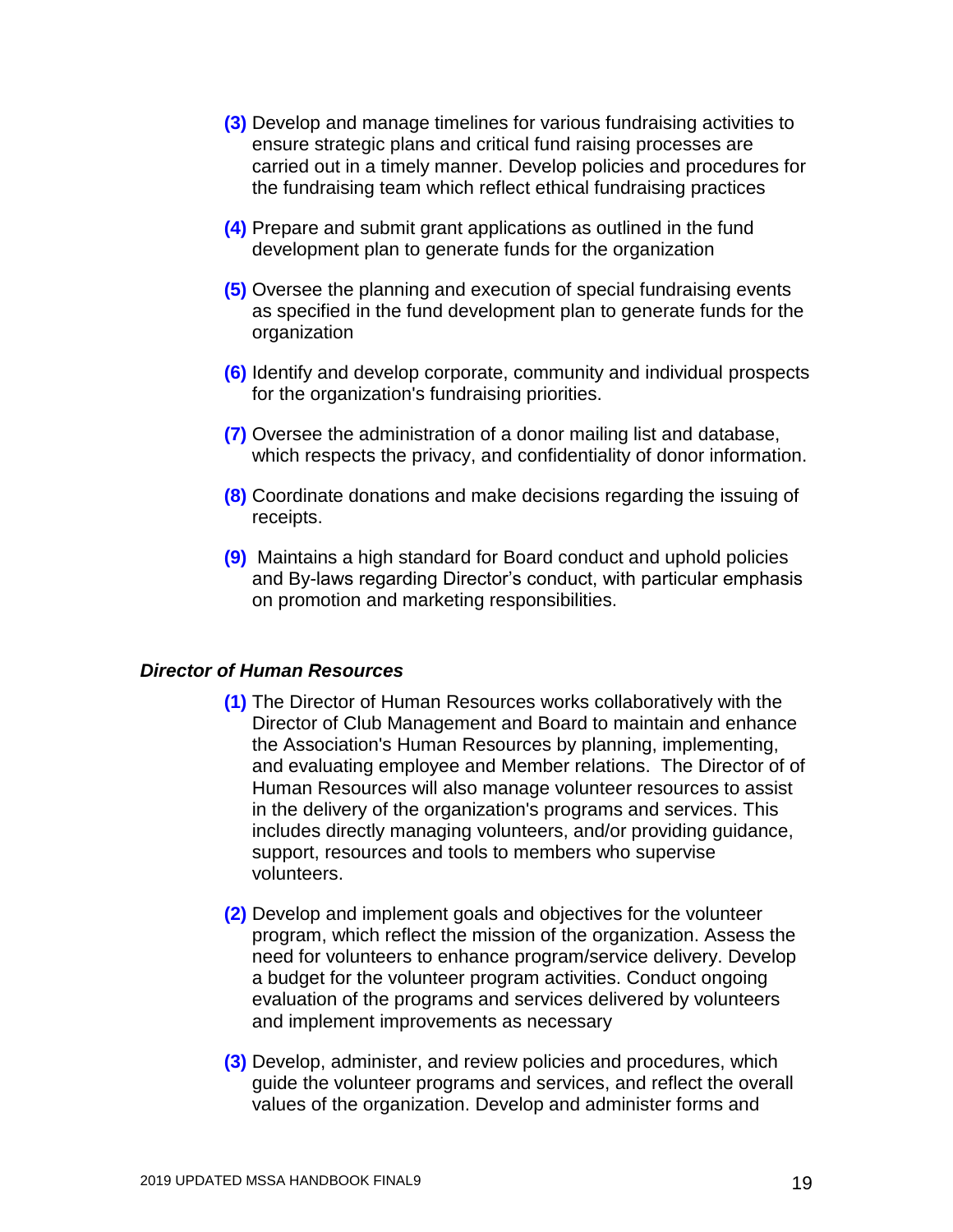records to document the volunteer activities. Identify volunteer assignments that provide meaningful work for volunteers and write the volunteer position descriptions in consultation with members as appropriate

- **(4)** Promote the volunteer program to gain community support of the volunteer program and the Association. Develop and implement effective strategies to recruit the right volunteers with the right skills. Develop and implement an intake and interview protocol for potential volunteers to ensure the best match between the skills, qualification, and interests of the volunteers and the needs of the Association
- **(5)** Train staff (if any) to work effectively and cooperatively with volunteers. Orient volunteers to increase their understanding of the organization, its clients, its services and the role and responsibilities of volunteers. Ensure that volunteers are given appropriate training to be successful in their positions. Ensure that volunteer check-in procedures are followed and records of volunteer hours are maintained according to established procedures. Ensure that volunteers receive the appropriate level of supervision. Assist with conflict resolution among clients, staff and volunteers according to established procedures.
- **(6)** The Director of Human Resources will assign and distribute volunteer assignments among Members, evaluate the contribution of each volunteer on an annual basis to ensure volunteer commitments are met, prepare an annual report on the contribution of the volunteer program to the organization, and administer and monitor expenditures for the volunteer program against the approved budget.
- **(7)** In consultation with the Director of Club Management and the Head Coach will recruit, screen, interview, and select well-qualified staff. Will be responsible for the negotiation and consolidation of contracts, orient coaches to the Association, decide on compensation issues, and will perform other such duties as may from time to time be established by the Board.
- **(8)** The Director of Human Resources will keep a role of the names and volunteer assignments of the Members. Ensure the proper recording and maintenance of minutes of all meetings of the Committees and distribute to the Director of Administration. Have custody of all contracts, documents, registers and ensure that they are maintained as required by law. Ensure the proper recording and maintenance of all contractual documents and ensure that all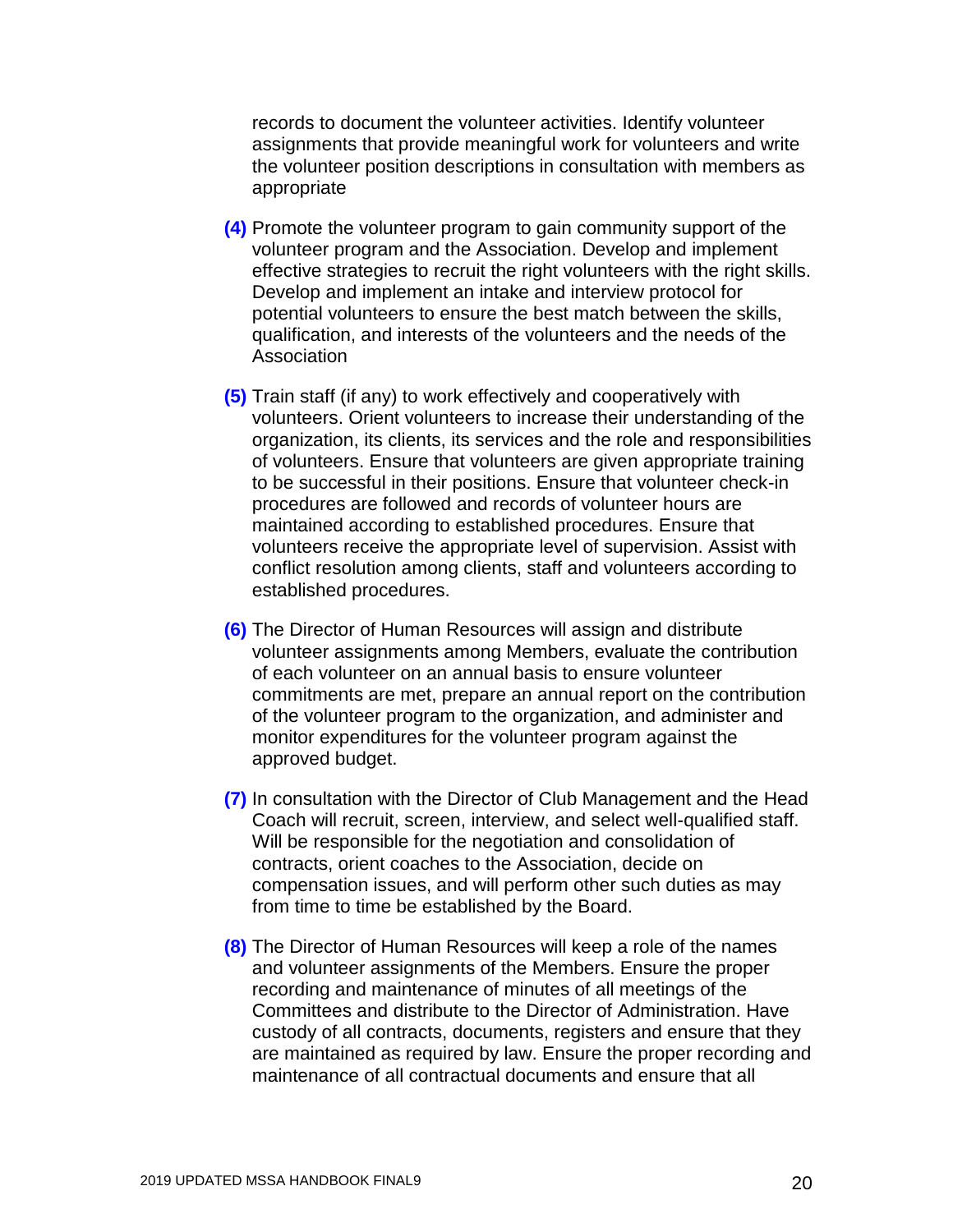official documents and records of the Association are properly kept and filed as required by law or requested by the Board.

**(9)** Maintains a high standard for Board conduct and uphold policies and By-laws regarding Director's conduct, with particular emphasis on contractual coaching and volunteer responsibilities.

### *Director(s) at Large*

- **(1)** Will attend all the meetings of the Board and will perform such duties as may from time to time be established by the Board.
- **(2)** Maintains a high standard for Board conduct and uphold policies and By-laws regarding Director's conduct.

### **Volunteer Commitment**

Volunteers are vital to the successful operation of MSSA. Volunteers do many jobs to keep the club running, and are excellent role models for the swimmers. The Club can only run well when the workload is distributed among all of the parents. When we work together our girls will reap the benefits and we will have a club to be proud of.

The following explains MSSA's volunteer system:

- 1. A description of the Volunteer Roles and Point System is provided in Appendix B.
- 2. Volunteer positions for team liaisons can only be designated after team selection and need to be approved by the coaching staff and executive.
- 3. Certain volunteer positions are essential to the operation of MSSA and must be filled before others. Volunteer jobs may need to be reassigned following sign up in support of critical MSSA jobs. If the essential positions are not filled, you may be asked to leave the job you have chosen to fill an essential volunteer job.
- 4. Some volunteer work (e.g. chaperoning) cannot be considered part of your volunteer jobs. Please check with the Director of Human Resources if you are not sure if your work is eligible to be counted in as part of your volunteer commitment.
- 5. Commitment cheques are required with the swimmer's registration in the fall. These cheques are to ensure that the volunteers' do complete their committed hours. If the hours are not completed by the end of the swim year, the club will either cash the commitment cheque or request a new cheque with a proportionate amount according to the number of volunteer hours completed. Parents to have the option of requesting to **not** complete volunteer hours; in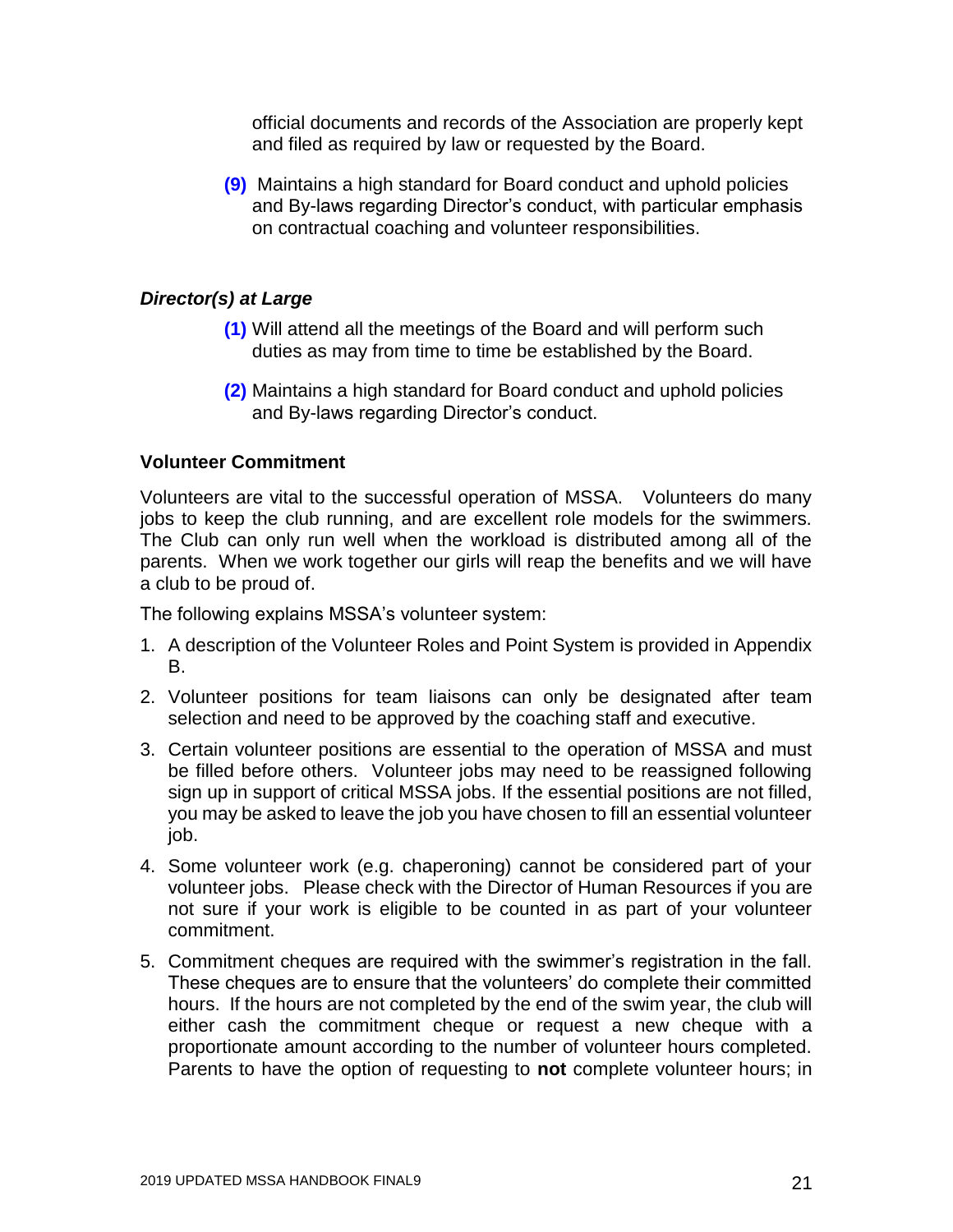that case the commitment cheque will be cashed at the beginning of the swim year with the registration fees.

### **Communication**

#### *Club Meetings*

Parents are expected to attend all club meetings in order to have a complete understanding of your swimmer's involvement and your required commitment within the club.

There are three membership meetings held during the year.

- The first meeting is a parent information and registration meeting held in September
- The second meeting is the Town Hall held in December
- The third meeting is the Annual General Meeting (AGM) held in June

#### *Membership List*

A list of all members' phone numbers and e-mail addresses, grouped by team, is provided to each family to assist in arranging car pools and planning events. The list will be available on team's TeamSnap site. Please remember to update any changes to your e-mail address or phone number on the TeamSnap platform.

#### *Team Meetings*

These meetings are held as required to cover team expectations, training goals and competition planning.

#### *Website / Team Snap*

It is the responsibility of each member to check for updates regularly and ensure they are working with the latest calendar version. Arrange with the Team Liaison if you do not have an email to find an alternative means of getting club updates.

> Website address: [www.mssa.ca](http://masa.com/) Facebook: [www.facebook.com/mssasynchro/](http://www.facebook.com/mssasynchro/)

#### *Email*

Email is our primary source of communication with our members. Strong communication depends on you to be an active participant.

| Main Email:                       | mssadirclub@gmail.com |
|-----------------------------------|-----------------------|
| <b>Finance and Bill Payments:</b> | mssa.vp.fin@gmail.com |
| <b>Admin and Communication:</b>   | mssa.vp.adm@gmail.com |
| Volunteer roles:                  | mssa.vp.hr@gmail.com  |
| Marketing/Fundraising:            | mssa.vp.mkt@gmail.com |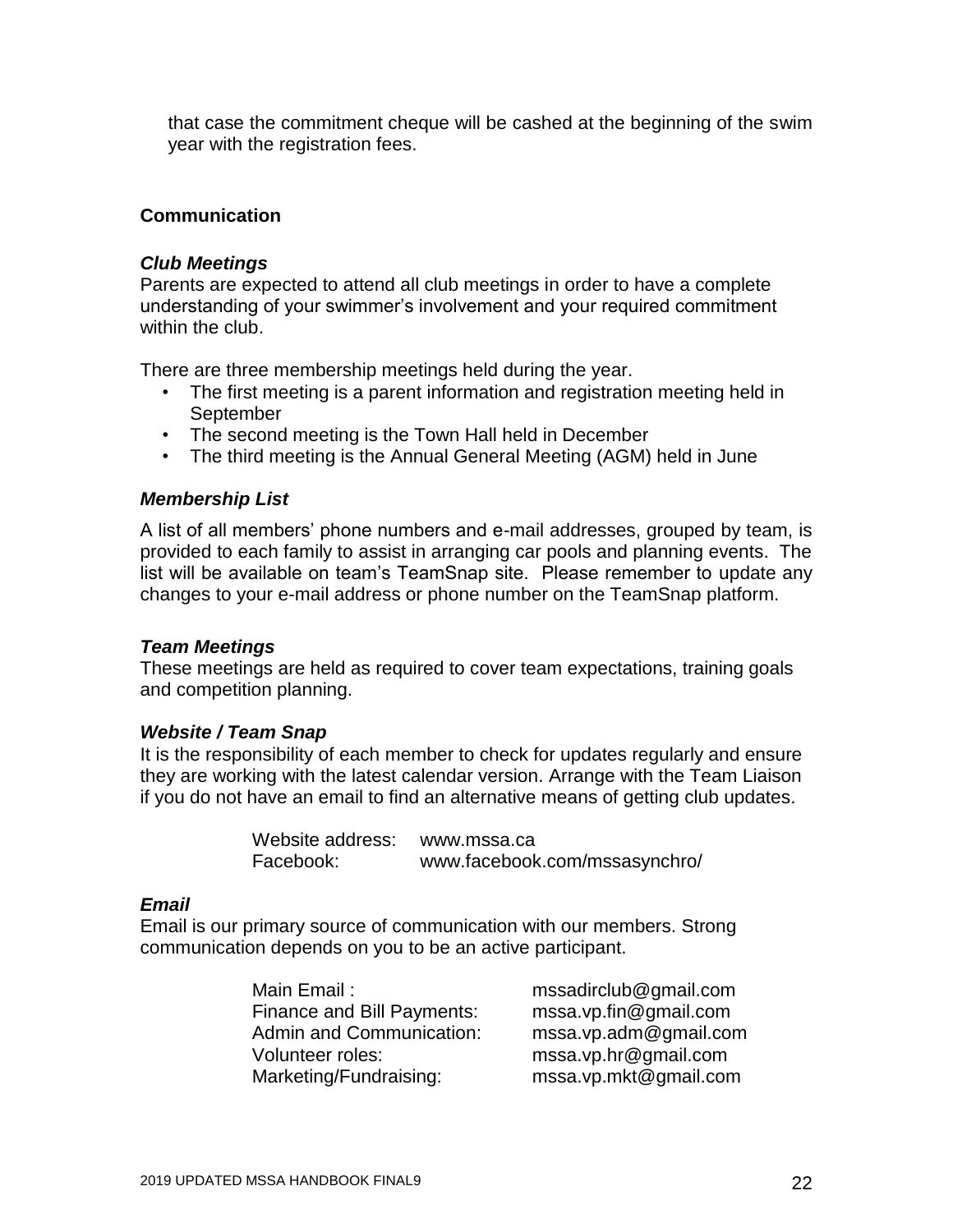#### *Team Liaison*

Each team has a designated team parent to be the primary liaison with the coach and the Board of Directors. This person will also be responsible for creating and maintaining a team contact list, collect incidental fees, organize team social events and other team related tasks as required. Please advise the Director of HR [\(mssa.vp.hr@gmail.com\)](mailto:mssa.vp.hr@gmail.com)if you wish to be a Team Liaison.

### *Parent Swimmer / Coach Communication*

Parents and swimmers are encouraged to communicate directly with their coach with any questions or concerns that may arise during the season. To prevent any misunderstandings and allow for adequate time, the coach will assign meeting times based on their availability as to when they can meet. Please be patient and respect these guidelines. Please do not interrupt the Coach when they are on deck. If this approach is not successful, the Head Coach or Director of Club Management [\(mssadirclub@gmail.com\)](mailto:mssadirclub@gmail.com) should be informed to help address questions or concerns.

#### **Finance**

#### *Payment Policy*

MSSA is a not-for-profit organization. The goal of MSSA is to operate efficiently with a balanced budget, retaining a reserve fund year to year. The club's main sources of income are the annual membership fees, revenue from volunteer participation in Bingo, MSSA hosted meets, and various other fundraising activities held throughout the season.

Annual membership fees cover a portion of the expenses incurred for pool space rental, coaching fees and costs related to equipment. The annual fee is subject to swimmer registration, pool fees and other expenses. Fundraising helps to keep the annual fee more accessible to more families.

Registration fees and the first month's program fees are non-refundable due to administration costs, operating costs, carry costs and contractual obligations. If applicable, an additional fee for extra routines will be collected for the pool time and coaching required for these extra opportunities.

Any withdrawal from the club or request to change a swimmer's program, with cause, must be formally submitted in writing to the Board of Directors [\(mssadirclub@gmail.com\)](mailto:mssadirclub@gmail.com) 30 days prior to the effective date. A penalty for the withdrawal or change will be pro-rated based on the point in the swimming year at which the withdrawal occurs. No refund will occur after December 31 due to financial commitments made to coaches, pool contracts and competition expenses.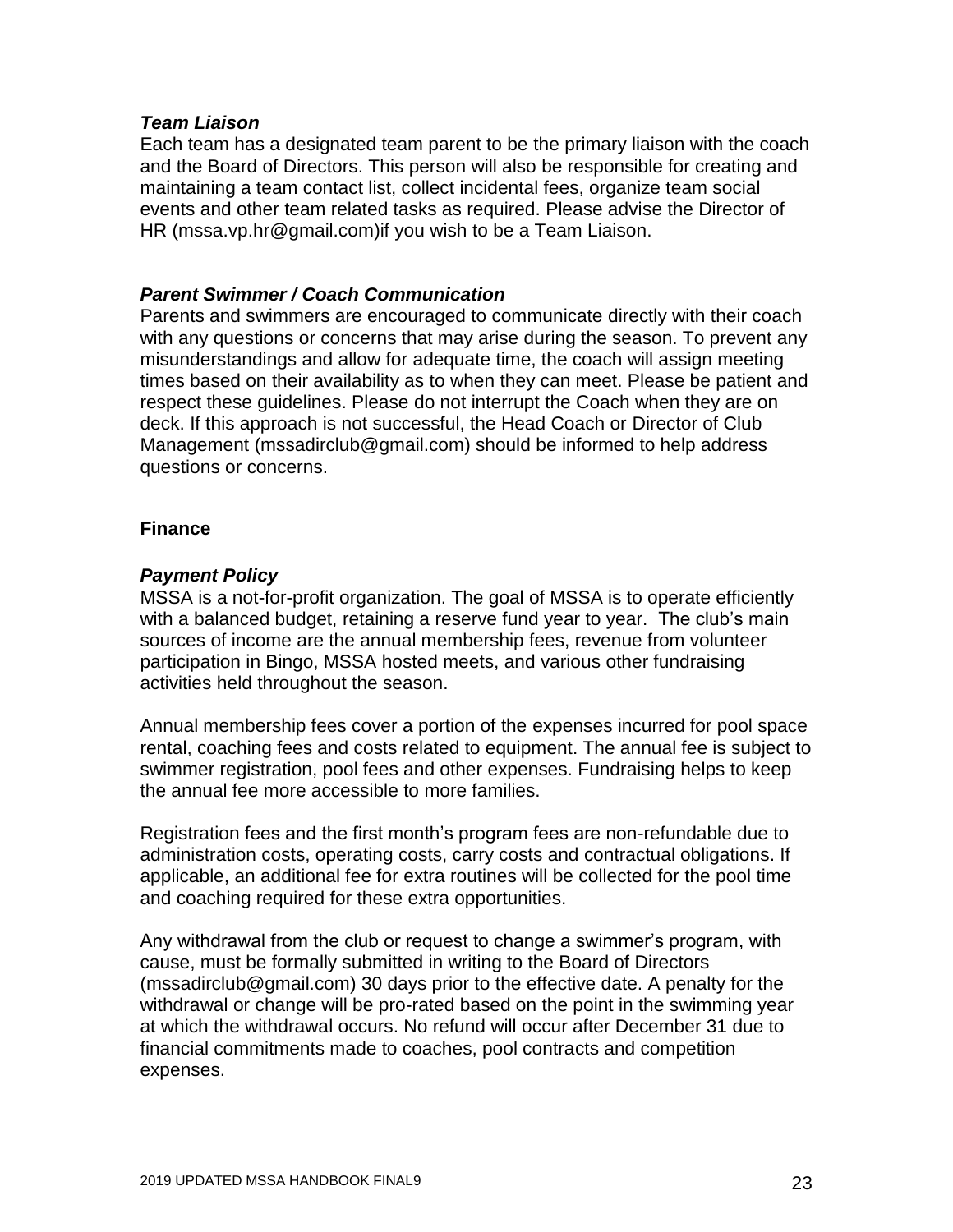In extraordinary circumstance (i.e. injury or serious illness) where required notice of cancellation cannot reasonably be obtained, an appeal can be made to the Board of Directors.

Families with three or more swimmers involved in the club will receive a 10% discount on the fees of the most expensive swimmer.

Based on the significant number of hours required to perform the duties of an Executive Member, Executive Members receive a \$750 reduction in their fees that is applied at the end of the swim year, as well as not requiring to pay any fundraising fees (if required that year).

### *Payment Schedule for the Season*

The payment schedule is distributed at the beginning of the season. Payment is by cheque only. A sample payment schedule from the 2017/18 swim year is included as an Appendix.

#### *Making Payments*

All regularly occurring payments must be provided before October 1st (i.e. postdated cheques).

There are also a number of expenses throughout the year that require payment such as uniform items, meet fees, and extra figure lessons (optional). MSSA will not accept cash payments for outstanding bills. Cheques should be made payable to MSSA.

#### *NSF Cheques*

NSF cheques must be replaced within 10 days of notification, with a certified cheque or money order. An NSF fee of \$30.00 must be added to the total owing.

#### **Expense Procedures**

If expenses are to be incurred the following procedure must be followed:

- Pre-approval of the expense by Executive
- Complete the expense form available on www.mssa.com
- Attach Receipts
- Forward the expense sheet and receipts to Director of Finance

### *Fundraising*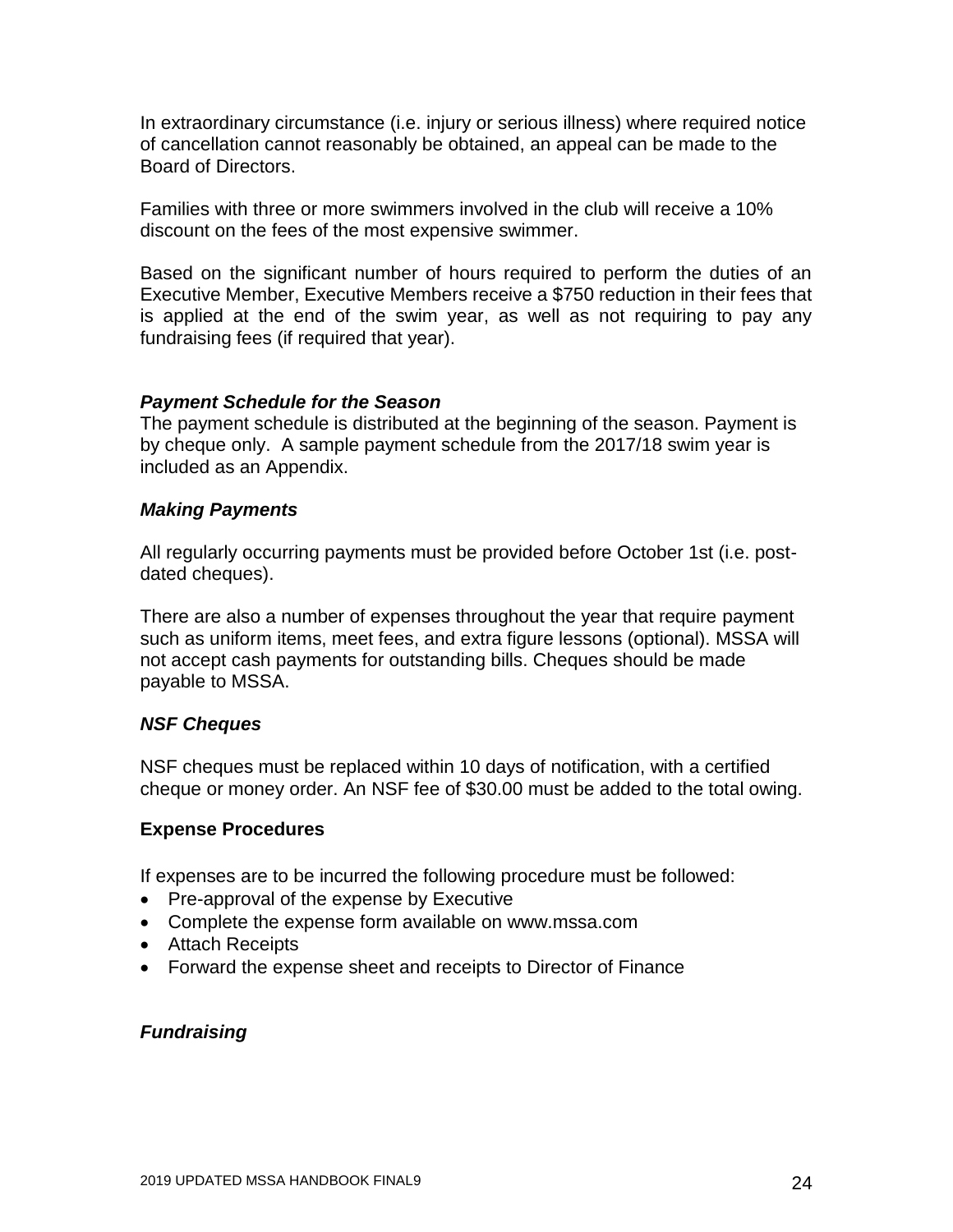Fundraising is an important part of the revenue base for MSSA. In order to keep our fees as low as possible, the club expects our membership to participate in both personal fundraising commitments and club events.

Participation in club-based fundraisers is mandatory. Sample fundraising events include:

- Raffle
- Bingo
- Hosting Synchro Competitions

### *Raffle*

Should MSSA organize a Club Raffle, each swimmer is responsible for buying/selling a set number of tickets. All monies raised will go directly to MSSA's operating budget. A cheque for tickets will be due at registration.

### *Bingo*

Bingos are our major revenue source for our club. These funds pay for coaching salaries and pools. Bingo sessions are 2-4 hours long, and two members of the club are required to be at each session. Sessions are scheduled on a first come first serve basis. The available shifts are circulated well in advance.

In order to be a bingo volunteer you must be trained by OLG. If you are interested in volunteering at a bingo please contact the bingo coordinator at [mssabingo@gmail.com](mailto:mssabingo@gmail.com) to arrange for your schedule and required training.

### *Hosting a Synchro Ontario Competition*

If the club is awarded a meet during the year, each family will be required to participate in the running of that meet over and above their volunteer commitment.

A competition requires a large number of volunteers and some expenses associated with providing food items for the hospitality rooms, donating items for the raffle table or purchasing advertising in our program. Should you have a business and wish to assist with these expenses, MSSA would greatly appreciate your donations. Families should plan to spend the majority of the weekend at the pool for the meet. This is an awesome opportunity for the club but it is a lot of work! Every competitive family is expected to volunteer their time to help at the meet. The schedule for volunteers will be distributed once Synchro Ontario posts the final competition schedule. The volunteer commitment is typically estimated to be 15-20 hours per family.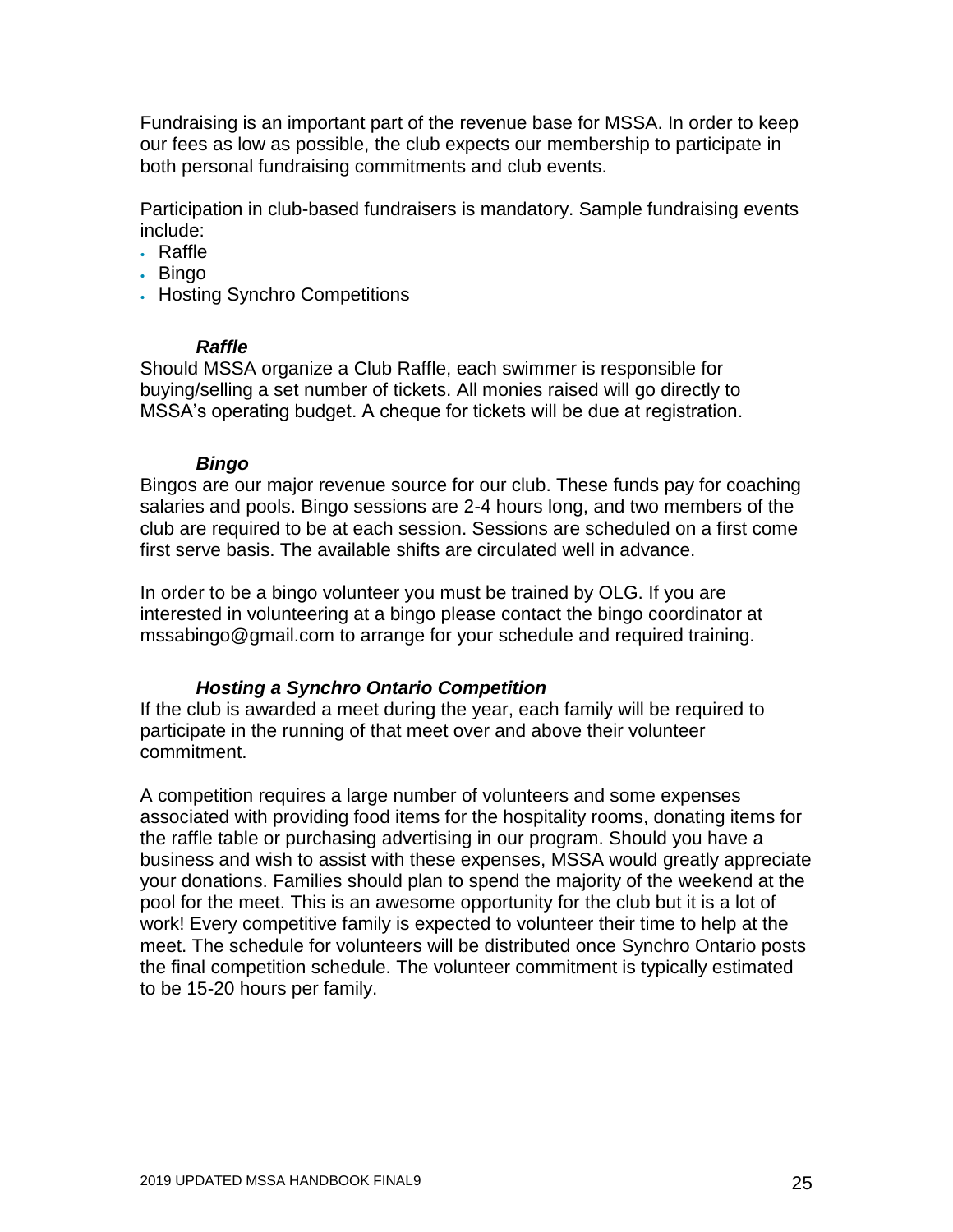### **Pool Policy**

All pool bookings and facility bookings, whether within or outside Mississauga, must be arranged by the Head Coach and/or the Pool Coordinator (Volunteer Role).

### **Concussion Policy and Protocol**

MSSA follows the SSO Concussion Policy and Protocol. Please click on the link to find that policy: [Concussion Policy](http://synchroontario.com/wp-content/uploads/2011/02/Concussion-Policy-12October2016.pdf)

### **Social Media Policy**

MSSA follows the SSO Social Media Policy. Please click on the link to find that policy: [Social Media Policy](http://synchroontario.com/wp-content/uploads/2011/02/SSO-Social-Media-Policy-4April2018.pdf)

### **MSSA Anti-Harassment Policy**

MSSA has an anti-harassment policy which is consistent with that required by SYNCHRO ONTARIO. We are committed to providing a sport and work environment which promotes equal opportunities and prohibits discriminatory practices. Harassment is a form of discrimination which is prohibited by human rights legislation in each province of Canada. Harassment is offensive, degrading and threatening. It can generally be defined as comment or conduct, directed toward an individual or group of individuals, which is insulting, intimidating, humiliating, malicious, degrading or offensive. In its most extreme forms, harassment can be an offense under Canada's Criminal Code. This policy is available to members upon request from an Executive Member or you may see Synchro Swim Ontario Policies & Forms on their website for guidance.

MSSA recognizes that it can be very difficult to come forward with a complaint of harassment and that it can be devastating to be wrongly accused of harassment.

The Executive recognizes the interests of both the complainant and the respondent in keeping the matter confidential. The Executive will follow the policy with sensitivity and resolve the matter to the best of our ability.

### **Swimmer Responsibilities**

1. Swimmers are expected to treat coaches, other club members, teammates, volunteers and pool staff with respect.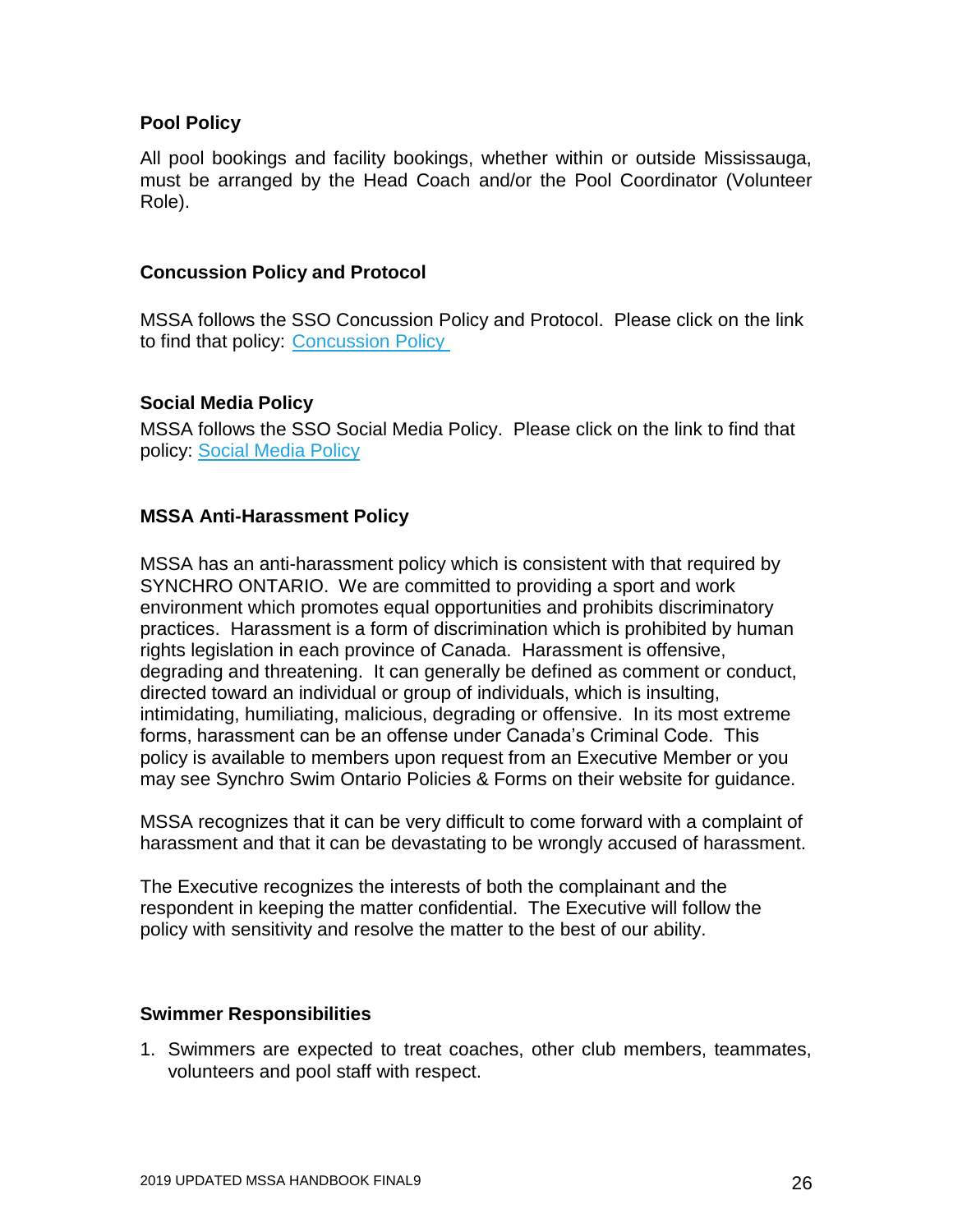- 2. Swimmers are to represent the club in a positive manner at all times with judges, other clubs, media personnel etc.
- 3. Swimmers are responsible to know their team's training schedule. Your official team schedule will be on your team's TeamSnap site. All changes, including last minute ones will be posted on TeamSnap.
- 4. Practice time is valuable and must be used effectively. **Attendance at all practices is essential for both competitive and novice swimmers.** "Perfect" attendance is expected except in the case of illness or exceptional circumstances. Please contact your coach in advance to notify her of any absence. Do not attend if too ill or contagious, however swimmers should attend practice for water or dry land work as they are able.
- 5. All swimmers are responsible for being on time and fully prepared (suit, bathing cap, nose plugs, water bottle etc.) 10 minutes before practice. Swimmers may only enter the pool through the change room doors. They should be in their bathing suit unless the practice begins with dry land activities. **There is no undressing or wearing of street shoes on deck.**
- 6. All equipment and personal belongings should be labeled and remain on deck with the swimmers.
- 7. Swimmers are to participate in all club activities when appropriate.
- 8. For safety, swimmers will be encouraged to use the washroom or change room in pairs. When using Community change rooms, swimmers MUST go in pairs. Teammates should not leave anyone alone in the change room. No glass or nuts are permitted on deck.
- 9. If a swimmer abuses or damages pool property, the swimmer or their parents will be held financially responsible and the swimmer will be disciplined.

### **Parent Responsibilities**

One of the most important parent responsibilities is to be supportive and encouraging. Sometimes swimmers can be too hard on themselves and this is when your swimmer really needs your support!

- 1. Please ensure that your child attends all practices on time.
- 2. Check your e-mail regularly for team and club information including newsletters and monthly team calendars. Any questions – check your team's TeamSnap website or the club website at [www.mssa.ca](http://www.mssa.ca/) or call / e-mail your team coach, liaison, head coach, or an executive member.
- 3. Please refrain from talking to your daughter or her coach during practice, as per City of Mississauga guidelines and for effective use of training time.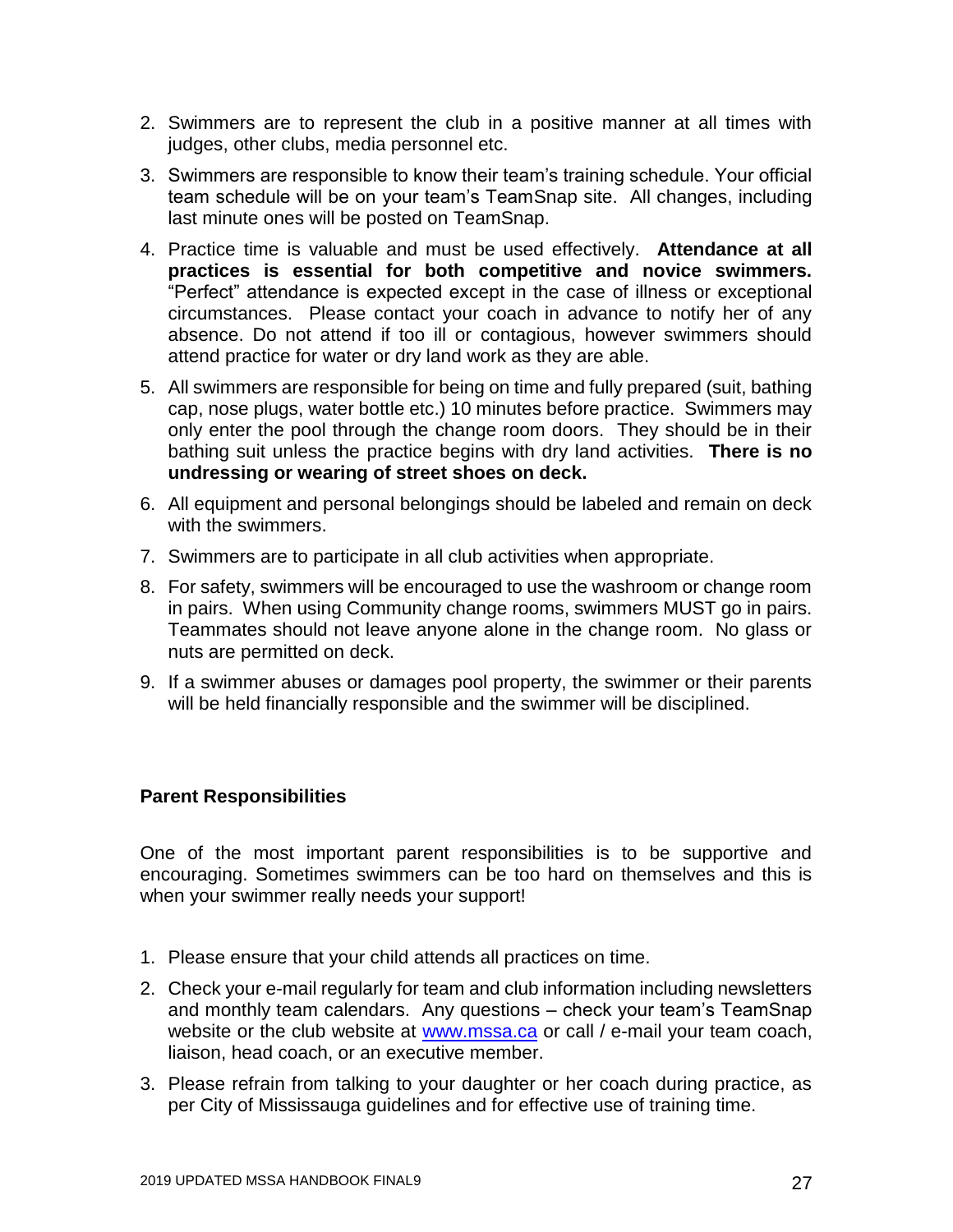- 4. If you have a concern, your daughter's coach will be available to discuss this with you via email, phone, or meet at a mutually convenient time. Use discretion to apply the '24 hour rule'. Questions or concerns about club policy should be addressed to the Executive. All club and meet fees, and travel costs must be paid on time.
- 5. All members of MSSA are financially responsible for any shortfalls in the club operations.
- 6. The club is a parent volunteer run organization. Our parent group is the largest resource that MSSA has. Your skills and talents are invaluable. **You are required to sign up for a volunteer job on Registration Night**.
- 7. Be sure to attend any Parent/Team Meetings, the Town Hall Meeting in December, and the Annual General Meeting in May/June. Parents are voting members of MSSA so come out and make your vote count.
- 10.A **Vulnerable Sector Police Records Check** is necessary. Synchro Ontario has mandated that volunteers working with swimmers have this police check filed with their club. MSSA has been approved by Peel police to have our members, Mississauga residents only, apply for free. A current police check on file with MSSA, updated every 3 years, ensures that you are free to participate in events and meets with your daughter's team. Forms are available at Registration or through your executive. Non-residents need to apply for a police check in their own city.

### *Separated or Divorced Parents*

Separated or divorced parents must arrange between themselves all matters to do with payment of fees, any refunds, and expenses (including team clothing, bathing suits, meet fees and travel), as well as volunteer and fundraising commitments.

### *Custody Issues*

In the event that a swimmer is the subject of a Custody Order, MSSA will take direction from the Custodial Parent. The Custodial Parent must provide MSSA with written instructions so as not to put a swimmer, coach or chaperone in an uncomfortable or difficult situation.

### **Travel Policy**

Participants in swim meets must abide by the following policies and rules and any additional rules established by the coach.

• The Executive must approve all travel, including to swim meets, training sessions, or camps. Approval may only be granted if the team presents an itinerary and list of costs. All parents must be made aware of the itinerary and the associated costs of the travel.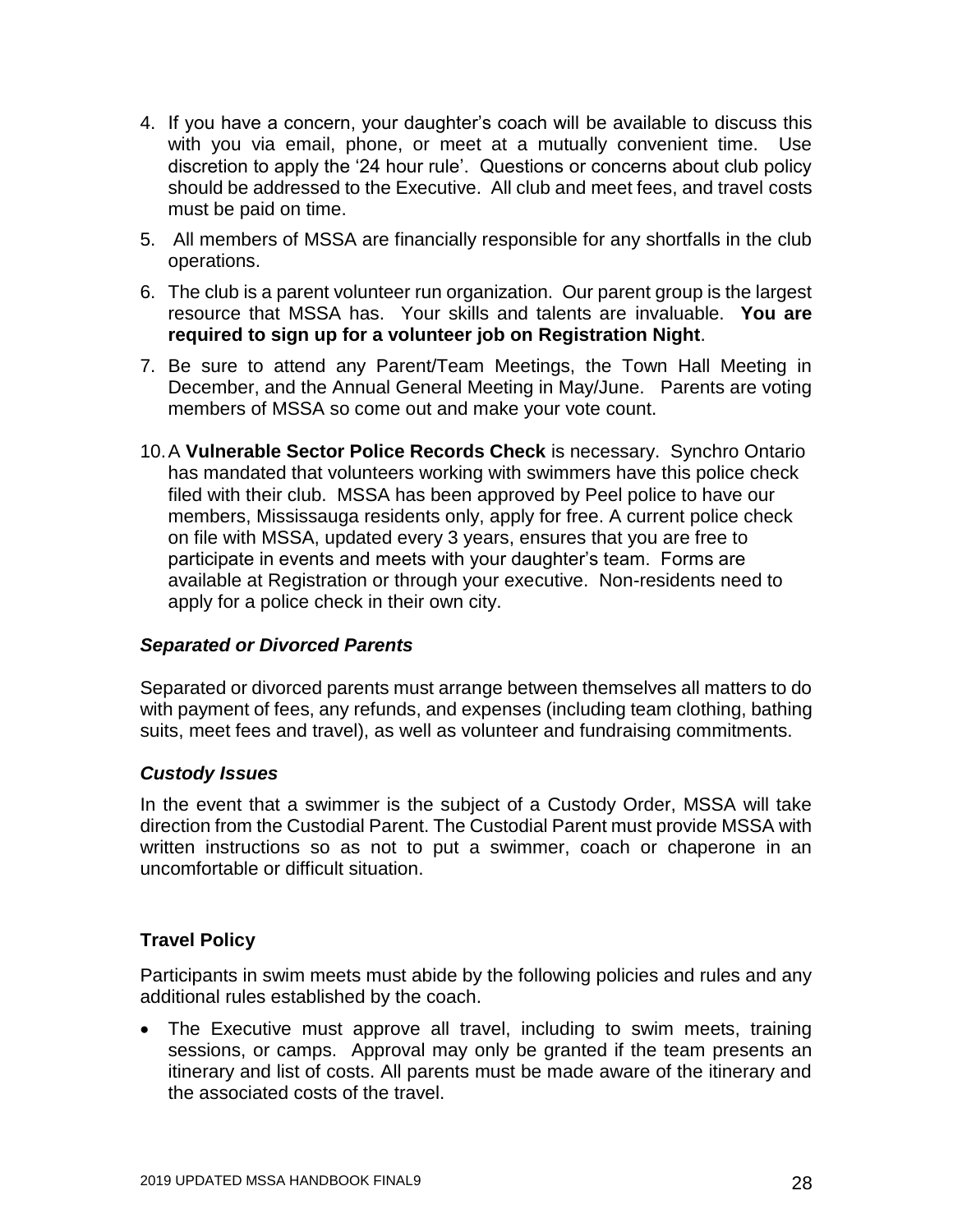- There will be at least one chaperone per team for the entire meet.
- A medical and travel consent is incorporated in your registration form and will be brought to all out of town meets.
- Swimmers, when traveling out-of-town as part of a team, will be assigned accommodations with their team by their coach. Teams with swimmers under the age of 12 will have a chaperone staying in their room. Swimmers aged 10 and under will stay in their own room with their parent(s). Exceptions to this will require parent sign off. The club will always attempt to book adjoining rooms or the nearest possible room to the team room to allow for the best supervision.
- Swimmers are expected to attend all events of a meet, as identified by the team coach. These events may include spacing and banquets, as well as supporting other MSSA teams.
- Parents may stay at the same accommodations and are responsible for their own room bookings. Parents must realize that, while at a meet, their child is under the supervision and direction of the coach/chaperone(s).
- It must be understood that swimmers are at a meet to compete and that parents should not expect any "family time" during a competition.

### *Chaperone Policy*

- 1. No MSSA team, except Masters, may travel without a chaperone.
- 2. A chaperone shall be a member of, and have a current Vulnerable Sector Police Records Check filed with MSSA. Chaperones will be approved by the club and team coach from team parents available to attend the meet or function in its entirety. They will travel and lodge with the team and receive reimbursement for travel and accommodation.
- 3. The chaperone(s) is/are responsible for the conduct and general well being of team members at all times, except when they are under the direct supervision of their coach.
- 4. A team meeting, including the coach, chaperone(s) and all swimmer parents will be held prior to discuss travel/accommodation arrangements, the rules pertaining to travel to and from the pool and hotel, curfews, meals, free times, etc.
- 5. The chaperone(s) may be expected to retain and manage money for the swimmers as well as room keys. Swimmers are expected to pay for their own meals and, where appropriate, look after their own room keys.
- 6. Quiet times will be set by the chaperone(s) in consultation with the coach. When swimmers are asleep, the coach and chaperone(s) will ensure that room doors are locked.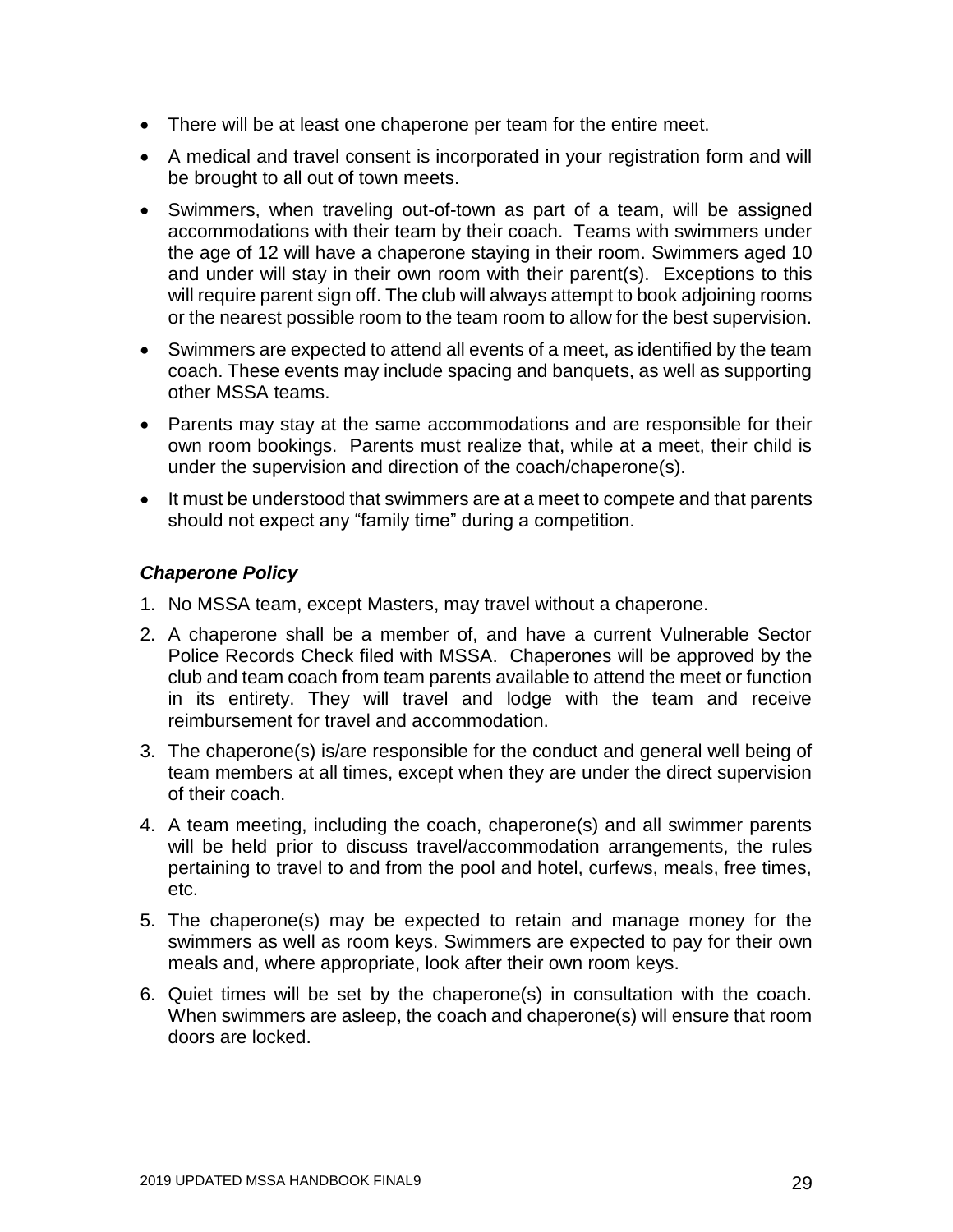- 7. The coach and chaperone(s) will hold the travel consent and an up-to-date medical form for each swimmer, for each meet or function. **Parents must provide updated medical and contact information.**
- 8. Chaperones' duties may prevent them from seeing their own child swim.
- 9. The chaperone will estimate the total cost for a meet (travel, hotel and food costs) and collect the amounts each family is to pay prior to or after the meet.
- 10.The chaperone is expected to provide the family of each swimmer with a full cost accounting for the meet and provide a further refund or additional billing as the case may be.

Chaperone hours do not count toward the volunteer hour commitment.

### *Conduct*

Swimmer and parent conduct must adhere to the Athlete Code of Conduct and Parent Code of Conduct. Inappropriate behavior, which poses a danger to other members or reflects poorly on MSSA as a whole will be addressed.

MSSA follows the SSO Code of Conduct which can be found at: [Code of Conduct](http://synchroontario.com/wp-content/uploads/2011/02/SSO-Code-of-Conduct-Ethics-5July2017.pdf)  [& Ethics.](http://synchroontario.com/wp-content/uploads/2011/02/SSO-Code-of-Conduct-Ethics-5July2017.pdf)

### *Curfew*

A curfew will be established by the coach/chaperone at each meet and swimmers will abide by it or be subject to discipline.

### *Illegal Drugs, Alcohol, or Tobacco*

When representing our club, any swimmer found to have illegal drugs, alcohol, or tobacco will be subject to immediate and severe discipline.

### *Dress Code*

Swimmers are expected to dress appropriately when they are attending a synchronized swimming function. Swimmers are representing themselves, their parents, MSSA, the City of Mississauga and, in some cases, their Province. The on-deck uniform should always include an MSSA tracksuit, T-shirt, swim cap and equipment bag so that a "Club" image is projected.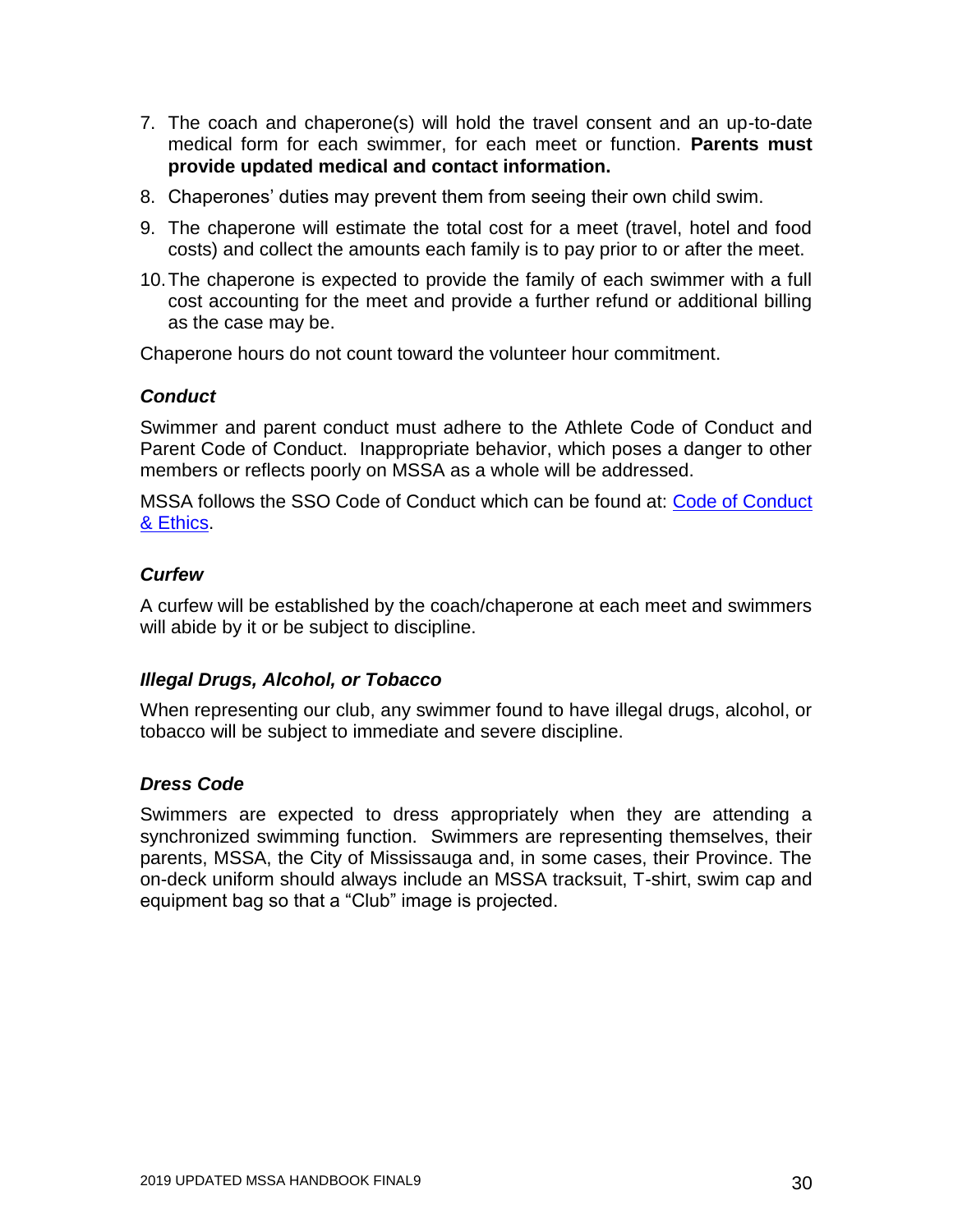## **Conflict Resolution Policy**

MSSA is committed to sustaining a positive club and working environment in which members, swimmers and coaches work constructively together. MSSA recognizes that conflicts occur in organizations for various reasons. If conflicts are identified and recognized promptly and treated appropriately, the knowledge gained can enrich and improve our club. We also recognize that an unaddressed concern or conflict, whether because it is avoided or improperly handled, can also have a negative impact on the club. Prevention and early invention efforts are key to fostering collaboration and maintaining a healthy and respectful environment.

The conflict resolution policy is intended to:

- Provide an effective, consistently applied, and transparent method to address concerns and conflicts.
- Provide the opportunity to resolve a conflict or concerns quickly, fairly and without reprisal.
- Ensure confidence in executives' decisions by providing a mechanism whereby executives' decisions can be objectively reviewed.
- Identify club policies and procedures which need to be improved.

The following measures should occur in order to prevent conflict:

- Parents are asked to be present at all MSSA parent meetings and team meetings.
- Coaches will endeavour to keep all swimmers and parents informed in advance by using a monthly calendar and team information via TeamSnap.

### *Respect in Sport Resource Line*

MSSA Participants who have completed the Respect in Sport Group Activity Leader Training Program have the opportunity to access the Respect in Sport resource line. This 24/7 confidential and anonymous resource line provides advice on responding to inappropriate behaviour and is designed to assist in determining the most appropriate course of action to take. The Respect in Sport Resource Line may be accessed at: [https://synchro](https://synchro-canada.respectgroupinc.com/)[canada.respectgroupinc.com.](https://synchro-canada.respectgroupinc.com/)

### *Informal conflict resolution and complaint process*

MSSA encourages individuals to first attempt to resolve issues under this policy informally, whenever possible in a timely manner. Use discretion to apply the "24 hour rule" as issues are best resolved when parties are in a calm frame of mind. Options for informal resolution include speaking to the person and informing the individual that the conduct was inappropriate, and asking for it to stop or requesting assistance from one of the MSSA Executives (see Figure 1).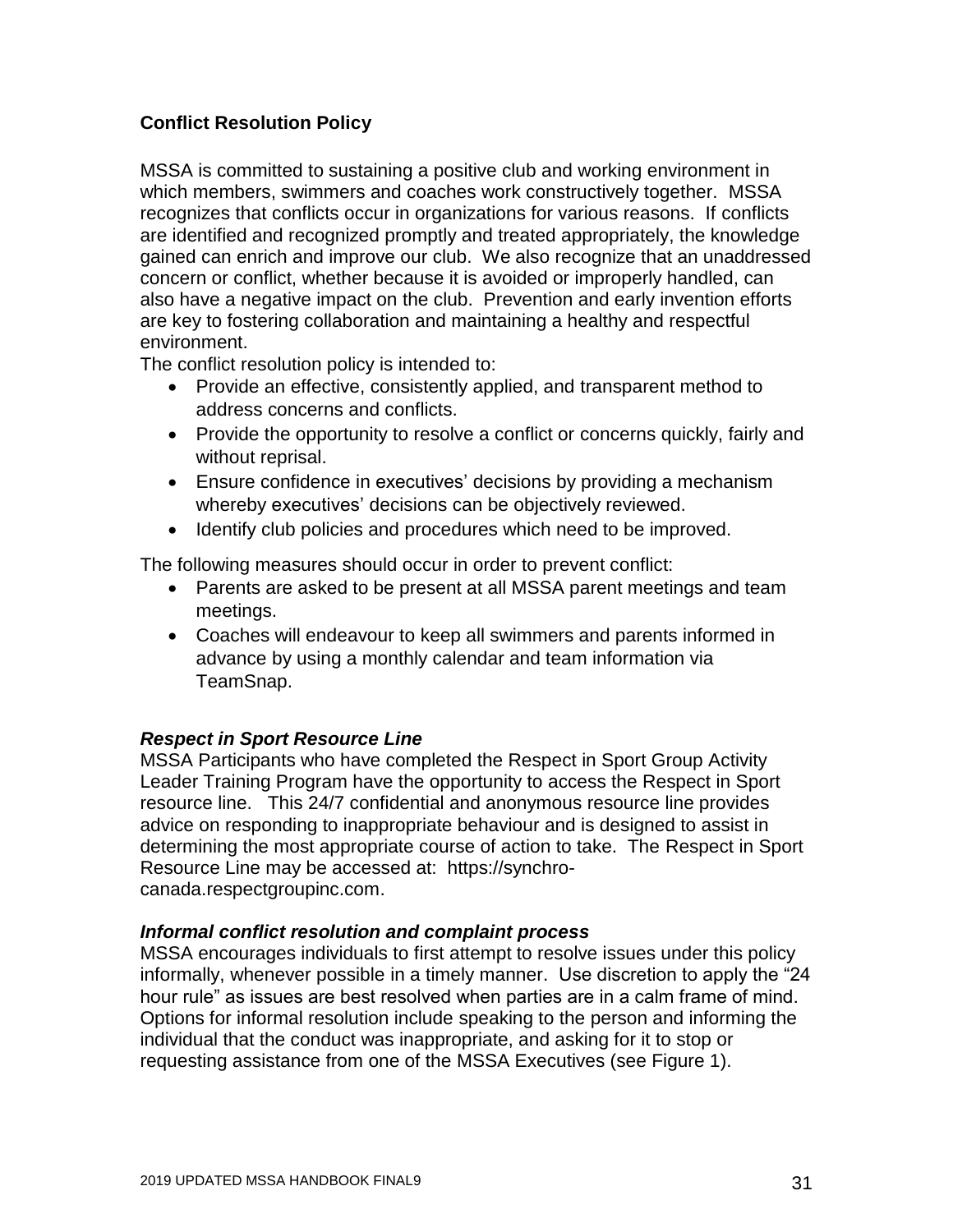With informal conflict resolution, the following guidelines should apply:

- 1. Meetings should be scheduled in advance at a convenient time for all involved, and in a location suitable for all and ensuring confidentiality (not the lobby, gallery, or parking lot).
- 2. Discussion should be only with those directly involved.

If informal resolution fails to resolve the issue, or if the circumstances are such that an informal resolution is not possible or appropriate, the formal process outlined below should be used.

### *Formal conflict resolution and complaint process*

If informal resolution fails to resolve the issue or not desired, the matter should be formalized in writing as a formal complaint. All relevant materials should be included in the complaint as well as a brief overview of the matter. Per Figure 1, the written complaint should be sent to the Head Coach. If it is not resolved by the Head Coach or involves the Head Coach, it should be sent to the Director of Club Management.

MSSA may initiate its own complaints under this formal conflict resolution process. Such complaints will be initiated by the Director of Club Management or their designate.

For complaints submitted via this formal confliction resolution, the following guidelines will apply:

- 1. Written documentation of the situation must include supporting details (including name of applicable witness, if any, and any attempts made to resolve the conflict). Complaints must be submitted first to the Head Coach, and if the Head Coach fails to resolve the complaint or is involved, then to the Director to Club Management at [mssadirclub@gmail.com.](mailto:mssadirclub@gmail.com)
- 2. The Director of Club Management (or their designate) will investigate the complaint by contacting the complainant and other individuals involved in the complaint. The Director of Club Management may solicit written statements from any individual and may take other action deemed necessary in the investigation. At all stages, the Director of Club Management will make every effort to ensure the safety of the complainant. The Director of Club Management may also consult with the Director of Human Resources.
- 3. Within fourteen (14) days of receiving the complaint, the Director of Club Management will prepare a written resolution for the complainant. The written resolution may contain sanctions for individuals mentioned in the complaint. To ensure procedural fairness, if the written resolution contains sanctions, the Director of Club Management will have informed the individual(s) being sanctioned and will have provided that person with an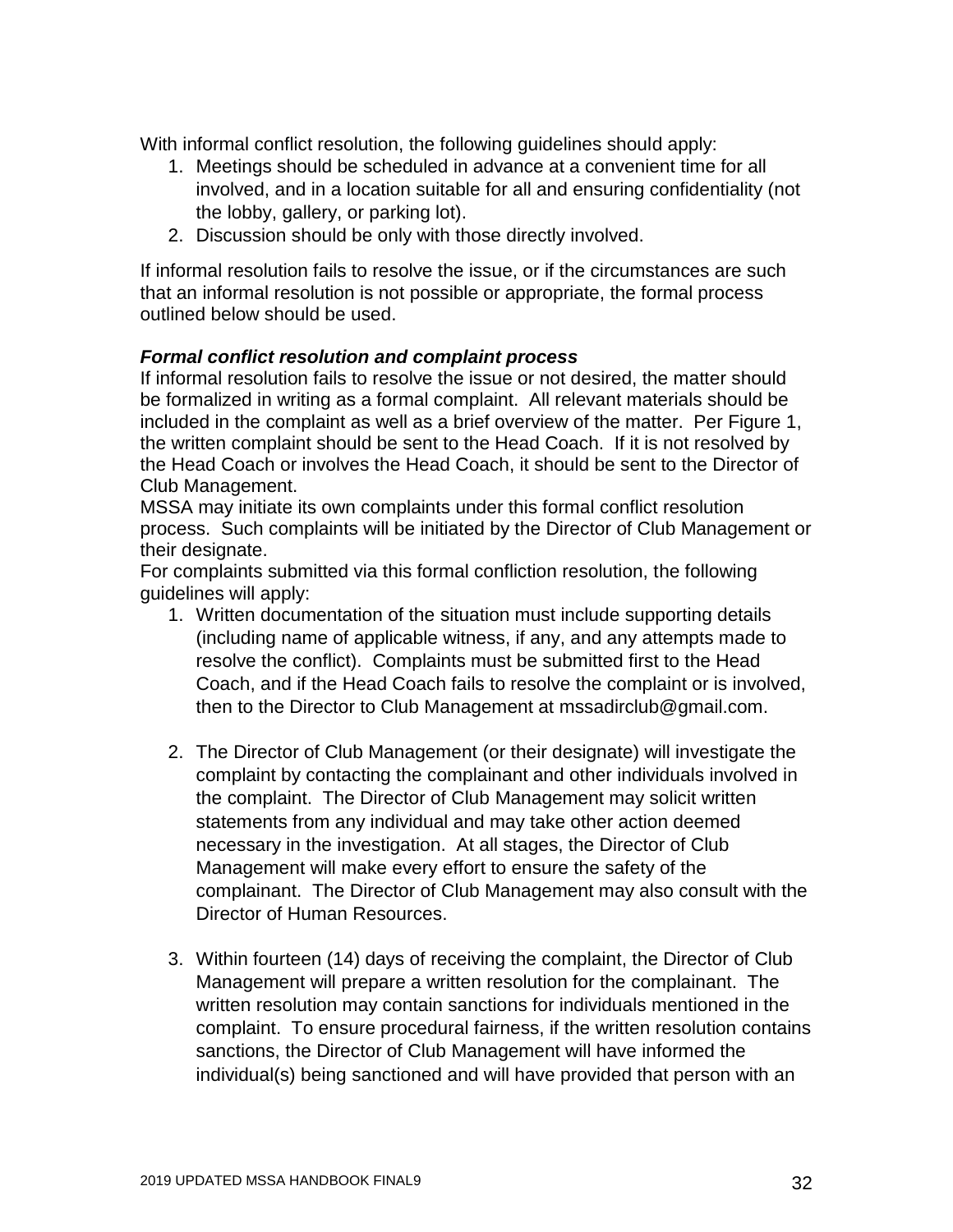opportunity to respond to the allegations in the complaint before rendering sanctions.

- 4. If the complainant or any individual being sanctioned by the Director of Club Management disagrees with the written decision, they may submit a "Request for Reconsideration" to the Director of Human Resources at [mssa.vp.hr@gmail.com.](mailto:mssa.vp.hr@gmail.com) Requests for Reconsideration must be submitted within four (4) days of receiving the decisions from the Director of Club Management.
- 5. The Director of Human Resources will appoint an independent Case Manager who is external to MSSA, and not involved in the complaint. The Case Manager will receive the Request for Reconsideration and will coordinate a formal dispute resolution procedure. This procedure will include opportunities for additional formal written submission, timelines for submissions, appointment of a decision-making Panel, determination of whether an oral hearing is required, and a formal written decision by the Panel.
- 6. The Panel's decision will be final.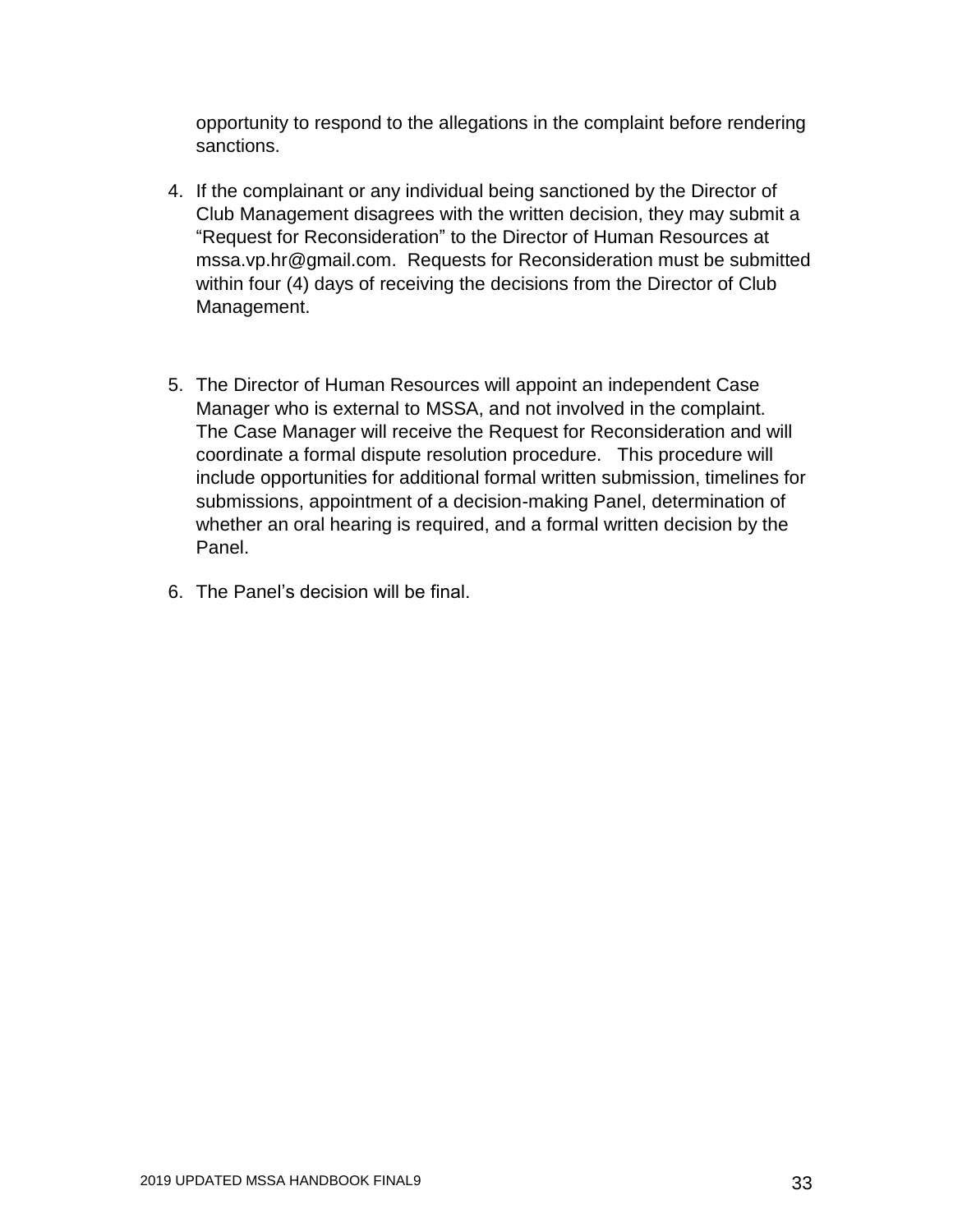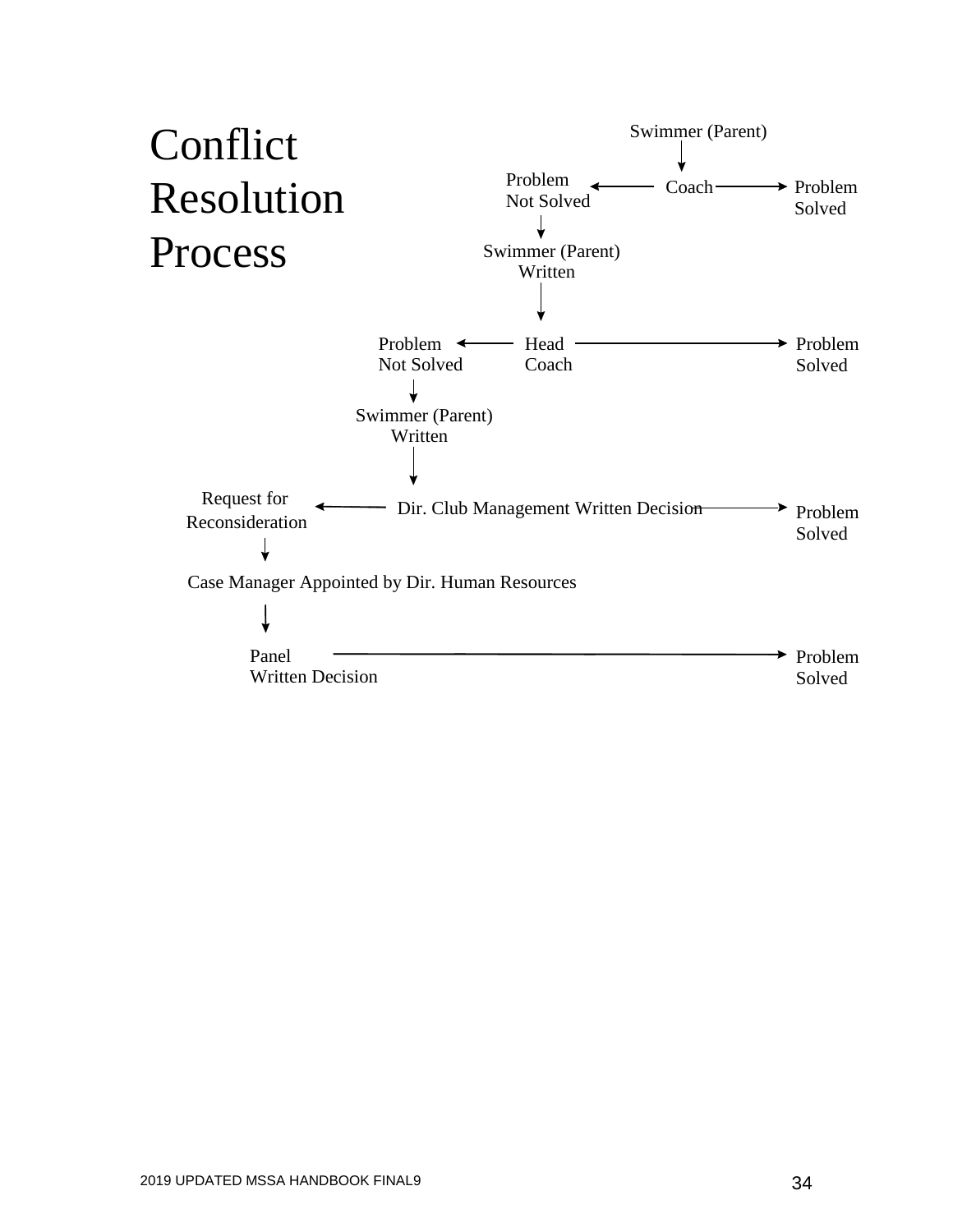#### MISSISSAUGA SYNCHRO CLUB HISTORY

In 1969, Elizabeth Gray and Joyce Corner responded to an ad looking for coaches for a new synchronized swimming program beginning at Huron Park Pool in Mississauga. They started the program using only one lane and sharing the pool with a Red Cross Leader's course. Over the years, the enthusiasm of the group grew and the programs expanded. Currently, Elizabeth Gray still lives in Mississauga and enjoys recreational synchro, and Joyce Corner is an international synchro judge and Masters swimmer (visit http://www.synchroontario.com/Masters.htm to see a picture of her with her team-mates from the New Wave Synchro Masters).

By the mid 70's, under Head Coach Roberta Ammariti, MSSA had a strong recreational base as well as a team that placed sixth in the nation competition. In addition, Lisa Alexander, Olympic Silver medalist for team synchro in the 1996 Olympic Games, was a part of the recreational and pre-competitive programs with MSSA.

With the construction of the Etobicoke Olympium and the founding of its synchro club, Mississauga returned to a recreational program until 1988 when the next Head Coach, Shauna Press, started a Provincial Competitive program. In 1991, the club added a National Team, and in 1992 took over running the Parks and Recreation Synchronized Swimming program for the City of Mississauga. This program is now known as the MSSA Recreational program.

We are proud to say that Debbie Stanton has been our Head Coach for almost 25 great years. She swam with the Calgary Aquabelles for 7 years, winning National and International awards, and continues to be a respected national-level coach. Debbie is supported by a dedicated team of skilled coaches.

The MSSA has had a Swim Show every year for the past 45 years. In the early years, men swam and coached with the club, and often parents would do routines and swim them at the show. But MSSA has progressed. We no longer require that the Swim Show bathing suits be recycled from year to year!

The members of MSSA want their club to continue to offer quality synchronized swimming programs, perhaps for another 50+ years!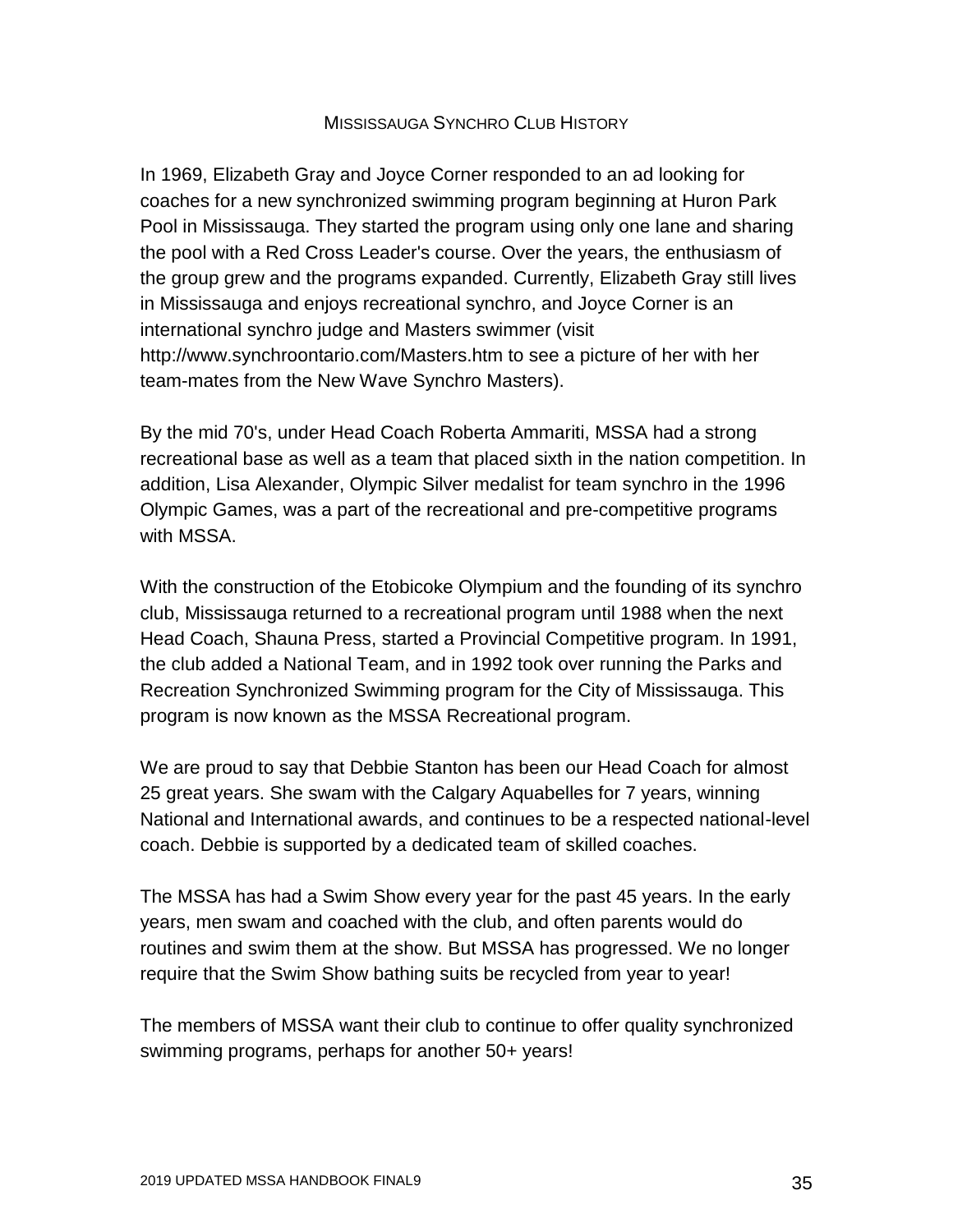### **WHY SYNCHRO?**

Synchro offers an ideal environment for children to learn and grow. It is a multifaceted activity and allows participants to develop a variety of physical skills, while also benefiting from the many psychological and social aspects of the sport. While the focus of synchro is on the team component through which athletes learn how to be exemplary team-players, the athletes also train and compete individually (compulsory figures, solo), or as a pair (duet), and develop the ability to self-motivate, engage in healthy self-talk and learn independence.

Synchro helps children develop a strong sense of self-confidence - the kind of confidence that will lead them to success and to the belief that they can succeed at anything if they work hard enough at it. Synchro empowers your child and teaches them about self-esteem, self-discipline, healthy body image, team-work and time-management.

Most of all, synchro can be lots of fun, and having fun is the key to your child pursuing an active and healthy lifestyle and then maintaining that lifestyle throughout their adult life.

## **The Physical Benefits of Synchro**

- ❖ Improves health and stamina through anaerobic and aerobic activity
- ❖ Improves flexibility, balance and posture
- ❖ Develops speed, agility, strength, power and exemplary swimming skills
- $\bullet$  Improves motor skills, coordination  $\Box$  musicality, rhythm and grace
- ❖ Increases kinesthetic awareness
- ❖ Demonstrates an appreciation of active and healthy living

## **The Social Benefits of Synchro**

- ❖ Fosters cooperation, teamwork and communication
- ❖ Teaches children how to receive and deliver constructive feedback
- ❖ Positively impacts scholastic achievement through development of
- concentration, multi-tasking, time management and goal setting
	- ❖ Develops perseverance, patience and determination
	- $\triangleleft$   $\Box$  Supports children manage challenges with competition and stress
	- ❖ Builds healthy body image and confidence

## **The History of Synchro**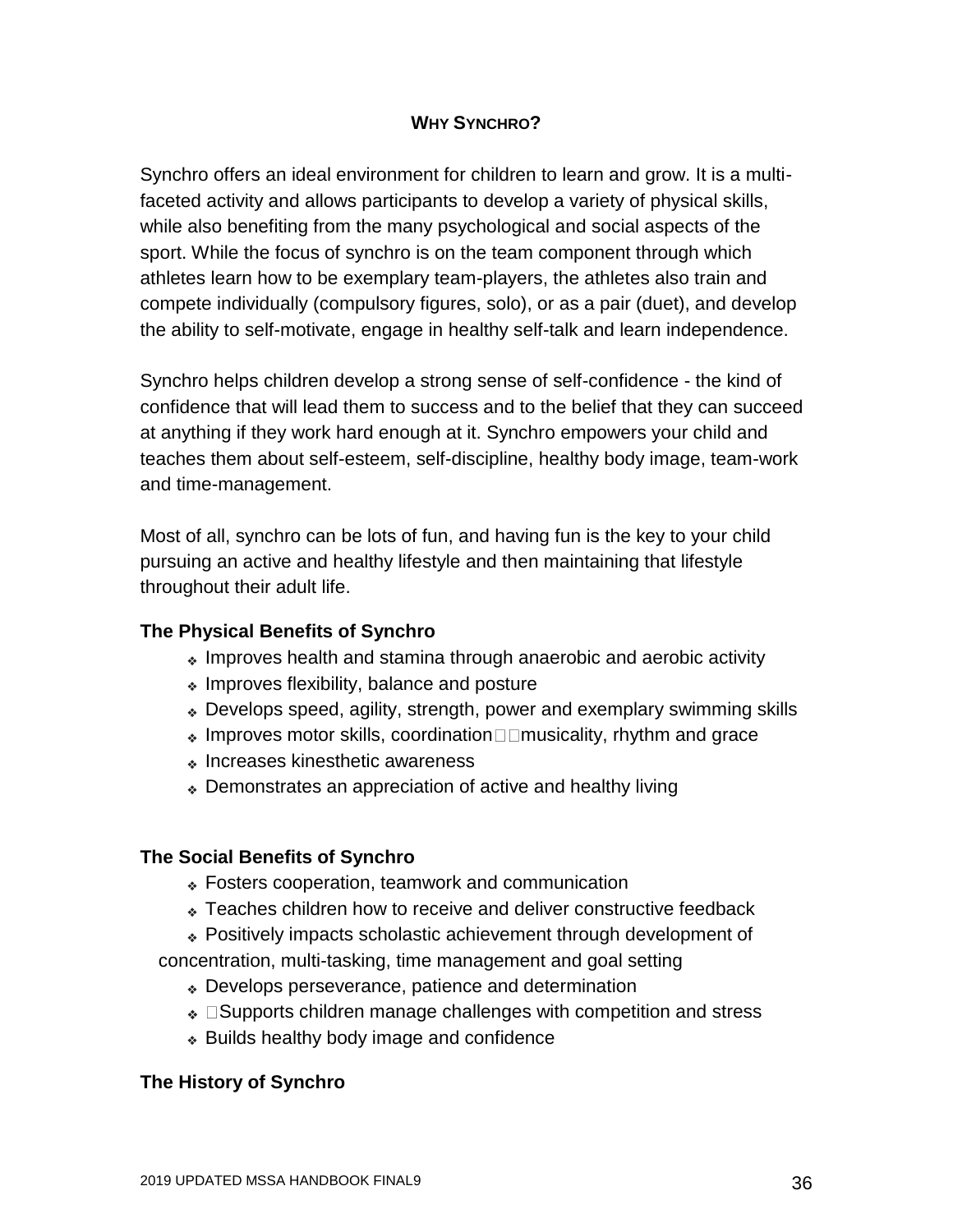Synchro is a sport that was born and came into its own in Canadian waters. Although an aquatic activity called "water ballet" was demonstrated at several world exhibitions and fairs in the late 19th and early 20th centuries, the sport began to take form in Canada in the 1920s under the name of "ornamental swimming." This graceful and beautiful aquatic activity soon spread to the United States, where a display at the 1934 Chicago World Fair attracted international publicity. The popularity of this new brand of swimming continued to grow when swim star Esther Williams performed in a string of MGM "aqua musicals" in the 1940s and 1950s.

In the 1950s and 60s, this aquatic phenomenon began to evolve into a highly technical and physically demanding competitive sport called synchronized swimming. Canada established itself as a leader in the sport and began to share its expertise with other nations, which aided its development across the globe. In 1954, FINA, the international federation for aquatic sports, recognized synchro as an official aquatic sport. It made its debut at the inaugural World Aquatic Championships in Belgrade in 1973 and was welcomed to the Olympic Games program in 1984.

Synchro consists of seven events: solo, duet, team (eight swimmers), each of these include free routine and technical routines, and a combo routine (a combination of team, duet, and solo in one routine). The team event replaced the solo and duet events at the 1996 Olympic Games. At the 2000 Olympic Games, the duet event was returned to the program. The sport is considered a female sport in the eyes of the IOC and males are not permitted to compete in FINA competitions. The competitive rules and manner of judging are similar to such sports as figure skating and gymnastics.

For many years, synchro was Canada's most successful amateur sport. With the exception of 1998, our athletes won medals at every world championships between 1973 and 2001 and at every Olympic Games between 1984 and 2000. In recent years, the competition has stiffened and the number of countries competing in synchro at a high level has increased significantly. Russia, Spain, Japan, and China have begun to dominate the podium spots. Canada fell short of its goal to reach the podium at the 2012 Olympics in London, earning a respectable 4th place finish in duet and team.

Adapted from Synchro Canada LTAD: Developing Champions for Life\*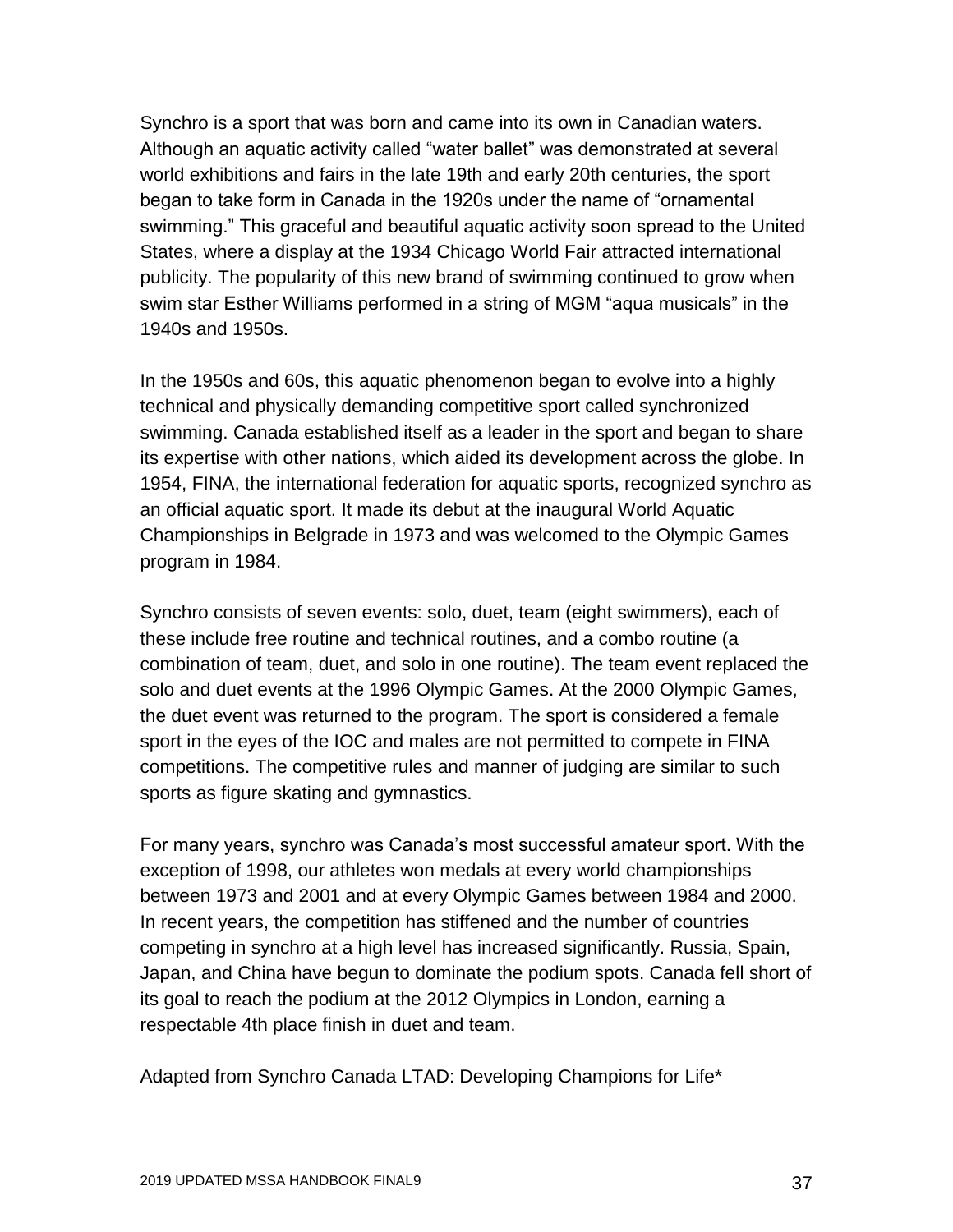## **Who's Who of Synchronized Swimming in Canada**

Synchro Canada: Synchro Canada, a volunteer - based organization with a professional staff based in Ottawa, is responsible for the development and operation of the sport through a wide variety of programs. These programs encompass research and development; marketing and communications; participation; athletes, officials' and coaches' development; and competitions.

Synchro Swim Ontario: Synchro Swim Ontario is the governing body of synchronized swimming in Ontario. This includes varsity competition, competitive clubs and community recreation programs. Their mission is to develop, promote, support and regulate synchronized swimming through the implementation of an integrated sports system that is accessible to all Ontarians by providing opportunities for enjoyment and the pursuit of individual goals.

Fédération Internationale de Natation (FINA): FINA is the International Federation (IF) based in Lausanne, Switzerland, that is recognized by the International Olympic Committee (IOC) for governing international competition in the aquatic sports. FINA currently oversees competition in five aquatic sports: swimming, diving, synchronized swimming, water polo and open water swimming.



## **Did You Know?**

- Synchronized swimmers can hear the music underwater through underwater speakers.
- It is against the rules for a synchronized swimmer to touch the bottom of the pool during a routine. For such an infraction, they are given a two-point deduction.
- A lift/throw or boost in synchronized swimming is done by lifting the body of one or more swimmers above the water's surface. Swimmers are not allowed to use the pool bottom to execute these lifts.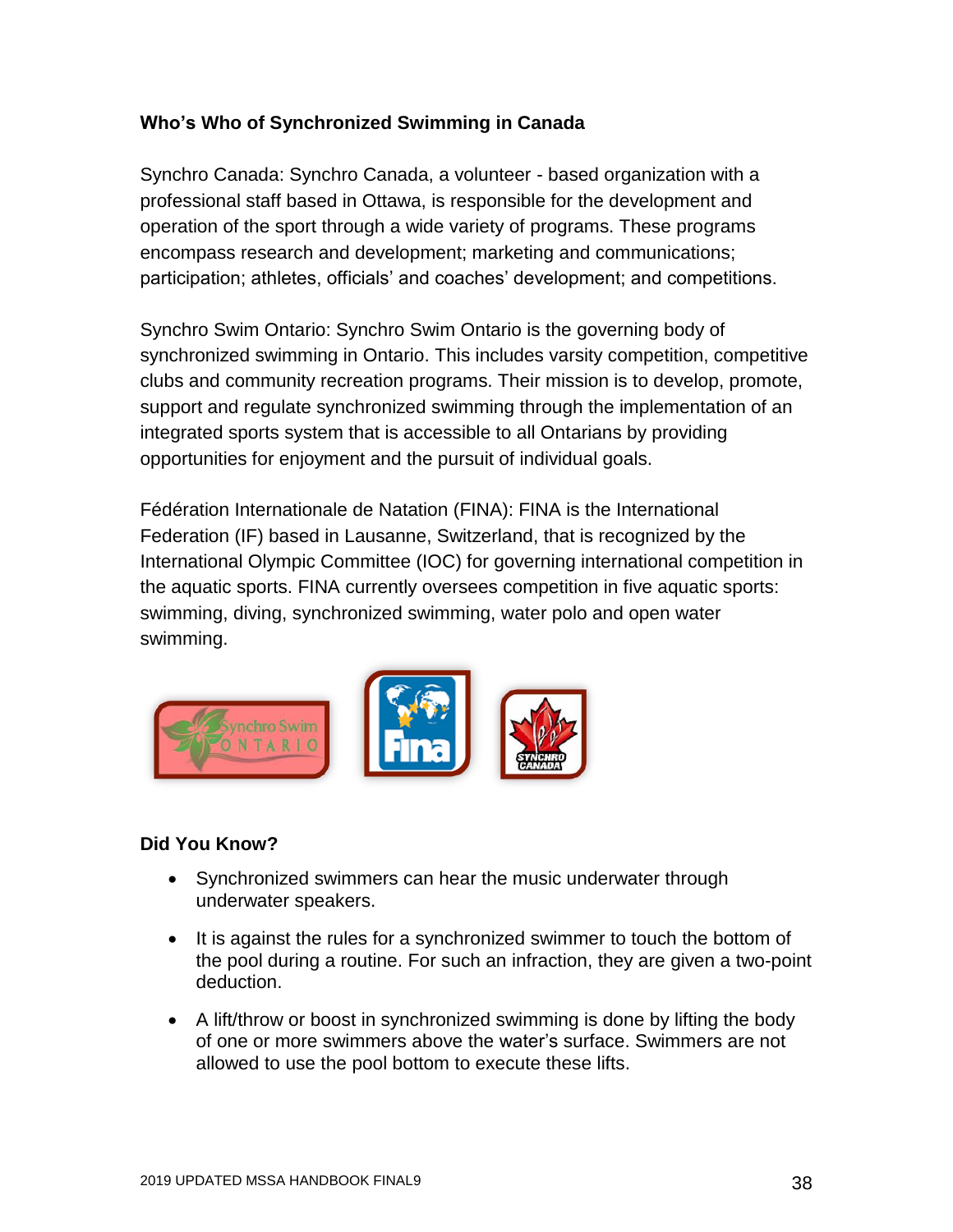- Synchronized swimmers swim with their eyes open underwater. They do this to be able to maintain their balance underwater, see where they're swimming, and to line up with their teammates to make patterns and setup for specific moves in their routine.
- The nose plug is a synchro swimmer's most vital piece of equipment because it prevents water from entering the nasal cavity during the upside-down movements and allows the swimmer to stay underwater for long periods of time.
- Deck work (or "deck drill") consists of the movements the athletes perform on the deck once the music starts and before entering the water. Deck work is intended to set the mood for the routine and can only be a maximum of 10 seconds in length. Deck work does not factor into the final score.
- Most synchro swimmers carry an extra nose plug (or two) in the hip of their bathing suits during a routine in case the one they are wearing gets knocked off. Some swimmers even choose to wear two nose plugs at once to ensure that water does not enter their nose.

### **Scoring (the basics)**

- At a synchronized swimming competition, there are two 5- (and sometimes 7-) member panels of judges, one which is tasked with scoring the technical merit and the other scoring artistic impression.
- Technical merit covers three specific areas: execution, synchronization and difficulty. Execution covers strokes and other propulsion techniques and the precision of patterns. Movements should be smooth and effortless and swimmers should be high in the water.
- The form of swimmers in maintaining patterns, completing movements, and swimming with speed, strength and power should not deteriorate as the routine progresses.
- Synchronization looks at how "in tune" the swimmers are in body positions, movements and transitions. Synchronization must be maintained above and below the water line.
- Levels of difficulty are determined by the demands the routine places on the strength and technical proficiency of swimmers. As in other many other sports, the athletes are rewarded for performing difficult moves and tasks well.
- Judges assessing artistic impression rate the "look and feel" of routines.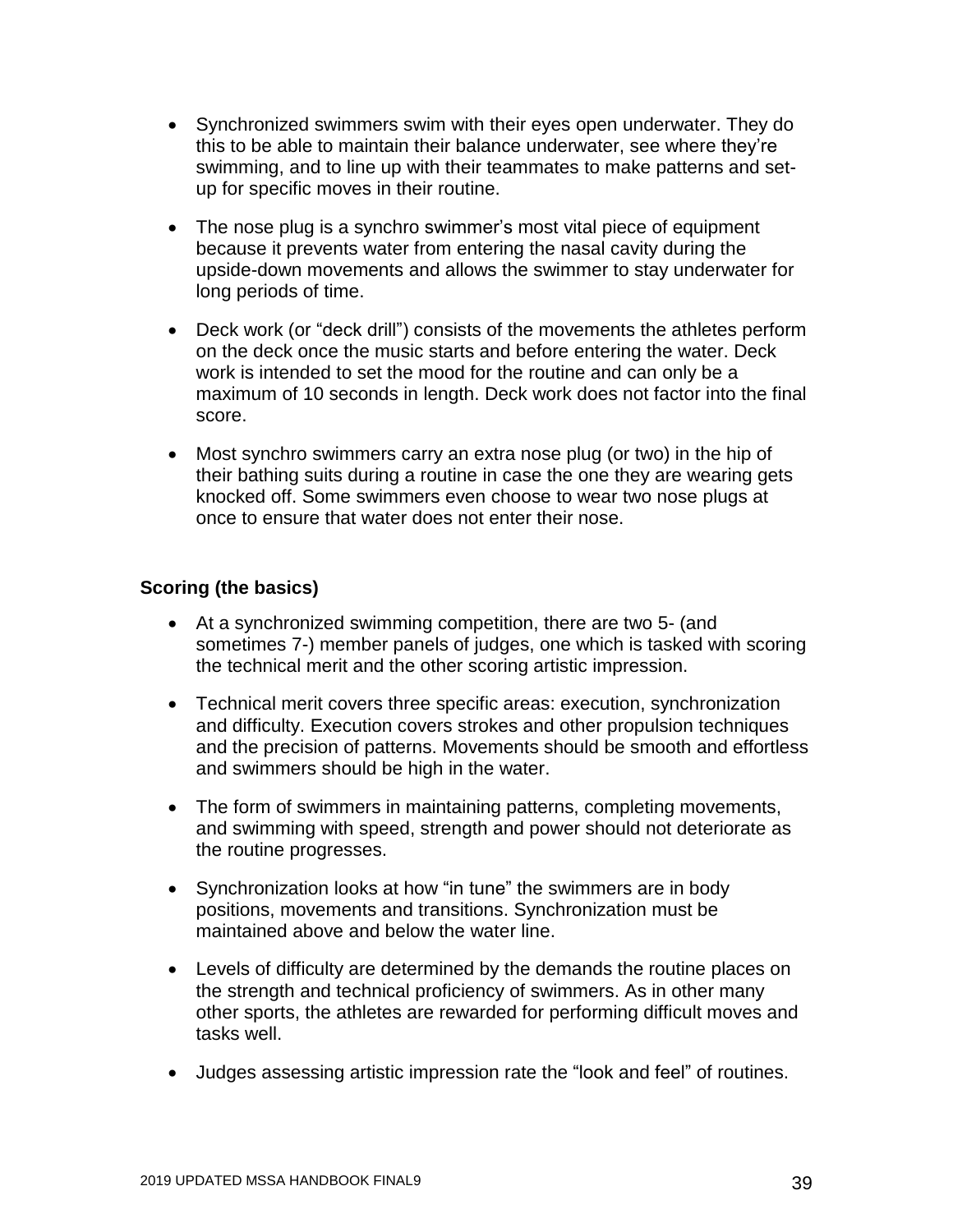- They judge the creativity of the choreography, the aesthetics of patterns, the fluidity of movements and transitions and the effect the music has on the mood of the performance.
- The judges award points on a scale of 0.0-10.0 (in tenths).
- When the judges have recorded their scores, the highest and lowest on each panel are discarded and the other three are averaged out.
- At the senior level, synchro competitions often include all synchro events: solo tech, solo free, duet tech, duet free, team tech, team free and combo, while the younger age- groups (ages 18 and below) may have solo free, duet free, team free, compulsory figures and combo.

Figures are scored as follows:

- All judgments are made from the standpoint of perfection.
- Judges look at "design" and consider the accuracy of positions and transitions as specified in figure description.
- They also consider "control"—the extension, height, stability, clarity, uniform motion, unless otherwise specified in the figure description.
- Judges watch to see if the figures are executed in a stationary position (unless otherwise specified in the figure description).

| 10          | Perfect - Olympic Level | $5.9 - 5.0$ | Satisfactory        |
|-------------|-------------------------|-------------|---------------------|
| $9.9 - 9.5$ | Near perfect            | $4.9 - 4.0$ | Deficient           |
| $9.4 - 9.0$ | Excellent               | $3.9 - 3.0$ | Weak                |
| $8.9 - 8.0$ | Very Good               | $2.9 - 2.0$ | Very Weak           |
| $7.9 - 7.0$ | Good                    | $1.9 - 0.1$ | Hardly Recognizable |
| $6.9 - 6.0$ | Competent               |             |                     |

• The judges award points on a scale of 0.0-10.0 (in tenths)

- The final result is determined by adding the results of the different figures performed.
- Each figure has a designated degree of difficulty score that is used to calculate the final score of each figure. More difficult figures will have a heavier weighting in the total figure event score.

For routines, results shall be calculated as follows: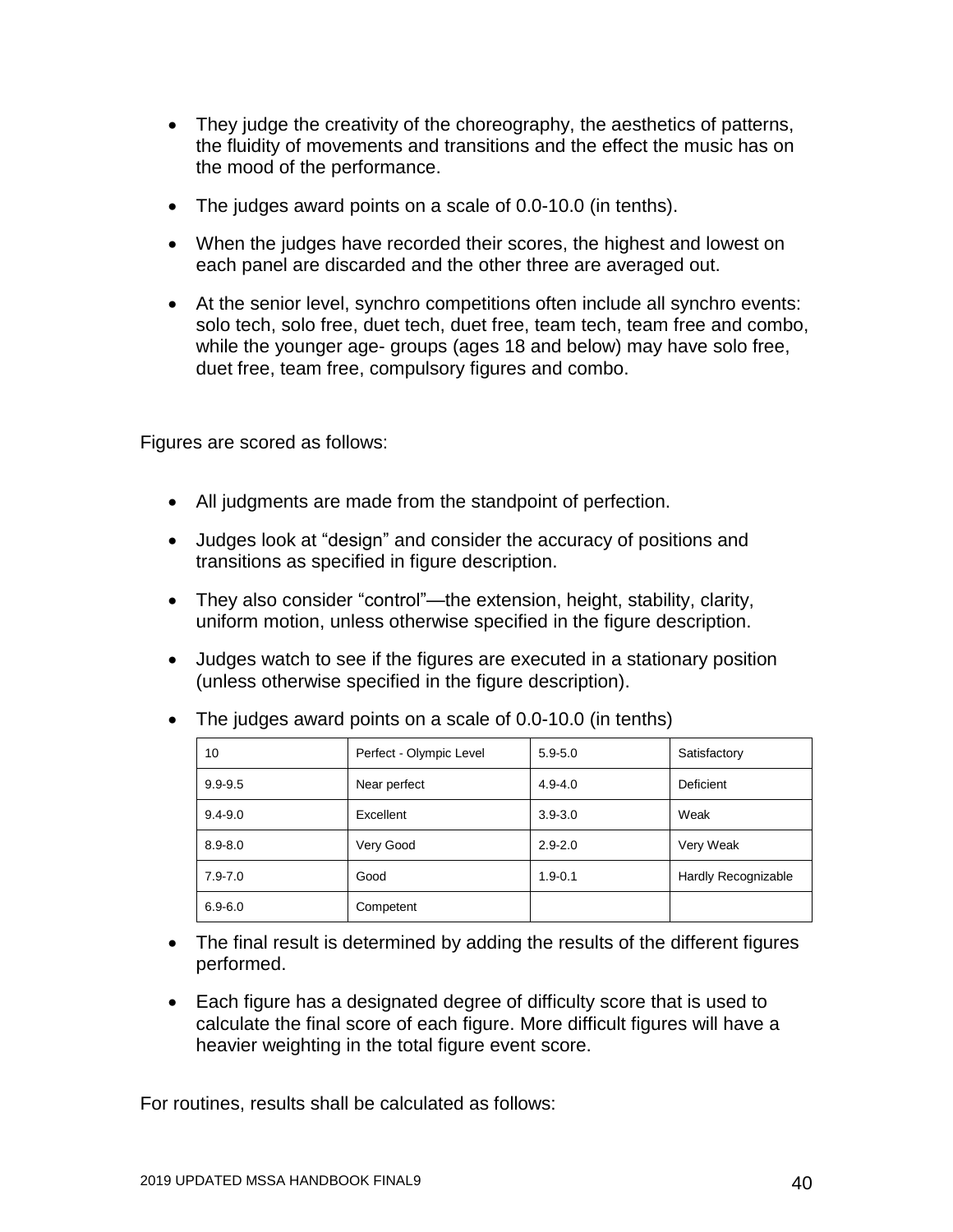- In events that include three components figures, technical routines and free routines – results shall be calculated according to the percentages allocated to each session (figures (25%), technical routine (25%), and free routine final (50%)
- In events that include only the figures event and free routine event, results shall be calculated on the basis of figures (50%) and free routine final (50%).
- In events that include only the technical routine and free routine, results shall be calculated on the basis of technical routine (50%) and free routine final (50%).
- In the free combination (combo) event, the routine score is 100% of final score.

## **What to Expect at a Figure Competition**

Each swimmer within a specific age group swims the same set of 4 figures. The figures are judged out of 10. The marks are averaged for each figure and the 4 scores are added together to determine the winner.

## *What to bring*

- Club Uniform
- Deck Shoes
- Black Figures Suit
- White bathing cap
- 2-3 nose clips
- 2 Goggles
- Hair elastics
- Deck shoes
- 2 or 3 towels
- Robe or sweat shirt to keep warm
- Healthy snacks
- WATER!

The girls will be asked to arrive at a time set by the coach before their warm up begins in order to stretch, get familiar with the pool, and how things work. Please arrive wearing your Club Attire and NO nail polish or jewelry!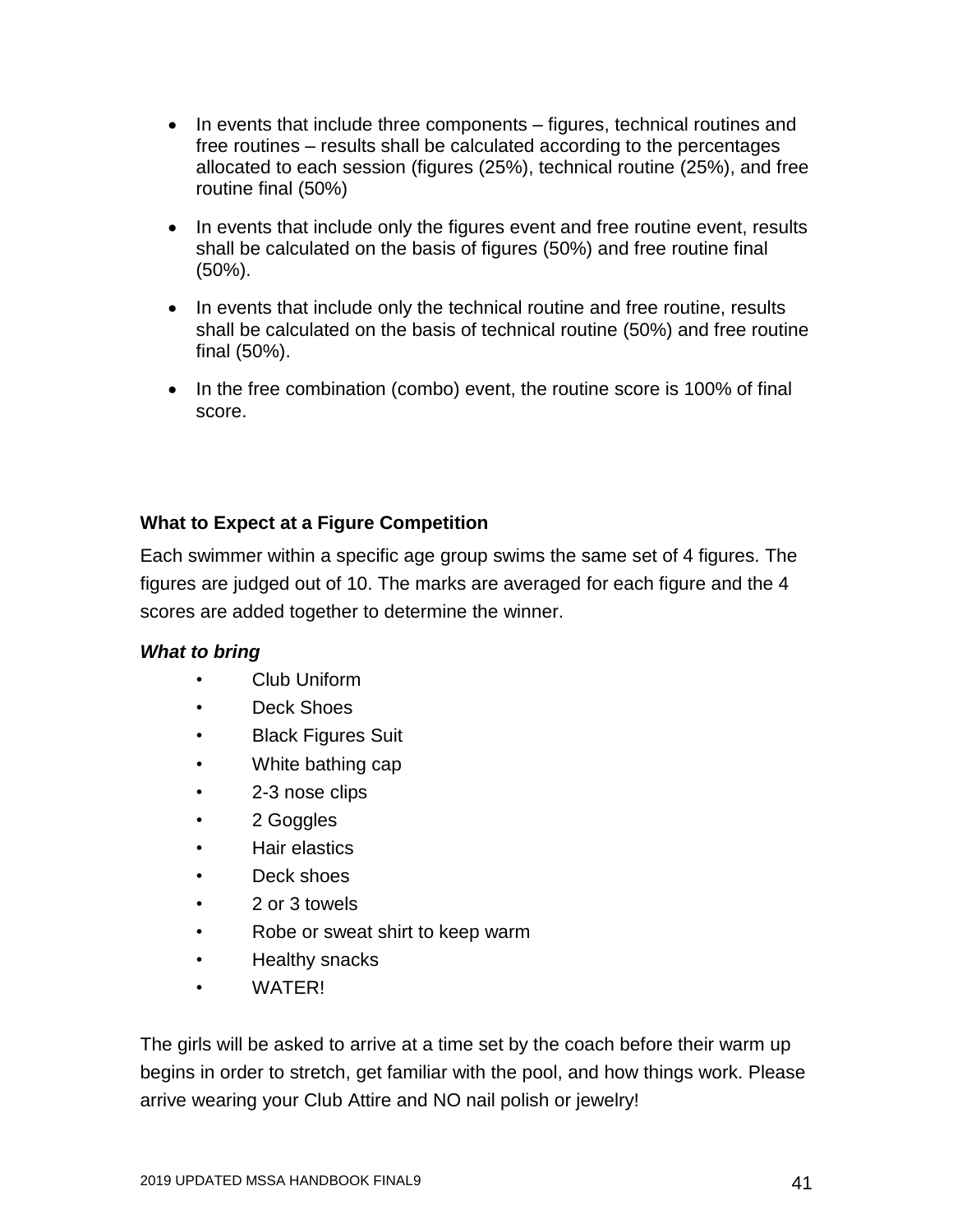Each swimmer in their respective age group will be given a number. The numbers are randomly assigned and will be the order they are to compete. It is each swimmer's responsibility to remember her number (the coaches will have the lists). \*\*Note- this number they are assigned will be different at every competition\*\*

After the girls have stretched and been given their numbers, they will get ready to get in the water for the warm-up.

### *The Warm-Up*

For the warm up they will be instructed to wear their black figure suit and white cap. During the 15-30 minute warm-up the girls will have the opportunity to practice the figures that they will be competing. A whistle will then blow, indicating the end of warm up time.

### *The competition*

During the competition the pool deck and the stands will be silent to allow the swimmers to concentrate on what they are performing. You will not be able to communicate with your daughter during the competition. There will be two to four panels of judges placed around the pool, usually one in each corner. Each panel is responsible for judging one of the four figures; the panel will consist of three to five judges. The swimmers will rotate from panel to panel in order of their numbers. The numbers will be divided evenly between each panel. Example; panel number one will start with swimmers 1-20, panel number 2 will start with swimmers 21-40, panel number 3 will start with swimmers 41-60 and panel number 4 will start with swimmers 61-80.

The swimmers will have time in between each of their figures. This time will be spent on deck preparing for their next figure, and watching their teammates. During this time the swimmers may also want to eat a SMALL, HEALTHY snack. Each swimmer will finish the competition at different times depending on their number. Once the swimmers have swum all of their figures, they will be instructed to go and get changed and return to the deck.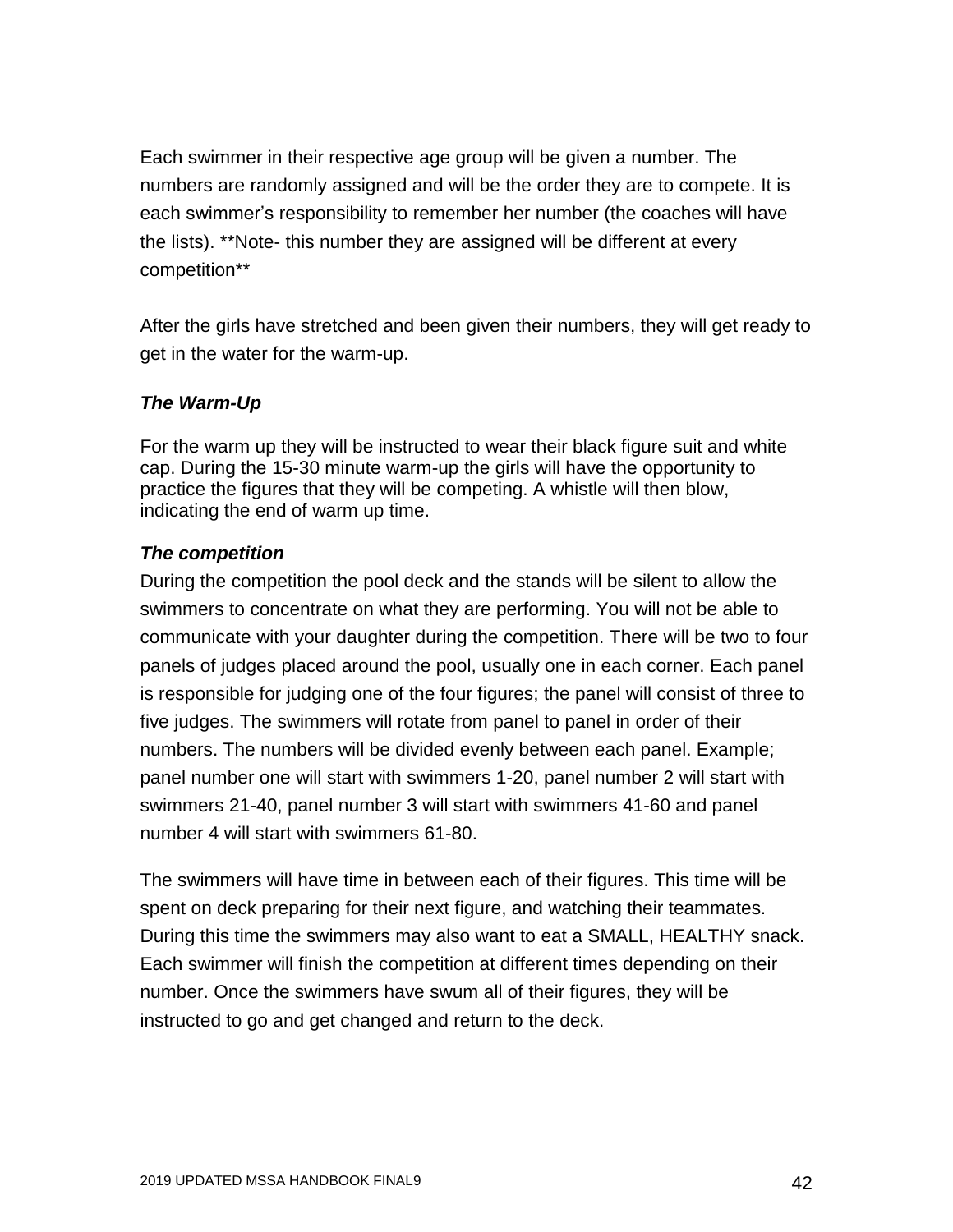### *Awards*

The awards ceremony will commence once the entire competition is over. Awards will be presented for 1st to 6th place in each age group. The girls stay for awards to cheer on their fellow MSSA swimmers and teammates, regardless of whether they receive an award or not.

### *Some tips for parents*

Parents play an important role in supporting their daughters. Do not expect to see your daughter during the competition, as they will be focusing on their performance. Keep in mind that if you are watching your daughter perform she may be difficult to spot, as all swimmers will be dressed in black bathing suits and white bathing caps. A tip to find your daughter is have her use an easily recognizable towel or robe in between figures. You should also be prepared with some nutritional snacks and bottles of water, as not only will the swimmers become hungry, but sitting watching in the stands can also be a thirsty endeavor. You may also want to support your daughter by purchasing a "club fan wear" top as sitting in the stands of a pool deck can become very hot and humid.

### **What to Expect at a Routine Meet**

Each team will swim to music combining figures and arm movements to create a program that is choreographed and synchronized with the music. The marks are given in 3 categories - Execution (how well they execute the skills and movements), Artistic Impression (originality and creativity) and Difficulty (how challenging is the arm action, figures, highlights and patterns). The marks are averaged and added together to determine the routine winner.

50% of the routine score and 50% of the combined team's figure scores are added together to determine the championship score which constitutes the overall winner.

### *What to bring*

Club Uniform Deck Shoes Club Spacing Suit Club Gold Cap Routine Suit & Headpiece 2-3 nose clips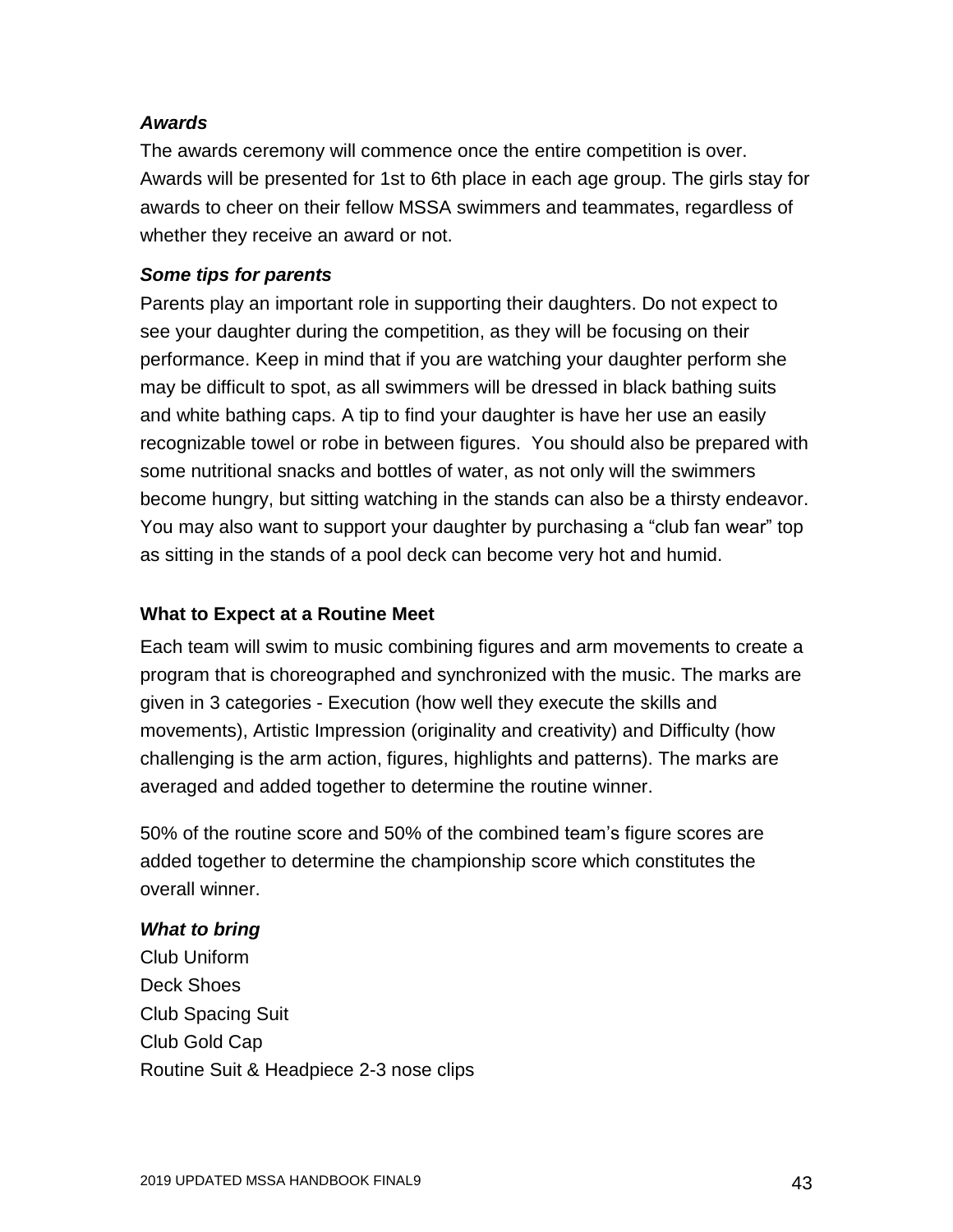2 Goggles White socks Running shoes 2 or 3 towels Robe or sweat shirt to keep warm Healthy snacks

### WATER!

## *Before the competition*

The girls will be asked to arrive at a time set by the coach before their warm up begins in order to stretch, get familiar with the pool, land drill, put on make-up and go over how things work. Please arrive wearing your Club Attire and NO nail polish or jewelry! All teams enrolled in the same meet are expected to be at all required competitions and must attend other routines to cheer on MSSA Synchro athletes whenever the schedules allows. Instructions/itinerary will be provided to each team by your Coach before each competition.

## *Make-up*

Wearing make-up is a part of the artistic and performance side of synchronized swimming. Each swimmer needs to come prepared with their own WATERPROOF make-up. It often works best if a team parent coordinates the same make up for every swimmer, based on input from the coach, and keeps it packed for all meets. They usually require blush, eye shadow, mascara and lip stick.

## *The warm-up and spacing*

For the warm up they will be instructed to wear their Club Spacing suits and MSSA caps. During the 15-30 minute warm-up the girls will have the opportunity to swim lengths and practice the routine. A whistle will then blow, indicating the end of warm up time.

## *The competition*

Each team in their respective age group will be given a number. The numbers are randomly assigned and will be the order they are to compete.

The routine competition is very different from a figures competition as lots of cheering is encouraged!! Each team will swim through their routine once, and will be marked by several judges.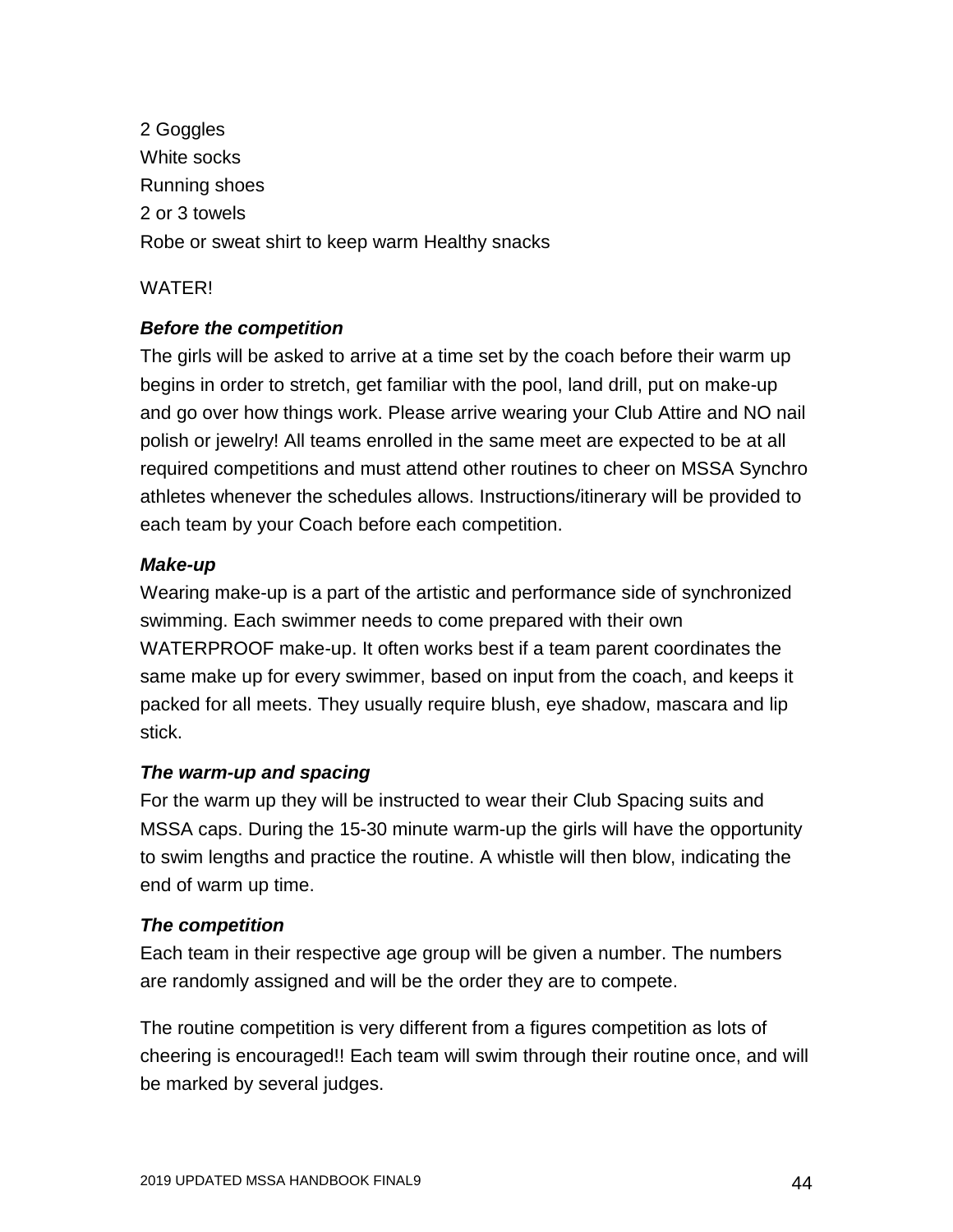### *Awards*

The award ceremony will happen once the competition is over. Awards will be presented for 1st to 6th place in each age group. The girls are required to stay for awards to cheer on their fellow swimmers and teammates, regardless of whether they receive an award or not.

### *Some tips for the parents*

Parents play an important role in supporting their daughters. Do not expect to see your daughter during the competition, as they will be focusing on their performance. You should also be prepared with some nutritional snacks and bottles of water, as not only will the swimmers become hungry, but sitting watching in the stands can also be a thirsty endeavour. You may also want to support your daughter by purchasing a "club fan wear" top as sitting in the stands of a pool deck can become very hot and humid.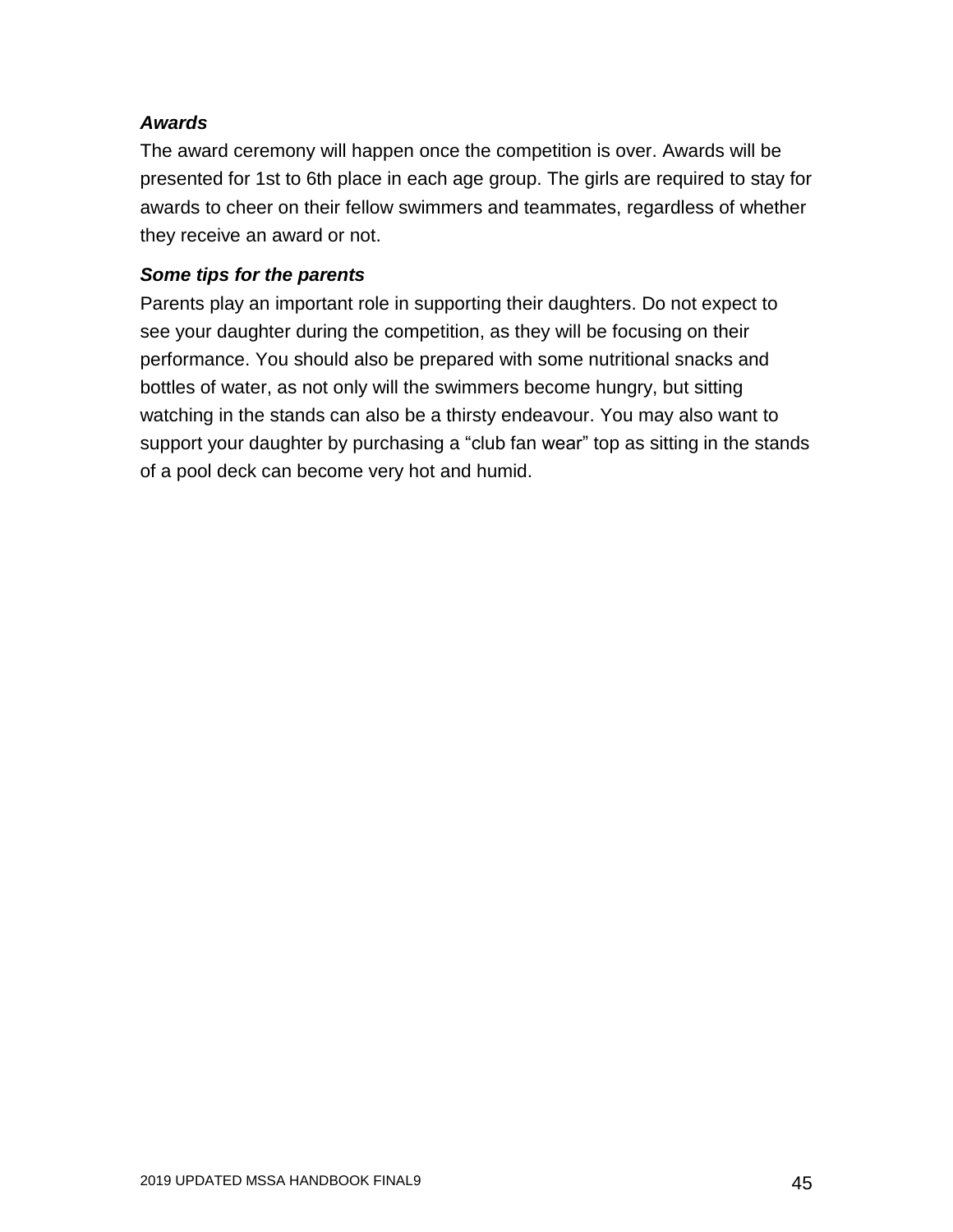## APPENDIX A: 2017/2018 FEES

| <b>COMPETITIVE PAYMENT SCHEDULE</b>                                           |                        |                                                                                  |  |  |  |  |  |
|-------------------------------------------------------------------------------|------------------------|----------------------------------------------------------------------------------|--|--|--|--|--|
|                                                                               |                        |                                                                                  |  |  |  |  |  |
| <b>MSSA MEMBERSHIP FEES 2017-2018 SEASON</b>                                  |                        |                                                                                  |  |  |  |  |  |
| After September 30, 2017 no portion of the Registration Fee will be refunded. |                        |                                                                                  |  |  |  |  |  |
| ** A \$200 portion of the Registration Fee is non-refundable.                 |                        |                                                                                  |  |  |  |  |  |
| **** All NSF cheques received will be charged \$20 fee                        |                        |                                                                                  |  |  |  |  |  |
|                                                                               |                        |                                                                                  |  |  |  |  |  |
|                                                                               |                        |                                                                                  |  |  |  |  |  |
|                                                                               |                        |                                                                                  |  |  |  |  |  |
|                                                                               |                        | 4.5 hrs. Water + 0.5 hrs. Dry Land Weekly                                        |  |  |  |  |  |
| New - 10 & Under                                                              |                        | *Plus an additional 1.5 hours on the following Saturdays from 7-8:30am:          |  |  |  |  |  |
|                                                                               |                        | Sept 24, Oct 8, Oct 22, Nov 5, Nov 19, Dec 3, Dec 17, Jan 14, Feb 4, Feb 25, Mar |  |  |  |  |  |
|                                                                               | <b>FEES</b>            |                                                                                  |  |  |  |  |  |
|                                                                               |                        |                                                                                  |  |  |  |  |  |
| <b>Annual Fee</b>                                                             | 1790.00                | *Meet Fees: Includes Lisa Alexander,                                             |  |  |  |  |  |
| Meet Fees*                                                                    | 200.00                 | Waterloo Invitational, Central Regional,                                         |  |  |  |  |  |
| <b>Swim suit deposit</b>                                                      | 180.00                 | Hilton Invitational, and Age Group                                               |  |  |  |  |  |
| <b>Fundraising (Winter and Spring Raffle)</b>                                 | 200.00                 | Championships. Meet fees for other                                               |  |  |  |  |  |
| <b>Christmas Party, Banquet, and Trophy</b>                                   | 70.00                  | events will be collected separately.                                             |  |  |  |  |  |
|                                                                               | 2440.00                |                                                                                  |  |  |  |  |  |
| <b>Payment Schedule</b>                                                       |                        |                                                                                  |  |  |  |  |  |
| Cheques to be dated:                                                          |                        |                                                                                  |  |  |  |  |  |
| September 8, 2017 - MSSA Registration Fee**                                   | 400.00                 | *Registration fee is non-refundable after                                        |  |  |  |  |  |
| October 1, 2017                                                               | 255.00                 |                                                                                  |  |  |  |  |  |
| November 1, 2017                                                              | 255.00                 | September 30, 2017                                                               |  |  |  |  |  |
| December 1, 2017                                                              | 255.00                 |                                                                                  |  |  |  |  |  |
| January 1, 2018                                                               | 255.00                 |                                                                                  |  |  |  |  |  |
| February 1, 2018                                                              | 255.00                 |                                                                                  |  |  |  |  |  |
| March 1, 2018                                                                 | 255.00                 |                                                                                  |  |  |  |  |  |
| April 1, 2018                                                                 | 255.00                 |                                                                                  |  |  |  |  |  |
| May 1, 2018                                                                   | 255.00                 |                                                                                  |  |  |  |  |  |
|                                                                               | 2440.00                |                                                                                  |  |  |  |  |  |
|                                                                               |                        |                                                                                  |  |  |  |  |  |
| <b>Commitment / Promise Cheques</b>                                           | <b>Promise Amounts</b> |                                                                                  |  |  |  |  |  |
|                                                                               |                        |                                                                                  |  |  |  |  |  |
| Oct. 1, 2017. - MSSA Core E-gaming / Volunteer #1                             | 500.00                 | Promise cheques are a "deposit" against a family's                               |  |  |  |  |  |
| Feb. 1, 2018. - MSSA Core E-gaming / Volunteer #2                             | 500.00                 | commitment to fulfill their E-Gaming commitment,                                 |  |  |  |  |  |
| May 15, 2018. - MSSA Fundraising Promise                                      | 100.00                 | Volunteer Job, and Fundraising commitments. MSSA                                 |  |  |  |  |  |
| \$25 refund for attendance at each Town Hall Meeting                          |                        | will only cash promise cheques if commitments are not                            |  |  |  |  |  |
| (December and June)                                                           |                        | fulfilled and will do so only with email notification                            |  |  |  |  |  |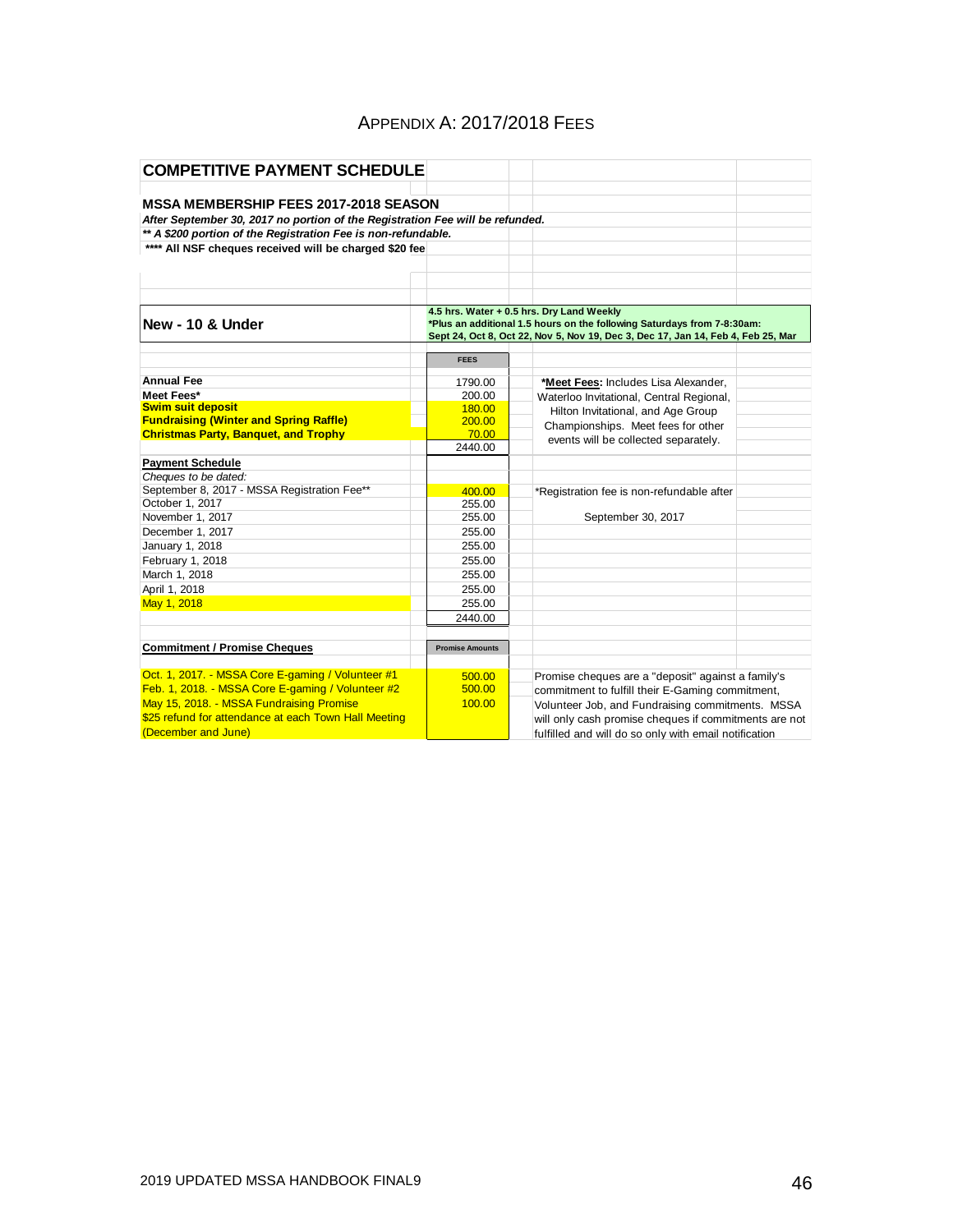| <b>12 &amp; UNDER DEVELOPMENTAL</b>                  |                        | 7 hrs. Water + 1.75 hrs. Dry Land Weekly                 |  |  |  |
|------------------------------------------------------|------------------------|----------------------------------------------------------|--|--|--|
|                                                      | <b>FEES</b>            |                                                          |  |  |  |
| <b>Annual Fee</b>                                    | 2485.00                |                                                          |  |  |  |
| Meet Fees*                                           | 200.00                 | *Meet Fees: Includes Lisa Alexander, Waterloo            |  |  |  |
| Swim suit deposit                                    | 180.00                 | Invitational, Central Regional, Hilton Invitational, and |  |  |  |
| <b>Fundraising</b>                                   | 200.00                 | Age Group Championships. Meet fees for other events      |  |  |  |
| Christmas Party, Banquet, and Trophy                 | 70.00                  | will be collected separately.                            |  |  |  |
|                                                      | 3135.00                |                                                          |  |  |  |
| <b>Payment Schedule</b>                              |                        |                                                          |  |  |  |
| Cheques to be dated:                                 |                        |                                                          |  |  |  |
| September 8, 2017 - MSSA Registration Fee**          | 400.00                 | *Registration fee is non-refundable after                |  |  |  |
| October 1, 2017                                      | 341.88                 | September 30, 2017                                       |  |  |  |
| November 1, 2017                                     | 341.88                 |                                                          |  |  |  |
| December 1, 2017                                     | 341.88                 |                                                          |  |  |  |
| January 1, 2018                                      | 341.88                 |                                                          |  |  |  |
| February 1, 2018                                     | 341.88                 |                                                          |  |  |  |
| March 1, 2018                                        | 341.88                 |                                                          |  |  |  |
| April 1, 2018                                        | 341.88                 |                                                          |  |  |  |
| May 1, 2018                                          | 341.88                 |                                                          |  |  |  |
|                                                      | 3135.00                |                                                          |  |  |  |
| <b>Commitment / Promise Cheques</b>                  | <b>Promise Amounts</b> |                                                          |  |  |  |
| Oct. 1, 2017. - MSSA Core E-gaming / Volunteer #1    | 500.00                 | Promise cheques are a "deposit" against a family's       |  |  |  |
| Feb. 1, 2018. - MSSA Core E-gaming / Volunteer #2    | 500.00                 | commitment to fulfill their E-Gaming commitment,         |  |  |  |
| May 15, 2018. - MSSA Fundraising Promise             | 100.00                 | Volunteer Job, and Fundraising commitments. MSSA         |  |  |  |
| \$25 refund for attendance at each Town Hall Meeting |                        | will only cash promise cheques if commitments are not    |  |  |  |
| (December and June)                                  |                        | fulfilled and will do so only with email notification    |  |  |  |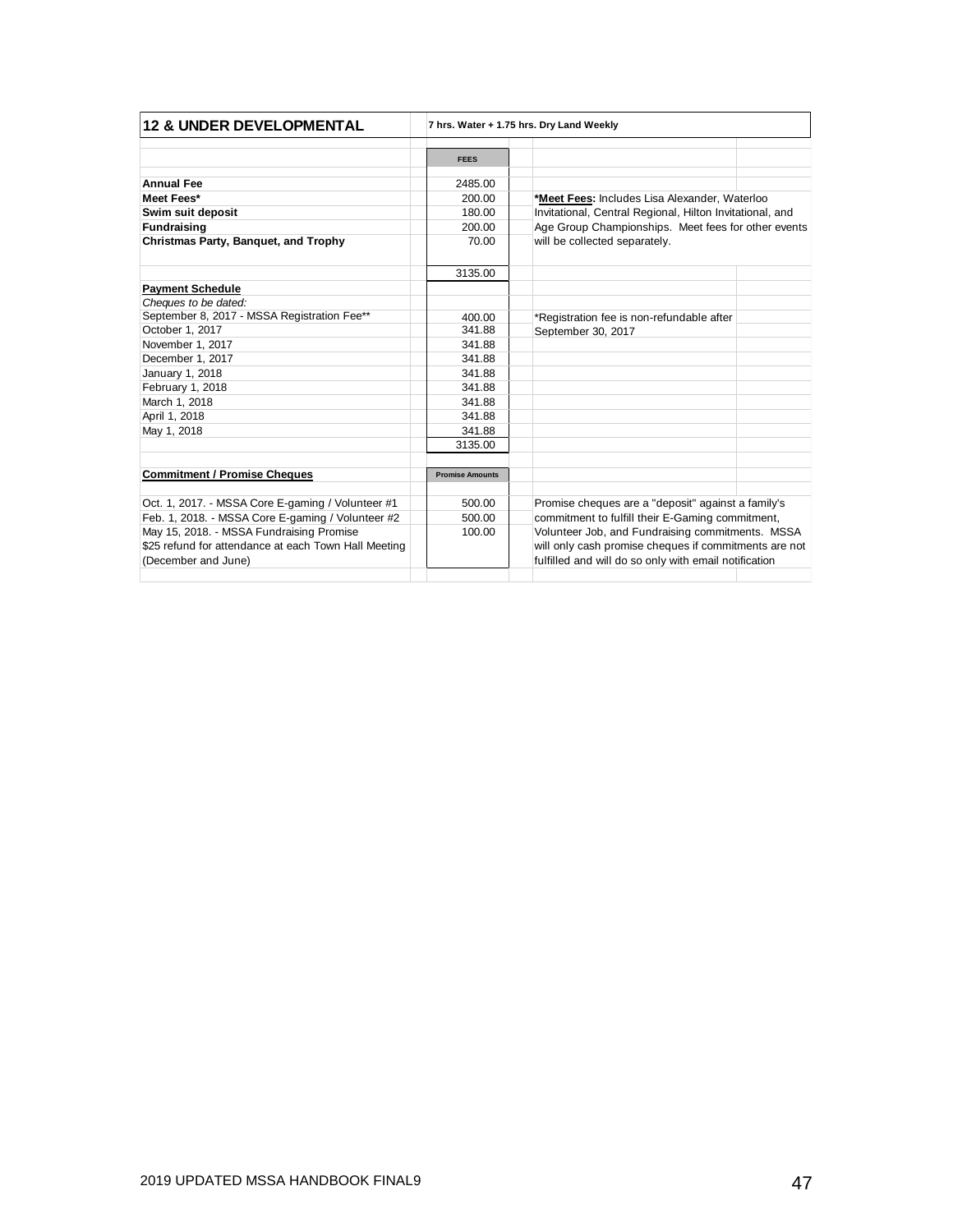| 13 PROVINCIAL - "A"                                  |                        | 7.5 hrs. Water + 2.5 hrs. Dry Land Weekly<br>+ 1.5 hrs, 3 times per month Thursday morning |  |  |
|------------------------------------------------------|------------------------|--------------------------------------------------------------------------------------------|--|--|
|                                                      | <b>FEES</b>            |                                                                                            |  |  |
| <b>Annual Fee</b>                                    | 3005.00                | *Meet Fees: Includes Lisa Alexander, Waterloo                                              |  |  |
| Meet Fees*                                           | 200.00                 | Invitational, Central Regional, Hilton Invitational, and                                   |  |  |
| Swim suit deposit                                    | 180.00                 | Age Group Championships. Meet fees for other events                                        |  |  |
| <b>Fundraising</b>                                   | 200.00                 | will be collected separately.                                                              |  |  |
| Christmas Party, Banquet, and Trophy                 | 70.00                  |                                                                                            |  |  |
|                                                      | 3655.00                |                                                                                            |  |  |
| <b>Payment Schedule</b>                              |                        |                                                                                            |  |  |
| Cheques to be dated:                                 |                        |                                                                                            |  |  |
| September 8, 2017 - MSSA Registration Fee**          | 400.00                 | *Registration fee is non-refundable after                                                  |  |  |
| October 1, 2017                                      | 406.88                 | September 30, 2017                                                                         |  |  |
| November 1, 2017                                     | 406.88                 |                                                                                            |  |  |
| December 1, 2017                                     | 406.88                 |                                                                                            |  |  |
| January 1, 2018                                      | 406.88                 |                                                                                            |  |  |
| February 1, 2018                                     | 406.88                 |                                                                                            |  |  |
| March 1, 2018                                        | 406.88                 |                                                                                            |  |  |
| April 1, 2018                                        | 406.88                 |                                                                                            |  |  |
| May 1, 2018                                          | 406.88                 |                                                                                            |  |  |
|                                                      | 3655.00                |                                                                                            |  |  |
| <b>Commitment / Promise Cheques</b>                  | <b>Promise Amounts</b> |                                                                                            |  |  |
| Oct. 1, 2017. - MSSA Core E-gaming / Volunteer #1    | 500.00                 | Promise cheques are a "deposit" against a family's                                         |  |  |
| Feb. 1, 2018. - MSSA Core E-gaming / Volunteer #2    | 500.00                 | commitment to fulfill their E-Gaming commitment,                                           |  |  |
| May 15, 2018. - MSSA Fundraising Promise             | 100.00                 | Volunteer Job, and Fundraising commitments. MSSA                                           |  |  |
| \$25 refund for attendance at each Town Hall Meeting |                        | will only cash promise cheques if commitments are not                                      |  |  |
| (December and June)                                  |                        | fulfilled and will do so only with email notification                                      |  |  |
|                                                      |                        |                                                                                            |  |  |
|                                                      |                        |                                                                                            |  |  |
| <b>16 &amp; OVER PROVINCIAL</b>                      |                        | 9 hrs. Water + 2.5 hrs. Dry Land Weekly                                                    |  |  |
|                                                      |                        |                                                                                            |  |  |
|                                                      | <b>FEES</b>            |                                                                                            |  |  |
| <b>Annual Fee</b>                                    | 3180.00                | *Meet Fees: Includes Lisa Alexander, Waterloo                                              |  |  |
| Meet Fees*                                           | 200.00                 | Invitational, Central Regional, Hilton Invitational, and                                   |  |  |
| Swim suit deposit                                    | 180.00                 | Age Group Championships. Meet fees for other events                                        |  |  |
| Fundraising                                          | 200.00                 | will be collected conorately                                                               |  |  |

| <b>MEEL FEES</b>                                     | 200.00                 | Invitational, Central Regional, Hilton Invitational, and |  |  |
|------------------------------------------------------|------------------------|----------------------------------------------------------|--|--|
| Swim suit deposit                                    | 180.00                 | Age Group Championships. Meet fees for other events      |  |  |
| <b>Fundraising</b>                                   | 200.00                 | will be collected separately.                            |  |  |
| Christmas Party, Banquet, and Trophy                 | 70.00                  |                                                          |  |  |
|                                                      | 3830.00                |                                                          |  |  |
| <b>Payment Schedule</b>                              |                        |                                                          |  |  |
| Cheques to be dated:                                 |                        |                                                          |  |  |
| September 8, 2017 - MSSA Registration Fee**          | 400.00                 | *Registration fee is non-refundable after                |  |  |
| October 1, 2017                                      | 490.00                 | September 30, 2017                                       |  |  |
| November 1, 2017                                     | 490.00                 |                                                          |  |  |
| December 1, 2017                                     | 490.00                 |                                                          |  |  |
| January 1, 2018                                      | 490.00                 |                                                          |  |  |
| February 1, 2018                                     | 490.00                 |                                                          |  |  |
| March 1, 2018                                        | 490.00                 |                                                          |  |  |
| April 1, 2018                                        | 490.00                 |                                                          |  |  |
|                                                      | 3830.00                |                                                          |  |  |
| <b>Commitment / Promise Cheques</b>                  | <b>Promise Amounts</b> |                                                          |  |  |
| Oct. 1, 2017. - MSSA Core E-gaming / Volunteer #1    | 500.00                 | Promise cheques are a "deposit" against a family's       |  |  |
| Feb. 1, 2018. - MSSA Core E-gaming / Volunteer #2    | 500.00                 | commitment to fulfill their E-Gaming commitment,         |  |  |
| May 15, 2018. - MSSA Fundraising Promise             | 100.00                 | Volunteer Job, and Fundraising commitments. MSSA         |  |  |
| \$25 refund for attendance at each Town Hall Meeting |                        | will only cash promise cheques if commitments are not    |  |  |
| (December and June)                                  |                        | fulfilled and will do so only with email notification    |  |  |
|                                                      |                        |                                                          |  |  |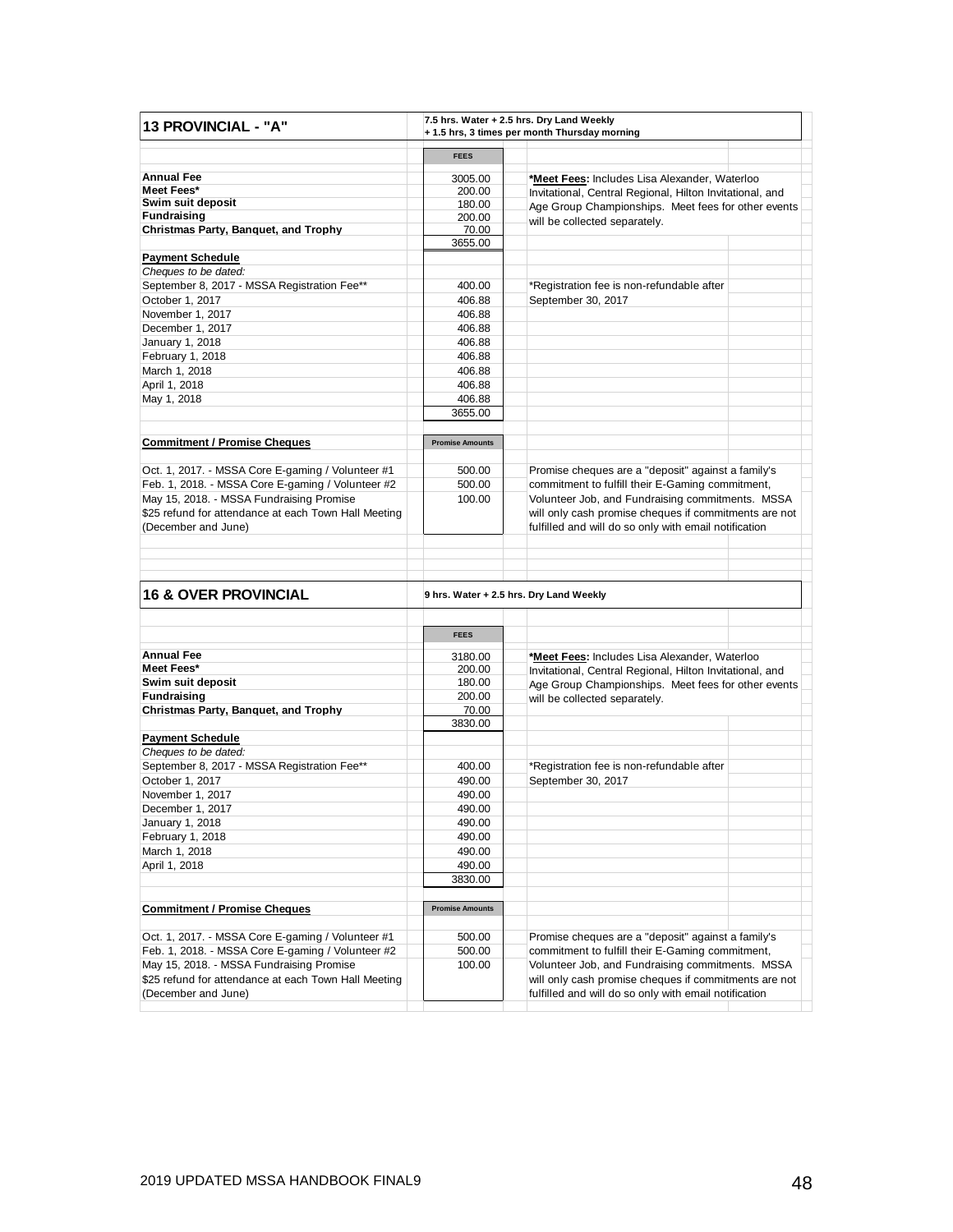| Job                                                       | <b>Description (Summary)</b>                                                                                                                                                                                                                                                                                                                                                                                                                                                                                                            | <b>Portfolio</b> | <b>Points</b>  | # of Bingo $+2$ Hour<br>training if not already<br>training |
|-----------------------------------------------------------|-----------------------------------------------------------------------------------------------------------------------------------------------------------------------------------------------------------------------------------------------------------------------------------------------------------------------------------------------------------------------------------------------------------------------------------------------------------------------------------------------------------------------------------------|------------------|----------------|-------------------------------------------------------------|
| <b>Director of Club Management</b>                        | Constitution, Handbook, Banquet &<br><b>Awards, and Club Registrar</b>                                                                                                                                                                                                                                                                                                                                                                                                                                                                  |                  | 12             | $\mathbf{0}$                                                |
| Club Registrar                                            | Maintain and manage registration records<br>and register swimmers with Synchro<br>Ontario. Updates registration package and<br>handbook for the coming year. Works with<br>the Head coach to register all swimmers for<br>any meets. Ensure required forms are<br>submitted to the appropriate body and meet<br>fees collected.                                                                                                                                                                                                         | Club Management  | 8              | $\overline{4}$                                              |
| <b>Banquet and Awards Night</b><br>Coordinator            | Responsible for planning and overseeing this<br>event. The Coordinator will work with<br>committee members in determining and<br>booking the location, menu planning,<br>preparing trophies, raffles, prizes,<br>decorations and orchestrating the evening's<br>events. Will present plans to the Directors in<br>order to determine ticket prices. Following<br>the banquet, the Coordinator will follow-up<br>with the "Thank You" letters to organizations<br>donating to this event and ensure that all<br>trophies are distributed | Club Management  | 8              | 4                                                           |
| <b>Banquet and Awards Night</b><br>Committee Members (x3) | The Banquet Committee members will assist<br>the Banquet Coordinator in executing and<br>planning the event. Committee members will<br>be responsible for a specific role in the<br>planning process: Ticket Coordinator and<br>Slide Show Creator. Subtask include but not<br>limited to, making/buying centrepieces and<br>decorating hall and standard role of MC who<br>will help in coordinating the evening. The<br>MSSA banquet is a night for swimmers,<br>coaches and parents to come together after<br>a year of hard work.   | Club Management  | $\overline{2}$ | 10                                                          |

## APPENDIX B: VOLUNTEER ROLES AND POINT ALLOCATION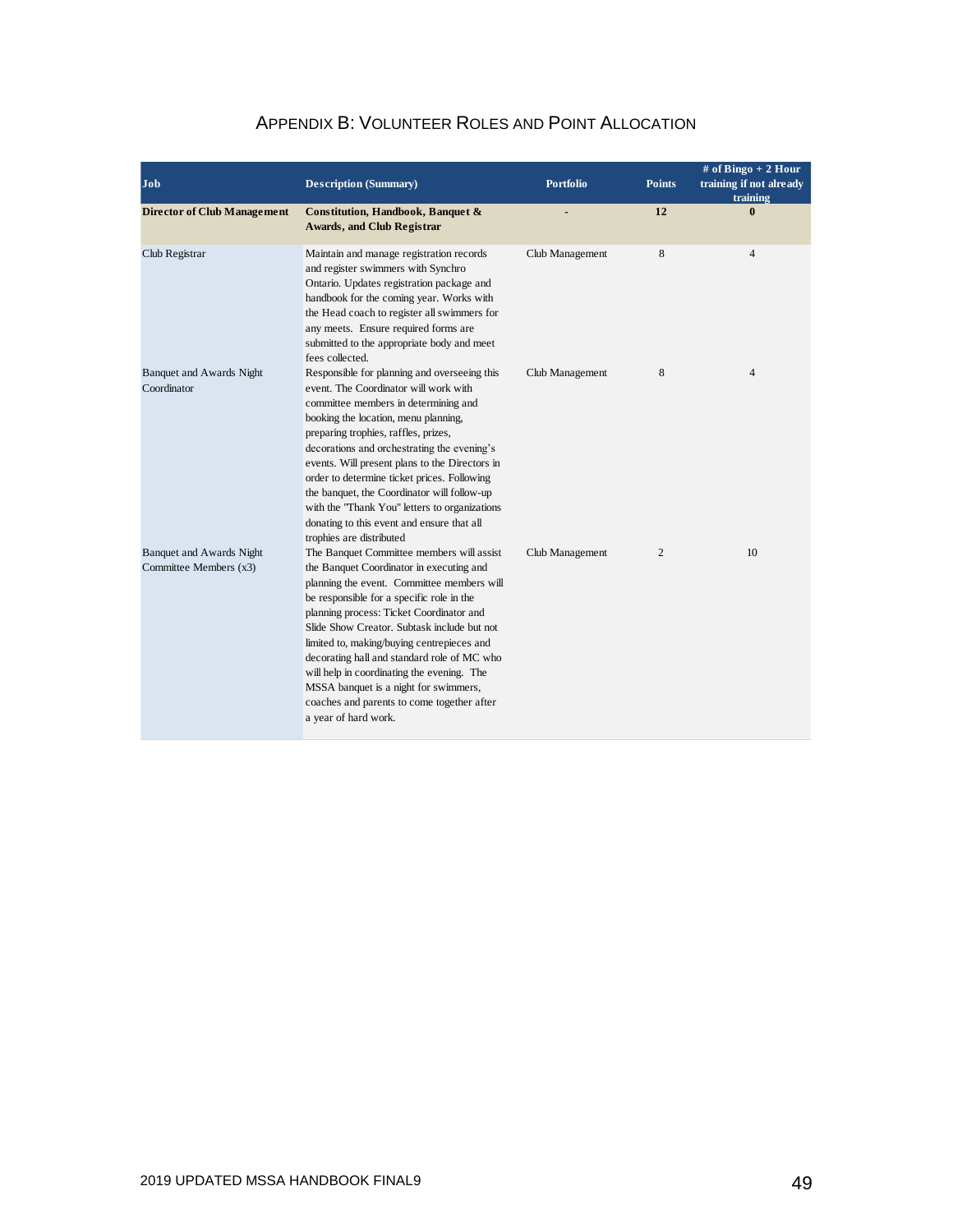| <b>Job</b>                                       | <b>Description (Summary)</b>                                                                                                                                                                                                                                                                                                                                                                                    | <b>Portfolio</b> | <b>Points</b>  | # of Bingo $+2$ Hour<br>training if not already<br>training |
|--------------------------------------------------|-----------------------------------------------------------------------------------------------------------------------------------------------------------------------------------------------------------------------------------------------------------------------------------------------------------------------------------------------------------------------------------------------------------------|------------------|----------------|-------------------------------------------------------------|
| <b>Director of Finance</b>                       | Treasurer, Budgets, Financial Reports,<br><b>Bingo Fundraising, Pool Coordinator,</b><br>and Equipment                                                                                                                                                                                                                                                                                                          |                  | 12             | $\bf{0}$                                                    |
| <b>Bingo Coordinator</b>                         | Managing, scheduling, training bingo team<br>members, and liaising with Director of<br>Finance and City of Mississauga regarding<br>MSSA bingo events. Must be able to attend<br>3 bingo sessions if the shifts are not covered.                                                                                                                                                                                | Finance          | 12             | $\overline{0}$                                              |
| <b>Fundraising Coordinator</b>                   | Responsible for coordinating fundraising<br>activities. Liaise with Fundscript and World<br>Meats, send out informational emails to club<br>members, collect money, distribute products<br>and attend fundraising events. Coordinates<br>the wine and beer raffles including; ticket<br>sales distribution, collection of Member's<br>donations of wine, beer and bbq supplies, and<br>creation of gift baskets | Finance          | 5              | $\tau$                                                      |
| <b>Equipment Manager</b>                         | Maintain and service equipment. Research<br>and price any new equipment if required                                                                                                                                                                                                                                                                                                                             | Finance          | $\overline{4}$ | 8                                                           |
| Swimming Pool & Facilities Rental<br>Coordinator | Responsible for booking all pool time. Will<br>audit and reconcile pool bills to ensure<br>MSSA is paying only for pool time used and<br>will follow up in writing with City Parks and<br>Rec office on any discrepancies. Will book<br>meeting rooms. Will resource, price, and<br>book deep end water practice at facilities<br>outside of Mississauga Parks and Rec.                                         | Finance          | 12             | $\overline{0}$                                              |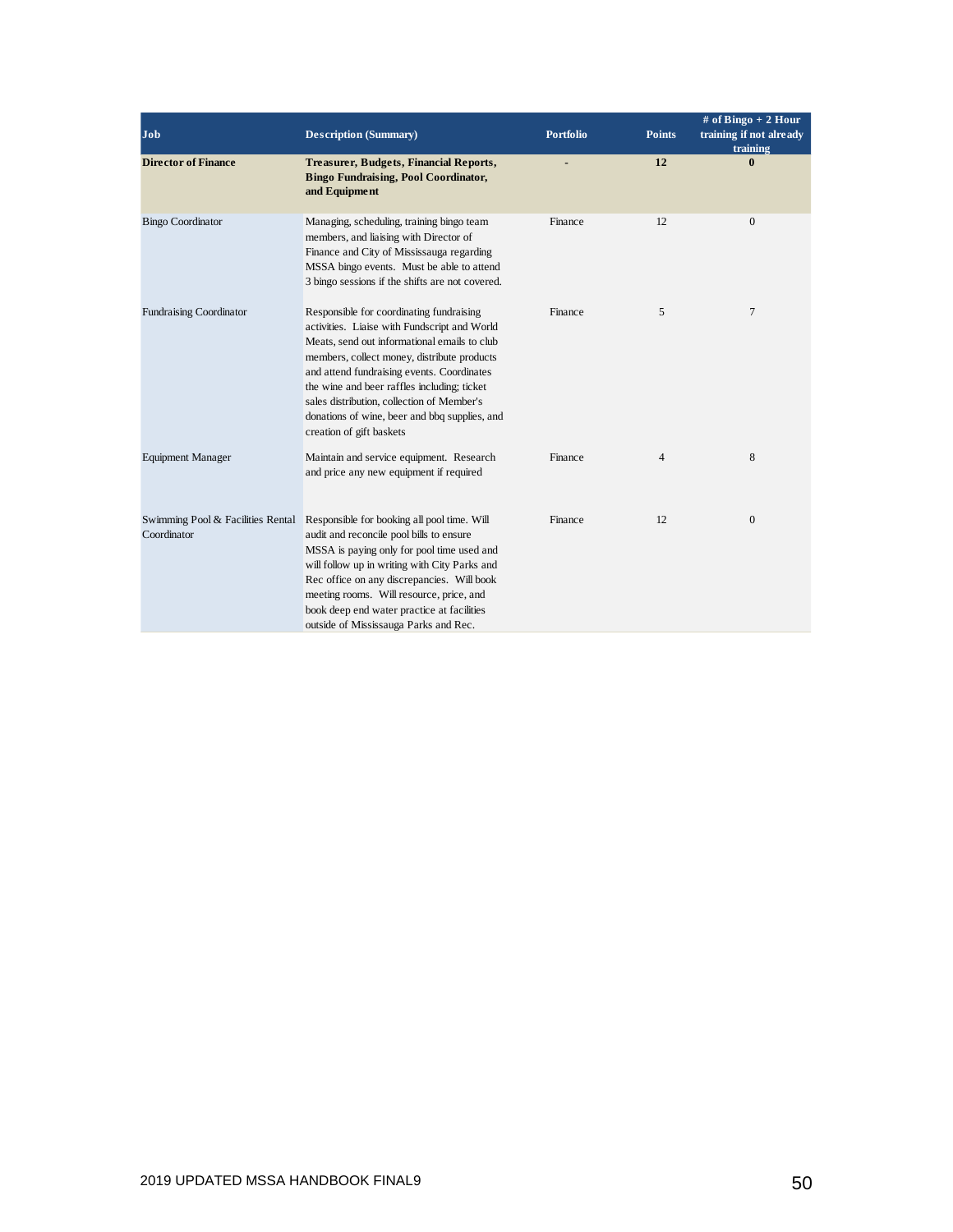| <b>Description (Summary)</b>                                                                                                                                                                                                                                                                                                                                                                                                                                                                                                                                                                                                                               | <b>Portfolio</b>                       | <b>Points</b>                              | # of Bingo + 2 Hour<br>training if not already<br>training |
|------------------------------------------------------------------------------------------------------------------------------------------------------------------------------------------------------------------------------------------------------------------------------------------------------------------------------------------------------------------------------------------------------------------------------------------------------------------------------------------------------------------------------------------------------------------------------------------------------------------------------------------------------------|----------------------------------------|--------------------------------------------|------------------------------------------------------------|
| <b>Team Liaisons for Competitive and</b><br><b>Novice, Recreational Manager, Team</b><br>Snap, Minutes, Registrations, Club<br>Members, Contact List, Synchro Camp,<br><b>Synchro Conditioning, and Free Try-</b><br><b>Synchro</b>                                                                                                                                                                                                                                                                                                                                                                                                                        |                                        | 12                                         | $\bf{0}$                                                   |
| Arrange hospitality at parent demo night in<br>January. Arrangements to be approved by<br>the Head Coach & Director of<br>Communications & Administration                                                                                                                                                                                                                                                                                                                                                                                                                                                                                                  | Administration &<br>Communication      | $\overline{2}$                             | 10                                                         |
| Responsible for planning and overseeing this<br>event. The Coordinator will work with<br>committee members in determining and<br>booking the location, menu planning,<br>preparing awards, decorating and<br>orchestrating the event. The Coordinator will<br>present plans to the Directors for approval.                                                                                                                                                                                                                                                                                                                                                 | Administration &<br>Communication      | $\overline{4}$                             | 8                                                          |
| Assists in free Try-Synchro, recreational<br>banquet, and bathing suits for the<br>recreational - year end swim show                                                                                                                                                                                                                                                                                                                                                                                                                                                                                                                                       | Administration &<br>Communication      | $\overline{4}$                             | 8                                                          |
| Requires a parent from the Novice team that<br>has been with the club for at least one year.<br>This individual is required to attend a<br>minimum of 4 practices each session - 2<br>beginning, 1 mid, 1 end, arrange competitive<br>swim suits, and communicate information to<br>Novice teams from the Club as required.                                                                                                                                                                                                                                                                                                                                | Administration &<br>Communication      | $\overline{4}$                             | 8                                                          |
| Team liaisons must have access to email and<br>a printer so that the Directors, Coach, and<br>Team Liaisons can easily communicate<br>information for distribution to their team<br>members. Each team will have a designated<br>Team Liaison who is responsible for keeping<br>team parents informed. These positions can<br>only be confirmed after team selection has<br>taken place. Responsible for collection of all<br>team fees and expenses. Responsible for<br>collection and distribution of monthly vista<br>fundraising program. Check email daily for<br>updates. Immediately update team parents<br>in the chosen manner on all information | Administration &<br>Communication      | $\overline{4}$<br>$\overline{4}$<br>4<br>4 | 8<br>8<br>8<br>8                                           |
|                                                                                                                                                                                                                                                                                                                                                                                                                                                                                                                                                                                                                                                            | forwarded to the liaison from the Head |                                            |                                                            |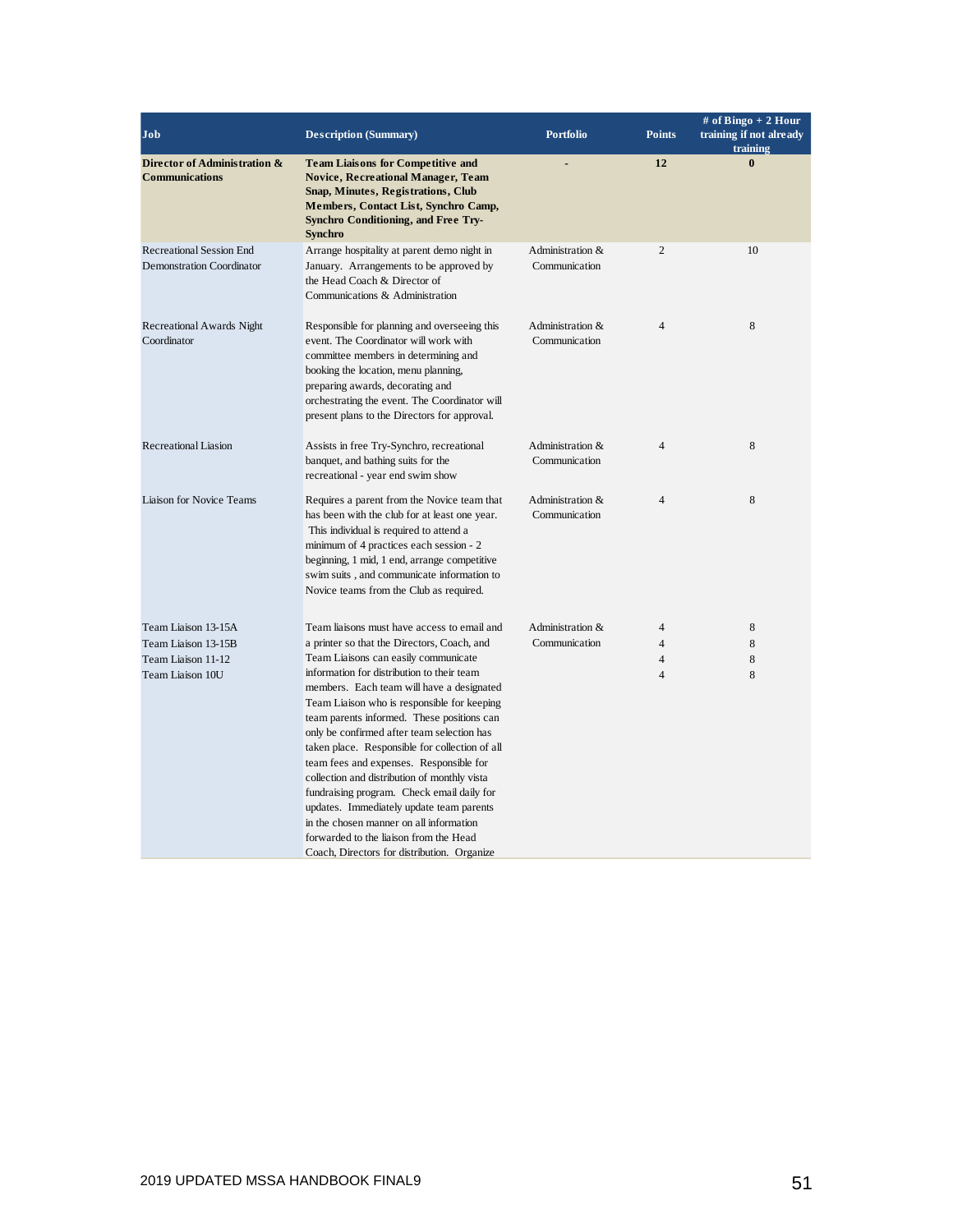| Job                                             | <b>Description (Summary)</b>                                                                                                                                                                                                                                                                                                                                                                                                                         | <b>Portfolio</b>       | <b>Points</b>  | # of Bingo $+2$ Hour<br>training if not already<br>training |  |
|-------------------------------------------------|------------------------------------------------------------------------------------------------------------------------------------------------------------------------------------------------------------------------------------------------------------------------------------------------------------------------------------------------------------------------------------------------------------------------------------------------------|------------------------|----------------|-------------------------------------------------------------|--|
| <b>Director of Human Resources</b>              | <b>Contracts, Privacy officer, Nominations,</b><br><b>Volunteers, Police Checks, Burning</b><br>Bright, Swim Show, WOW & Christmas<br>Party, and Bank Signing                                                                                                                                                                                                                                                                                        |                        | 12             | $\mathbf{0}$                                                |  |
| Swim Show Coordinator                           | The Swim Show Coordinaor will coordinate<br>with the Head Coach, to determine a theme<br>for the swim show. The Coordinator will<br>search pool time and locations suitable for<br>the swim show, as well as coordinate a dress<br>rehearsal, a team photo session, and<br>determine tasks for committee members.<br>The Swim Show Coordinator will be called<br>upon to present plans and slots to the<br>Directors.                                | Human Resources        | 4              | 8                                                           |  |
| Swim Show Assistants (x3)                       | Swim Show Assistants are responsible for<br>decorating, obtaining refreshments, ticket<br>sales, marshalling, show day preparations,<br>gathering raffle prizes and refreshments<br>sales and many more                                                                                                                                                                                                                                              | <b>Human Resources</b> | $\overline{c}$ | 10                                                          |  |
| Burning Bright Coordinator (x2)                 | Assist Burning Bright Event Organizer<br>(Amanda) in October. Promote event.<br>Assist the night of the event one hour<br>before and one hour after the event. One<br>volunteer will be assigned to Erin Meadows<br>Community Centre and one at Huron Park<br>Community Centre. Set-up and remove<br>event decorations and promotions at the<br>pool. Take pictures of the event and upload<br>to MSSA site. Advocate and demostrate<br>team spirit. | <b>Human Resources</b> | 2              | 10                                                          |  |
| WOW Night, Christmas Party<br>Assistants $(x2)$ | Assistants are responsible for decorating,<br>obtaining refreshments, and coordinating gift<br>exchange amongst swimmers.                                                                                                                                                                                                                                                                                                                            | <b>Human Resources</b> | $\overline{2}$ | 10                                                          |  |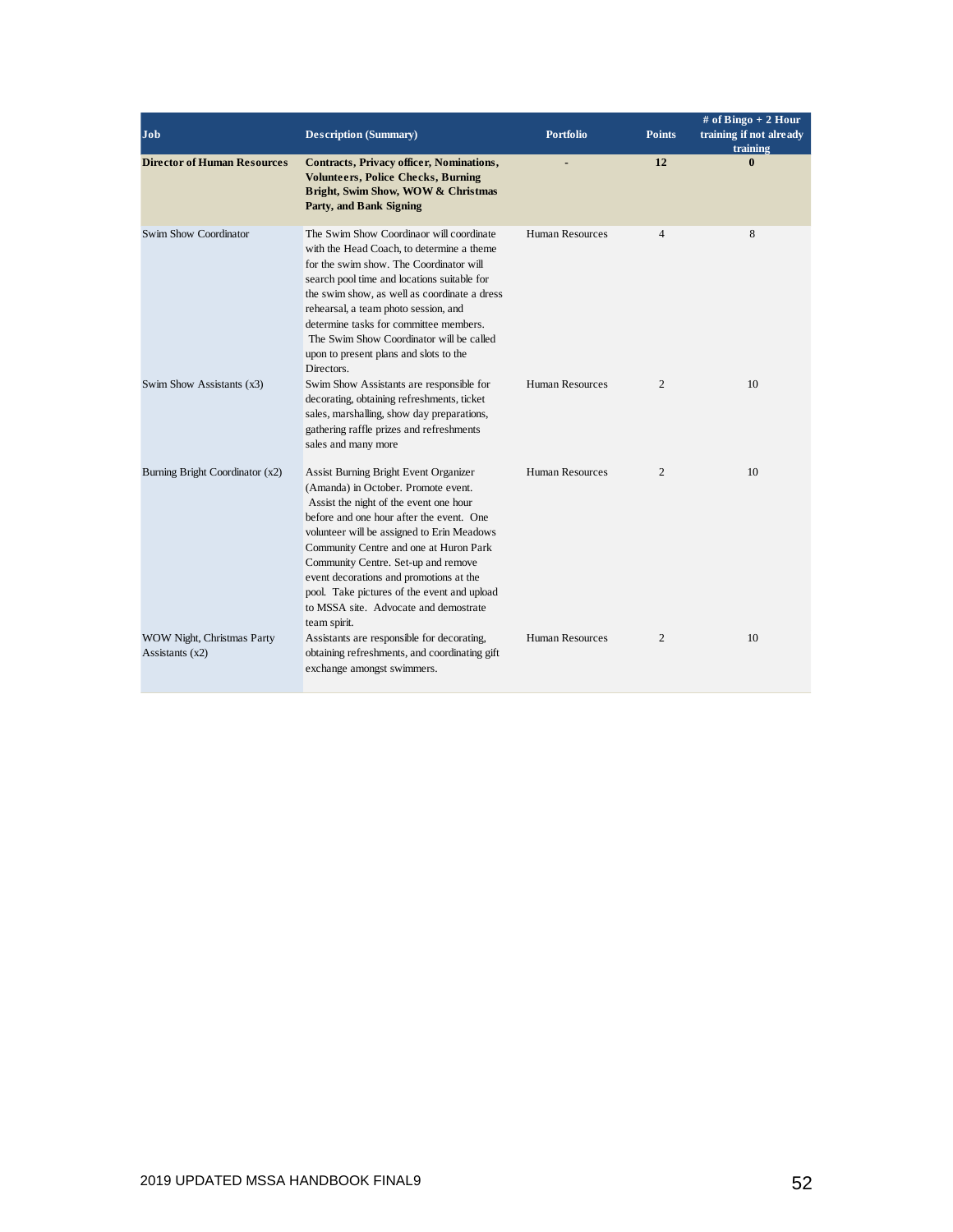| Job                                                             | <b>Description (Summary)</b>                                                                                                                                                                                                                                                                                                                                                                                                                                                                               | <b>Portfolio</b> | <b>Points</b>  | # of Bingo $+2$ Hour<br>training if not already<br>training |
|-----------------------------------------------------------------|------------------------------------------------------------------------------------------------------------------------------------------------------------------------------------------------------------------------------------------------------------------------------------------------------------------------------------------------------------------------------------------------------------------------------------------------------------------------------------------------------------|------------------|----------------|-------------------------------------------------------------|
| <b>Director of Marketing</b>                                    | PR, Advertising, Pool Display, Club<br><b>Signage External Events, Unique</b><br><b>Athletes, Events Booth, Website</b><br><b>Maintenance, Advertising, Club</b><br>reporter, Club Wear & Swimsuits, and<br>Meet Manager & Travel Coordinator                                                                                                                                                                                                                                                              |                  | 12             | $\bf{0}$                                                    |
| Club Wear<br>Coordinator/Routine/Novice<br>Swimsuit Coordinator | Coordinates MSSA logo wear including<br>liaising with the supplier, ordering, collecting<br>and distributing club wear to all the club<br>members. Coordinates fittings for new club<br>track suits and for all competitive teams and<br>to distribute all orders from the designated<br>uniform suppliers to Team Liaisons.<br>Responsible for fitting and purchasing<br>swimsuits for Sunday and Wednesday<br>Recreational swimmers. Responsible or<br>sourcing and coordinating routine swimsuits       | Marketing        | 5              | 7                                                           |
| Internet Website Maintenance<br>Coordinator                     | $chh$ wide<br>Updates and maintains existing internet<br>website and Facebook page with current<br>marketing and club information including<br>newsletter every 4-6 weeks during the swim<br>season. The newsletter is the main vehicle<br>for communications and contains items such<br>as upcoming events, important dates, meet<br>results, fundraising updates and information<br>from the coaches. The final newsletter<br>content must be approved by the Director of<br>Communications.             | Marketing        | 6              | 6                                                           |
| Club Reporter                                                   | Writes articles for submission to the<br>Mississauga News, immediately after<br>provincial championships, regionals and Age<br>Group championships. Lisa Alexander meet,<br>Provincial Qualifier, as well as the Erin<br>Meadows Demo Night. Responsible for<br>collecting information required for the article<br>(results, placing, photographs)                                                                                                                                                         | Marketing        | $\overline{4}$ | 8                                                           |
| Meet Manager                                                    | Coordinates all aspects of Lisa A meet and<br>to act as a backup when needed in any role<br>required. Meet Manager should create the<br>Meet Schedule and Volunteer Schedule,<br>assign membership to Volunteer roles and<br>manage contact information for all<br>Volunteers participating at the meet.                                                                                                                                                                                                   | Marketing        | 12             | $\boldsymbol{0}$                                            |
| <b>Travel Coordinator</b>                                       | Ensures that travel plans for all teams at all<br>meets are completed. Research options for<br>travel and accommodations. Handle all<br>communication with hotel and transport.<br>Advise of costs and obtain approval prior to<br>booking for the teams. At the time of the<br>meet, will handle the check in and<br>distribution of keys to all team chaperones.                                                                                                                                         | Marketing        |                |                                                             |
| Advertising and Flyer Distribution                              | Responsible for delivery of flyers and<br>posters to Mississauga pools and community<br>centres throughout the year. Tasks,<br>locations, and timelines will be provided by<br>the Director of Marketing. May be called<br>upon to assist the Director of Marketing in<br>creating and reproducing Club flyers,<br>posters, and other advertising materials to<br>promote the club, and ensuring the Parks $\&$<br>Rec advertising deadlines and marketing<br>opportunities are explored. Additional hours | Marketing        | 2              | 10                                                          |

will be allotted for these duties.